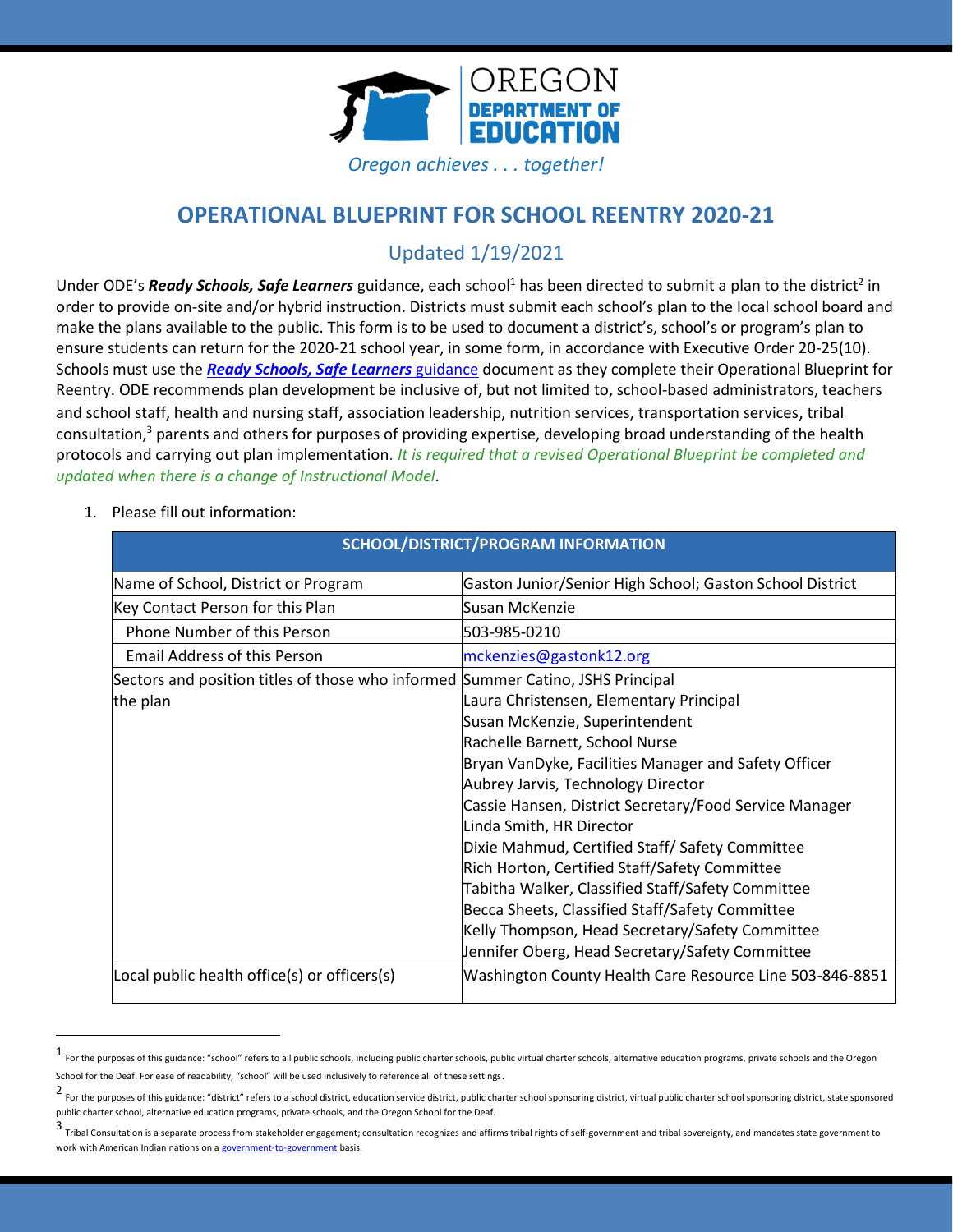| Name of person Designated to Establish,   | <b>USHS: Summer Catino</b>       |
|-------------------------------------------|----------------------------------|
| Implement and Enforce Physical Distancing | Elementary: Laura Christensen    |
| Requirements                              | District-wide: Susan McKenzie    |
| Intended Effective Dates for this Plan    | August 24, 2020 to June 10, 2021 |
| <b>ESD Region</b>                         | Northwest Regional ESD           |

2. Please list efforts you have made to engage your community (public health information sharing, taking feedback on planning, etc.) in preparing for school in 2020-21. Include information on engagement with communities often underserved and marginalized and those communities disproportionately impacted by COVID-19.

#### **Among underserved students in the Gaston School District:**

- 35% access free and reduced lunch
- 17% identify as students of color
- 15% experience special needs
- 2% are emerging bilingual students

Our staff is dedicated to placing our focal communities at the center of our planning for 2020-21 school year. All students will have access to a Comprehensive Distance Learning and Hybrid Model of in-person and distance learning. Movement between the two models will be dependent upon meeting ODE requirements. Our focal students will have preference to additional in-person learning, namely: students in grades PK-4th, students with disabilities, emerging bilingual students and those identified as "at-risk."

#### **Engagement of staff and community in planning for the 2020-2021 school year:**

- 1. Open invitation to emai[l info@gastonk12.org](mailto:info@gastonk12.org) to share concerns, answer questions, share ideas. Many parents used this method to communicate.
- 2. 6-8-20: Survey sent out to students and parents to gather input in planning.
- 3. 6-11-20: Virtual Facebook recording to explain the updates in ODE guidance, school budget and planning. Input sought using an email account for communication.
- 4. 6-24-20: Face-to face meeting with groups of parents, staff, admin to share input for 2020-2021 planning.
- 5. 6-25-20: Public Board meeting to discuss ODE Ready Schools, Safe Learner Guidance.
- 6. 6-26-20: Facebook link to ODE Ready Schools, Safe Learners guidance for community to read.
- 7. 7-2-20: Virtual Facebook recording to explain Ready Schools, Safe Learners guidance. Input sought using an email account for communication.
- 8. 7-13-20: All staff meeting to share tentative plans and gather input for Blueprint.
- 9. 7-15-20: Parent/Community meeting to share tentative plans and gather input for Blueprint.
- 10. 7-23-20: Public Board Meeting to discuss Blueprint progress with the school board and public.
- 11. 8-11-20: All staff meeting to share tentative plans and gather input for the Blueprint.
- 12. 8-13-20: Public Board Meeting to present completed GSD Blueprint.
- 13. 8-17-20: Public/Community meeting to share Blueprint Plans.
- 3. Select which instructional model will be used:

☐ **On-Site Learning** ☒ **Hybrid Learning** ☒ **Comprehensive Distance Learning**

- 4. If you selected Comprehensive Distance Learning, you only have to fill out the green portion of the Operational Blueprint for Reentry (i.e., page 2 in the initial template).
- 5. If you selected On-Site Learning or Hybrid Learning, you have to fill out the blue portion of the Operational Blueprint for Reentry (i.e., pages 3-22 in the initial template) an[d submit online,](https://app.smartsheet.com/b/form/a4dedb5185d94966b1dffc75e4874c8a) including updating when you are changing Instructional Model [\(https://app.smartsheet.com/b/form/a4dedb5185d94966b1dffc75e4874c8a\)](https://app.smartsheet.com/b/form/a4dedb5185d94966b1dffc75e4874c8a).

\* **Note:** Private schools are required to comply with only sections 1-3 of the *Ready Schools, Safe Learners* guidance.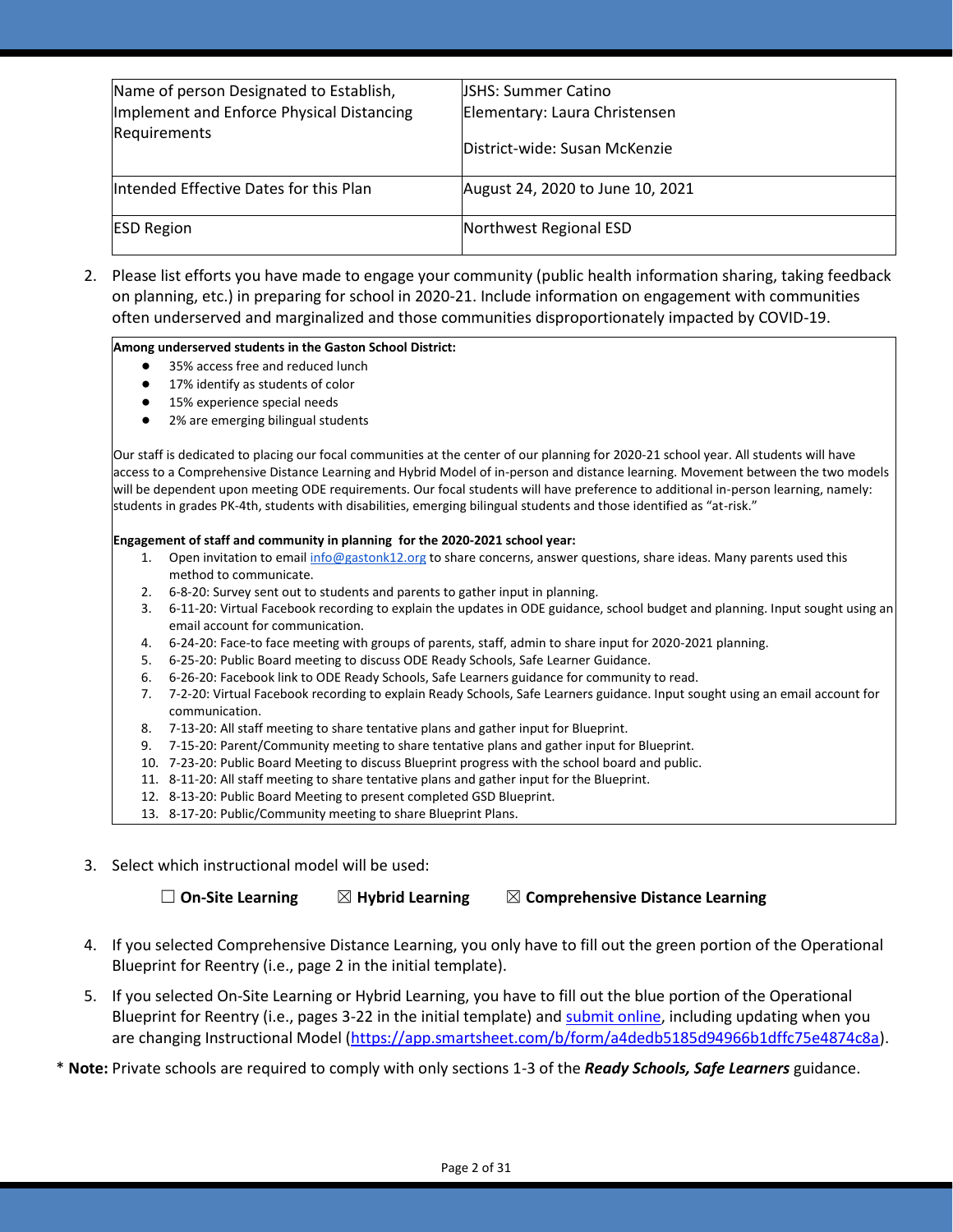### **REQUIREMENTS FOR COMPREHENSIVE DISTANCE LEARNING OPERATIONAL BLUEPRINT**

*This section must be completed by any school that is seeking to provide instruction through Comprehensive Distance Learning. For Private Schools, completing this section is optional (not required). Schools providing On-Site or Hybrid Instructional Models do not need to complete this section.*

#### **Describe why you are selecting Comprehensive Distance Learning as the school's Instructional Model for the effective dates of this plan.**

Gaston School District is selecting Comprehensive Distance Learning as the instructional model for the 2020-2021 school year until advisory metric numbers indicate that we are able to move into a Hybrid Learning Model and staff have had the opportunity for vaccinations. Gaston School District will evaluate metric numbers and readiness to move into a Hybrid Learning Model at the end of each quarter of school. GSD has been in CDL for the first two nine weeks of school.

**In completing this portion of the Blueprint you are attesting that you have reviewed the Comprehensive Distance Learning Guidance[. Here is a](https://www.oregon.gov/ode/students-and-family/healthsafety/Documents/Comprehensive%20Distance%20Learning%20Requirements%20Review.pdf)  [link to the overview of CDL Requirements.](https://www.oregon.gov/ode/students-and-family/healthsafety/Documents/Comprehensive%20Distance%20Learning%20Requirements%20Review.pdf) Please name any requirements you need ODE to review for any possible flexibility or waiver.**  Gaston School District has reviewed the Comprehensive Distance Learning Guidelines. ODE requirements will be met without any waivers.

**Describe the school's plan, including the anticipated timeline, for returning to Hybrid Learning or On-Site Learning consistent with the** *Ready Schools, Safe Learners* **guidance.**

The link to Gaston School District Comprehensive Distance Learning Plan is accessible through the following link:

[Distance Learning Plan-](https://docs.google.com/document/d/1APz613b-vkQ9GGD45F1d5rrp5R23UYPgKSkrympkb8Q/edit) GSD

*The remainder of this operational blueprint is not applicable to schools operating a Comprehensive Distance Learning Model.*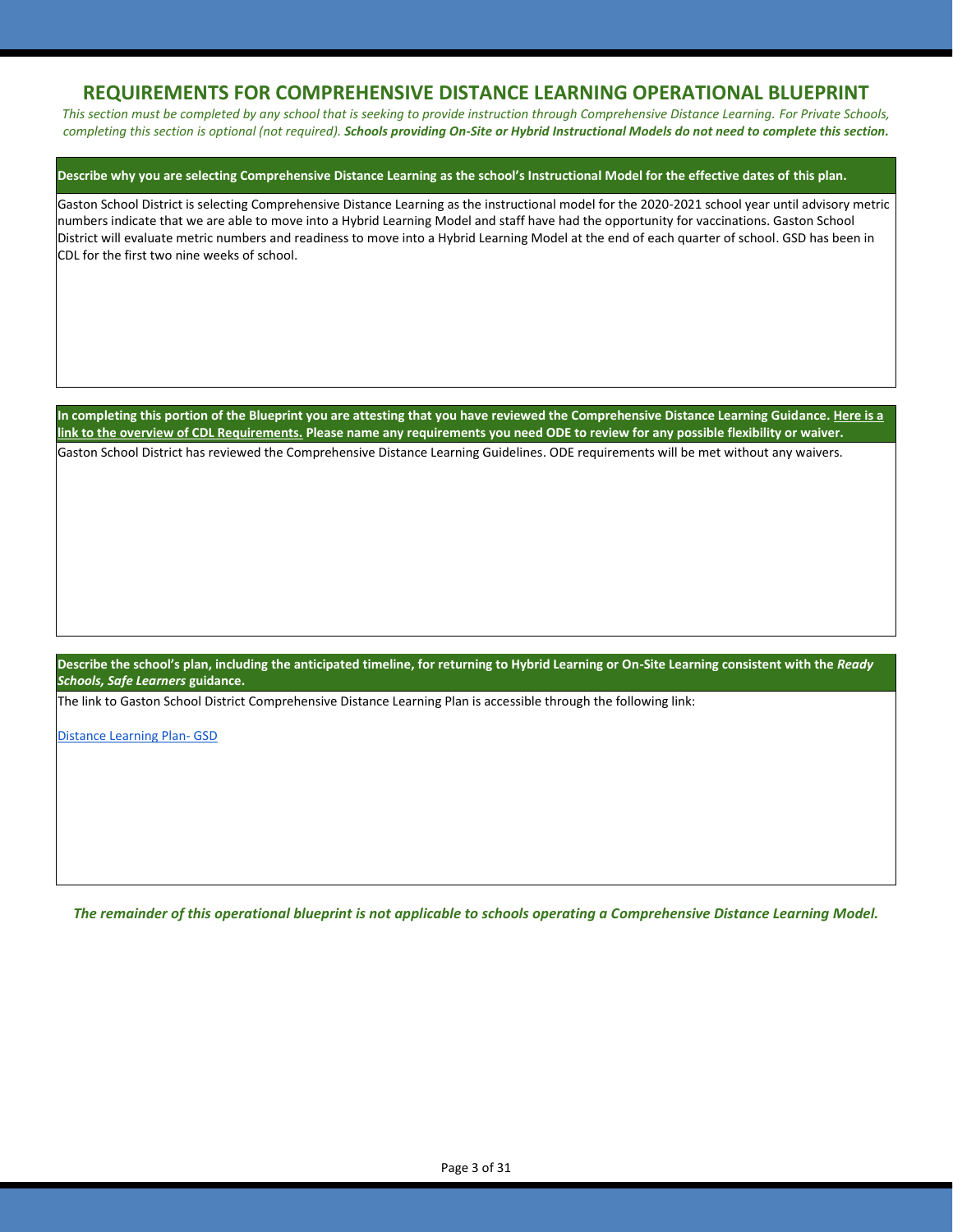## **ESSENTIAL REQUIREMENTS FOR HYBRID / ON-SITE OPERATIONAL BLUEPRINT**

*This section must be completed by any school that is providing instruction through On-Site or Hybrid Instructional Models. Schools providing Comprehensive Distance Learning Instructional Models do not need to complete this section unless the school is implementing the* **Limited In-Person Instruction** *provision under the Comprehensive Distance Learning guidance.*



# **1. Public Health Protocols**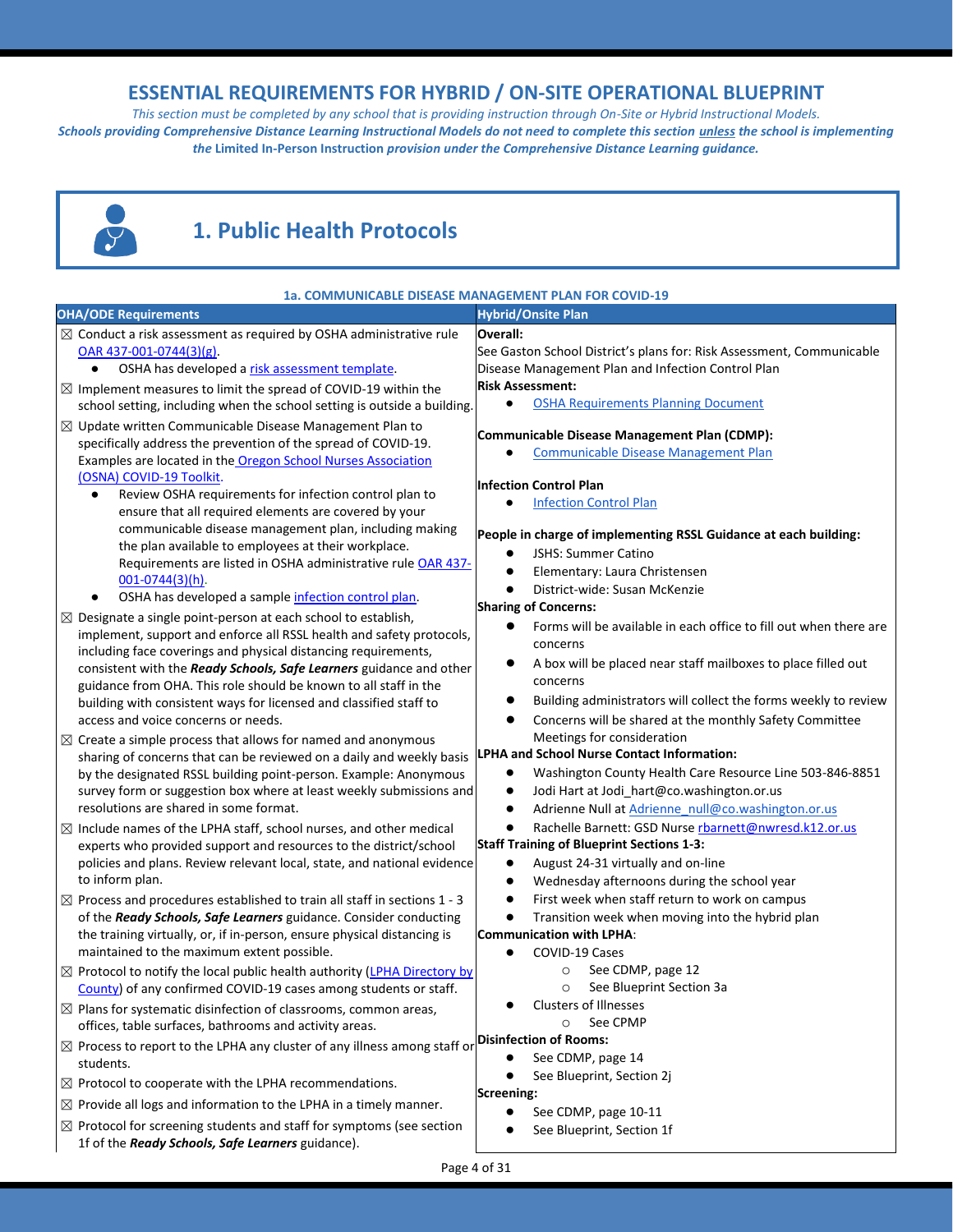- $\boxtimes$  Protocol to isolate any ill or exposed persons from physical contact with others.
- $\boxtimes$  Protocol for communicating potential COVID-19 cases to the school community and other stakeholders (see section 1e of the *Ready Schools, Safe Learners* guidance).
- $\boxtimes$  Create a system for maintaining daily logs for each student/cohort for the purposes of contact tracing. This system needs to be made in consultation with a school/district nurse or an LPHA official. Sample logs are available as a part of the Oregon School Nurses Association [COVID-19 Toolkit.](https://www.oregonschoolnurses.org/resources/covid-19-toolkit)
	- If a student(s) is part of a stable cohort (a group of students that are consistently in contact with each other or in multiple cohort groups) that conform to the requirements of cohorting (see section 1d of the *Ready Schools, Safe Learners* guidance), the daily log may be maintained for the cohort.
	- If a student(s) is not part of a stable cohort, then an individual student log must be maintained.
- $\boxtimes$  Required components of individual daily student/cohort logs include:
	- Child's name
	- Drop off/pick up time
	- Parent/guardian name and emergency contact information
	- guest teachers) names and phone numbers who interact with **Preschool Specific:** All staff (including itinerant staff, district staff, substitutes, and a stable cohort or individual student
- $\boxtimes$  Protocol to record/keep daily logs to be used for contact tracing for a minimum of four weeks to assist the LPHA as needed.
	- See supplemental guidance on LPHA/school partnering on [contact tracing.](https://www.oregon.gov/ode/students-and-family/healthsafety/Documents/LPHA%20Capacity%20Needs%20and%20Contact%20Tracing.pdf)
	- Refer to [OHA Policy on Sharing COVID-19 Information](https://www.oregon.gov/ode/students-and-family/healthsafety/Documents/Sharing%20COVID%20Information%20with%20Schools.pdf)
- $\boxtimes$  Process to ensure that all itinerant and all district staff (maintenance, administrative, delivery, nutrition, and any other staff ) who move between buildings keep a log or calendar with a running four-week history of their time in each school building and who they were in contact with at each site.
- $\boxtimes$  Process to ensure that the school reports to and consults with the LPHA regarding cleaning and possible classroom or program closure if anyone who has entered school is diagnosed with COVID-19.
- $\boxtimes$  Designate a staff member and process to ensure that the school provides updated information regarding current instructional models and student counts and reports these data in [ODE's COVID](https://www.oregon.gov/ode/students-and-family/healthsafety/Pages/2020-21-School-Status.aspx)-19 [Weekly School Status](https://www.oregon.gov/ode/students-and-family/healthsafety/Pages/2020-21-School-Status.aspx) system.
- $\boxtimes$  Protocol to respond to potential outbreaks (see section 3 of the *Ready Schools, Safe Learners* guidance).

#### **Isolation:**

- See CDMP, page 11-12
- See Blueprint, Section 1i

#### **Communication with stakeholders regarding COVID-19 cases:**

● See Blueprint, Section 1e

#### **Daily Logs:**

- Staff logs: kept electronically by using QR codes for each room entered and exited.
- Staff will be required to electronically check in and out of each building and room as they move about during the day.
- Student cohort logs:
	- o Components: drop off/pick up time, parent/guardian name and contact information, staff that interact with student
	- o Cohort teacher completes daily log.
	- o Logs are turned in to head secretary.
	- o Secretaries share logs with the school nurse once per week. Logs will be kept for four week.
	- See CDMP, page 15

#### **ODE's COVID-19 Weekly School Status Report:**

HR Director, Linda Smith will report to ODE each week

Administration will be consulted to ensure correct reporting.

- Preschool Instructional Assistant will meet parents at the front door of the school to fill out the daily log provided by the Early Learning Division for each student.
	- Drop-off and Pick-up may occur inside if there is inclement weather.
		- Parent/adult entering must wear a facial covering and stay 6 feet apart from others (except their child)
	- Child name, adult that dropped off/picked up, arrival/departure times
- Daily health checks on all children, staff, and any person coming into the program will be Recorded with pass or fail.
- Preschool teacher will pick up students from the bus and collect daily logs from the bus driver.
- Daily logs will be recorded and incorporated into the school's records for contact tracing.

#### **1b. HIGH-RISK POPULATIONS**

| <b>OHA/ODE Requirements</b>                                                    | <b>Hybrid/Onsite Plan</b>                                                |
|--------------------------------------------------------------------------------|--------------------------------------------------------------------------|
| $\boxtimes$ Serve students in high-risk population(s) whether learning is      | <b>Overall:</b>                                                          |
| happening through On-Site (including outside), Hybrid (partially On-           | All staff and students will be given the opportunity to self-identify as |
| Site and partially Comprehensive Distance Learning models), or                 | vulnerable or living with a vulnerable family member.                    |
| Comprehensive Distance Learning models.                                        | Staff:                                                                   |
| <b>Medically Fragile, Complex and Nursing-Dependent Student</b>                | School administrators will work on a case by case basis with             |
| <b>Requirements</b>                                                            | any high-risk staff or staff living with vulnerable family               |
| $\boxtimes$ All districts must account for students who have health conditions | members to determine alternate low-risk assignments,                     |
| that require additional nursing services. Oregon law (ORS 336.201)             | modifications to current assignments or leave options.                   |
| defines three levels of severity related to required nursing services:         | Surveys sent out to gather information.                                  |
| Medically Complex: Are students who may have an unstable                       | $\circ$                                                                  |
| 1.                                                                             | Students:                                                                |
| health condition and who may require daily professional                        | School administrators and the School RN will communicate and             |
| nursing services.                                                              | coordinate with parents and students to choose and                       |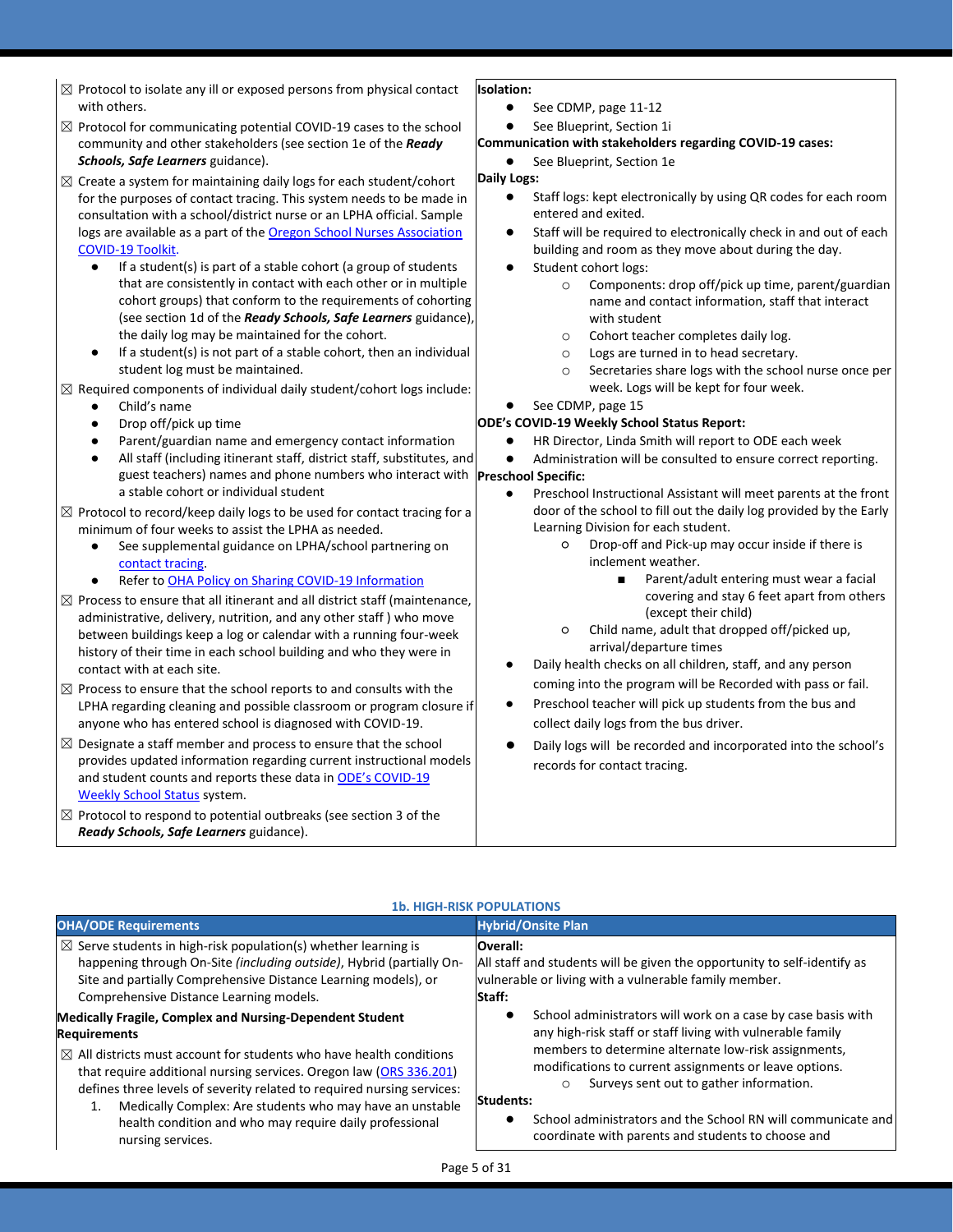- 2. Medically Fragile: Are students who may have a lifethreatening health condition and who may require immediate professional nursing services.
- 3. Nursing-Dependent: Are students who have an unstable or life-threatening health condition and who require daily, direct, and continuous professional nursing services.
- ⊠ Revie[w Supplemental Guidance on Community and](https://www.oregon.gov/ode/students-and-family/healthsafety/Documents/Community%20and%20School%20Health%20Responsibilities%20Regarding%20FAPE%20during%20CDL%20and%20Hybrid%20Instructional%20Models.pdf) Health [Responsibilities Regarding FAPE in Relation to IDEA During CDL and](https://www.oregon.gov/ode/students-and-family/healthsafety/Documents/Community%20and%20School%20Health%20Responsibilities%20Regarding%20FAPE%20during%20CDL%20and%20Hybrid%20Instructional%20Models.pdf)  [Hybrid.](https://www.oregon.gov/ode/students-and-family/healthsafety/Documents/Community%20and%20School%20Health%20Responsibilities%20Regarding%20FAPE%20during%20CDL%20and%20Hybrid%20Instructional%20Models.pdf)
- $\boxtimes$  Staff and school administrators, in partnership with school nurses, or other school health providers, should work with interdisciplinary teams to address individual student needs. The school registered nurse (RN) is responsible for nursing care provided to individual students as outlined in ODE guidance and state law:
	- Communicate with parents and health care providers to determine return to school status and current needs of the student.
	- Coordinate and update other health services the student may be receiving in addition to nursing services. This may include speech language pathology, occupational therapy, physical therapy, as well as behavioral and mental health services.
	- Modify Health Management Plans, Care Plans, IEPs, or 504 or other student-level medical plans, as indicated, to address current health care considerations.
	- The RN practicing in the school setting should be supported to remain up to date on current guidelines and access professional support such as evidence-based resources from th[e Oregon School Nurses Association.](https://www.oregonschoolnurses.org/resources/covid-19-toolkit)
	- Service provision should consider health and safety as well as legal standards.
	- Appropriate medical-grade personal protective equipment (PPE) should be made available to nurses and other health [providers.](https://www.oregon.gov/ode/students-and-family/healthsafety/Documents/Additional%20Considerations%20for%20Staff%20Working%20with%20Students%20with%20Complex%20Needs.pdf)
	- Work with an interdisciplinary team to meet requirements of ADA and FAPE.
	- High-risk individuals may meet criteria for exclusion during a local health crisis.
	- Refer to updated state and national guidance and resources such as:
		- o U.S. Department of Education Supplemental Fact Sheet: Addressing the Risk of COVID-19 in Preschool, Elementary and Secondary Schools While Serving Children with Disabilities from March 21, 2020.
		- o ODE guidance updates for Special Education. Example from March 11, 2020.
		- o OAR 581-015-2000 Special Education, requires districts to provide 'school health services and school nurse services' as part of the 'related services' in order 'to assist a child with a disability to benefit from special education.'
		- o OAR 333-019-0010 Public Health: Investigation and Control of Diseases: General Powers and Responsibilities, outlines authority and responsibilities for school exclusion.

implement the safest learning environment option for all high risk, vulnerable students including students classified as Medically Complex, Medically Fragile and Nursing Dependent students per Oregon law definitions.

- Students and parents will be given the choice of Gaston School District's Phased Hybrid Model or the Gaston On-line (GO) School Program.
- Students will commit to completing one term (9 weeks) of either learning model (Hybrid or Online) they choose before switching to a different model.
- Students who experience disability will continue to receive specially designed instruction.
- Students with language services will continue to receive English Language Development.
- Students requiring additional support/instruction will be given those services as needed on Wednesdays under the Hybrid Model.
- All Health Management Plans, 504's, IEP's and other student Medical Plans will be modified and updated as needed to address current healthcare considerations.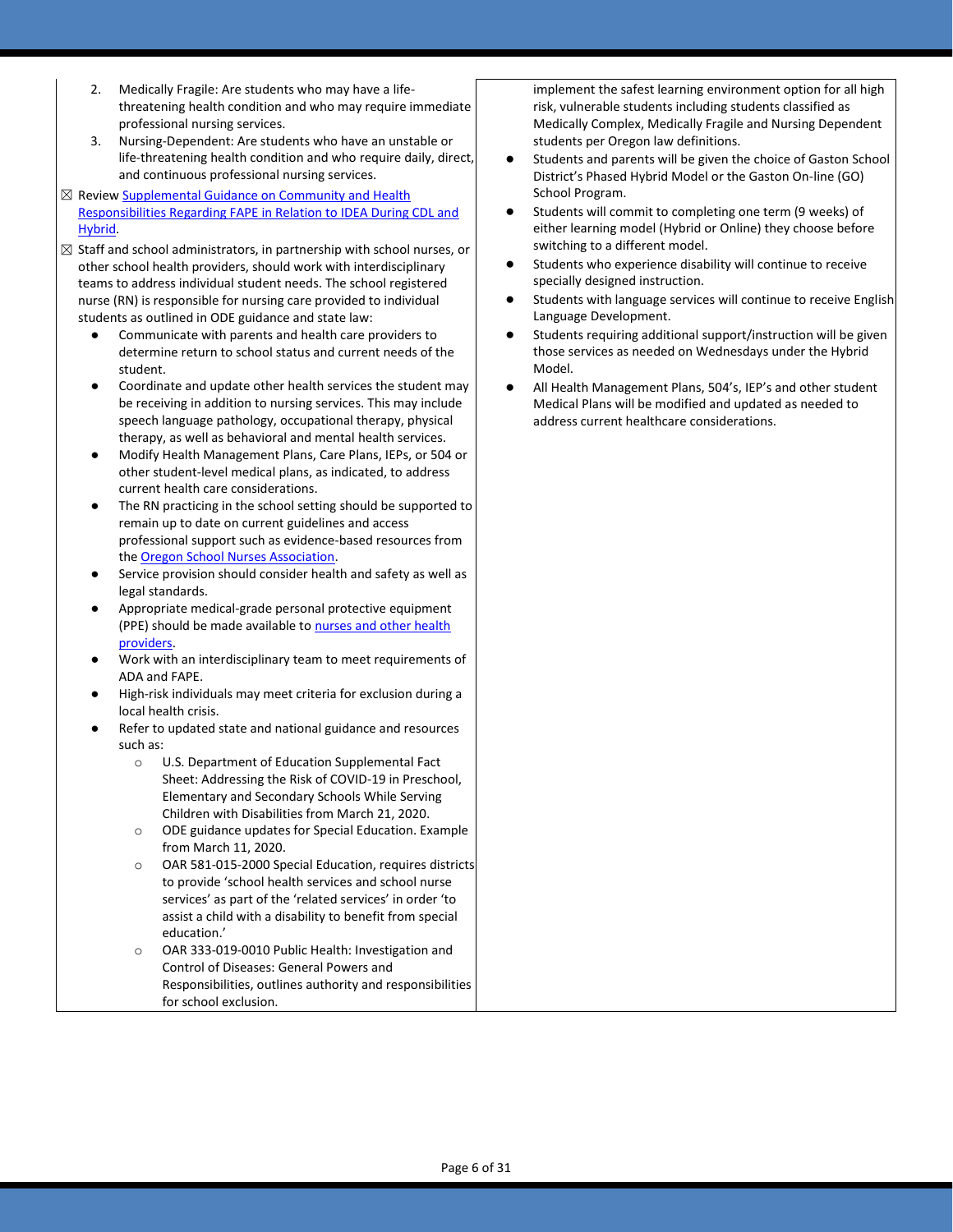| <b>OHA/ODE Requirements</b>                                                                                                                                                                                                                                                                                                                                                                                                                                                                                                                                                                                                                                                                                                                                                                                                                                                                                                                                                                                                                                                                                                                                                                                                                                                                                                                                                                                                                                                                                                                                                                                                                                                                                                                                                    |                                                                                                                                                                                                                                                                                                                                                                                                                                                                                                                                                                                                                                                                                                                                                                                                                                                                                                                                                                                                                                                                                                                                                                                                                                                                                                                                                                                                                                                                                                                                                                                                                                                                                                                                                                                                                                                                                                                                                                                                                                                                                                                                                                                                                                                                                                                                                         |
|--------------------------------------------------------------------------------------------------------------------------------------------------------------------------------------------------------------------------------------------------------------------------------------------------------------------------------------------------------------------------------------------------------------------------------------------------------------------------------------------------------------------------------------------------------------------------------------------------------------------------------------------------------------------------------------------------------------------------------------------------------------------------------------------------------------------------------------------------------------------------------------------------------------------------------------------------------------------------------------------------------------------------------------------------------------------------------------------------------------------------------------------------------------------------------------------------------------------------------------------------------------------------------------------------------------------------------------------------------------------------------------------------------------------------------------------------------------------------------------------------------------------------------------------------------------------------------------------------------------------------------------------------------------------------------------------------------------------------------------------------------------------------------|---------------------------------------------------------------------------------------------------------------------------------------------------------------------------------------------------------------------------------------------------------------------------------------------------------------------------------------------------------------------------------------------------------------------------------------------------------------------------------------------------------------------------------------------------------------------------------------------------------------------------------------------------------------------------------------------------------------------------------------------------------------------------------------------------------------------------------------------------------------------------------------------------------------------------------------------------------------------------------------------------------------------------------------------------------------------------------------------------------------------------------------------------------------------------------------------------------------------------------------------------------------------------------------------------------------------------------------------------------------------------------------------------------------------------------------------------------------------------------------------------------------------------------------------------------------------------------------------------------------------------------------------------------------------------------------------------------------------------------------------------------------------------------------------------------------------------------------------------------------------------------------------------------------------------------------------------------------------------------------------------------------------------------------------------------------------------------------------------------------------------------------------------------------------------------------------------------------------------------------------------------------------------------------------------------------------------------------------------------|
|                                                                                                                                                                                                                                                                                                                                                                                                                                                                                                                                                                                                                                                                                                                                                                                                                                                                                                                                                                                                                                                                                                                                                                                                                                                                                                                                                                                                                                                                                                                                                                                                                                                                                                                                                                                | <b>Hybrid/Onsite Plan</b>                                                                                                                                                                                                                                                                                                                                                                                                                                                                                                                                                                                                                                                                                                                                                                                                                                                                                                                                                                                                                                                                                                                                                                                                                                                                                                                                                                                                                                                                                                                                                                                                                                                                                                                                                                                                                                                                                                                                                                                                                                                                                                                                                                                                                                                                                                                               |
| $\boxtimes$ Establish a minimum of 35 square feet per person when determining<br>room capacity. Calculate only with usable classroom space,<br>understanding that desks and room set-up will require use of all<br>space in the calculation. This also applies for professional<br>development and staff gatherings. If implementing Learning Outside<br>guidance, establish an outside learning space for learning that<br>maintains minimum 35 square feet per person.<br>Within this design, educators should have their own minimum<br>٠<br>of 35 square feet and the design of the learning environment<br>must allow for some ability for the educator to move through<br>the room efficiently and carefully without breaking 6 feet of<br>physical distance to the maximum extent feasible.<br>$\boxtimes$ Support physical distancing in all daily activities and instruction,<br>maintaining six feet between individuals to the maximum extent<br>possible.<br>$\boxtimes$ Minimize time standing in lines and take steps to ensure that six feet<br>of distance between students is maintained, including marking<br>spacing on floor, one-way traffic flow in constrained spaces, etc.<br>$\boxtimes$ Schedule modifications to limit the number of students in the<br>building or outside learning space (e.g., rotating groups by days or<br>location, staggered schedules to avoid hallway crowding and<br>gathering).<br>$\boxtimes$ Plan for students who will need additional support in learning how to<br>maintain physical distancing requirements. Provide instruction; don't<br>employ punitive discipline.<br>$\boxtimes$ Staff must maintain physical distancing during all staff meetings and<br>conferences, or consider remote web-based meetings. | Overall:<br>Extra furniture removed (and cloth covered furniture) from<br>٠<br>classrooms to maximize space for social distancing.<br>Assign seats to students in each classroom cohort.<br>$\bullet$<br>Students will be cohorted with assigned seats on busses:<br>3 ft between students<br>$\circ$<br>Families from the same house may sit together in a<br>$\circ$<br>seat.<br>Assigned seats<br>O<br>Restrooms:<br>Cohorts will be assigned restrooms for use and<br>$\circ$<br>schedules for breaks.<br>Restrooms will be sanitized multiple times during the<br>$\circ$<br>day.<br>Hallways:<br>Marked with one-way directions and 6 ft markers to<br>$\circ$<br>keep physical distancing.<br>Cafeteria:<br>All meals will be grab and go for students not on<br>$\circ$<br>campus and taken home for consumption for<br>students participating in-person.<br>PE, Music:<br>PE and Music will be delivered during asynchronous<br>O<br>time.<br>Breaks:<br>Students will be in A.M./P.M Cohorts and will take<br>$\circ$<br>breaks in the classroom during their on-campus time.<br><b>Special Education:</b><br>Services will be delivered in the cohort classroom.<br>$\circ$<br>Additional time for some students will occur<br>$\circ$<br>Wednesday mornings on and off campus.<br><b>Cohorting Students:</b><br>Each classroom teacher will have 2 groups, named Cohort A<br>and Cohort B.<br>Each cohort will range in size up to 15 students.<br>$\circ$<br>On campus time will occur in Stages 1-3:<br>Stage 1: Virtual Comprehensive Distance Learning<br>$\circ$<br>(CDL)for grades PK-12.<br>Stage 2: Virtual CDL for grades PK-12 with Limited In-<br>$\circ$<br>Person Instruction for students identified and<br>prioritized as struggling or with internet connectivity<br>issues.<br>Stage 3: PK-12 transition into Hybrid or GO (Gaston<br>$\circ$<br>On-line) as chosen by parents when advisory metrics<br>indicate readiness and staff have received<br>vaccinations.<br>The following links explain dates, stages and on/off campus<br>learning:<br>GSD Stages for Re-Entry into In-Person Instruction<br>$\circ$<br>Gaston School District 2020-2021 Calendar Details<br>$\circ$<br>The following link provides room capacity to maintain 35 sq ft<br>per person occupancy:<br>Classroom size to student availability<br>O |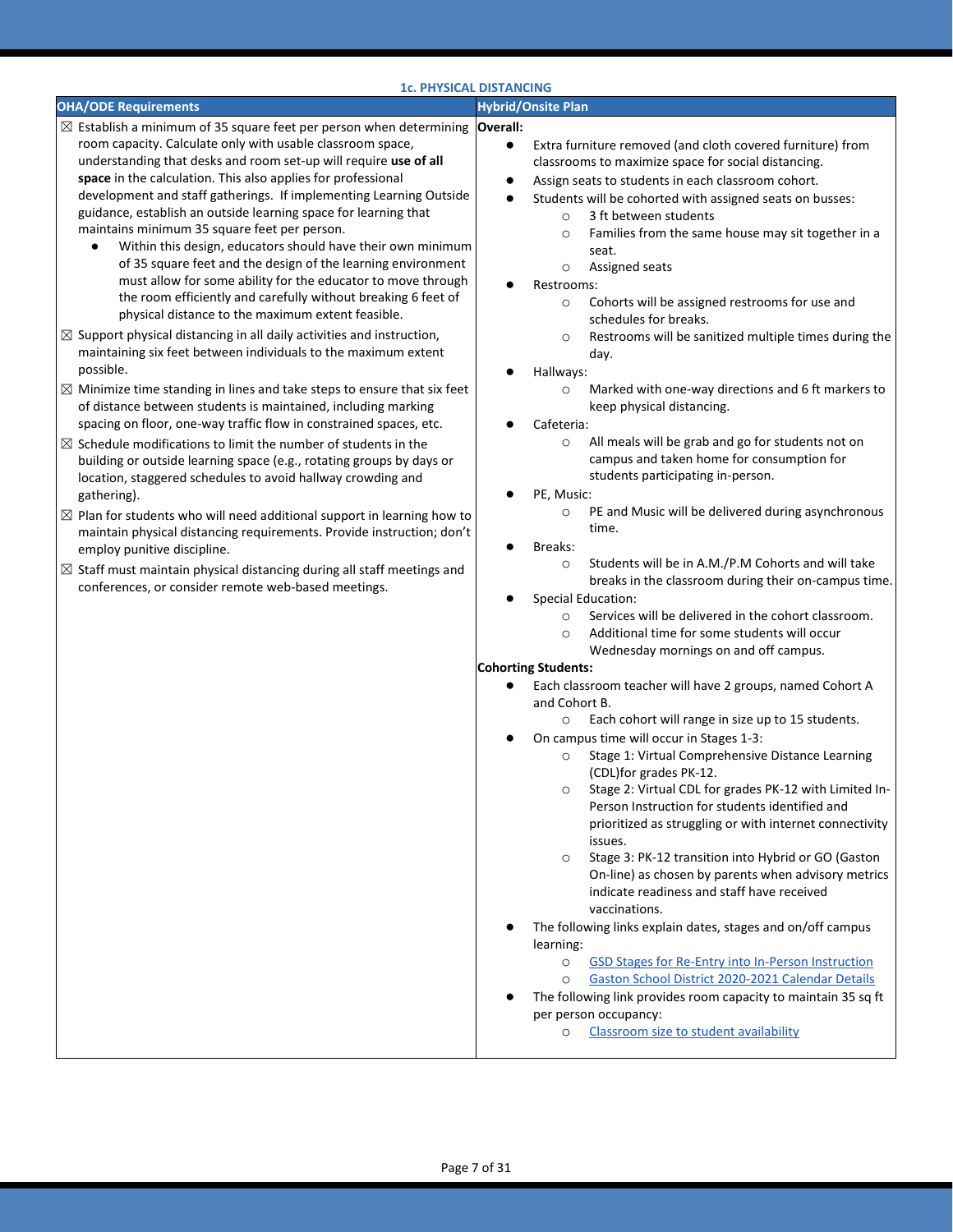|                                                                                                                                                                                                                                                                                                                                                                                                                                                                                                                                                                                                                                                                                                                                                                                                                                                                                                                                                                                                                                                                                                                                                                                                                                                                                                                                                                                                                                                                                                                                                                                                                                                                                                                                                                                                                                                                                                                                                                                                                                                                                                                                                                                                                                                                                                                                                                           | <b>1d. COHORTING</b>                                                                                                                                                                                                                                                                                                                                                                                                                                                                                                                                                                                                                                                                                                                                                                                                                                                                                                                                                                                                                                                                                                                                                                                                                                                                                                                                                                                                                                                                                                                                                                                                                                                                                                                                                                                                                                                                                                                                                                                                                                                                                                                                                                                                                                                                                                                          |
|---------------------------------------------------------------------------------------------------------------------------------------------------------------------------------------------------------------------------------------------------------------------------------------------------------------------------------------------------------------------------------------------------------------------------------------------------------------------------------------------------------------------------------------------------------------------------------------------------------------------------------------------------------------------------------------------------------------------------------------------------------------------------------------------------------------------------------------------------------------------------------------------------------------------------------------------------------------------------------------------------------------------------------------------------------------------------------------------------------------------------------------------------------------------------------------------------------------------------------------------------------------------------------------------------------------------------------------------------------------------------------------------------------------------------------------------------------------------------------------------------------------------------------------------------------------------------------------------------------------------------------------------------------------------------------------------------------------------------------------------------------------------------------------------------------------------------------------------------------------------------------------------------------------------------------------------------------------------------------------------------------------------------------------------------------------------------------------------------------------------------------------------------------------------------------------------------------------------------------------------------------------------------------------------------------------------------------------------------------------------------|-----------------------------------------------------------------------------------------------------------------------------------------------------------------------------------------------------------------------------------------------------------------------------------------------------------------------------------------------------------------------------------------------------------------------------------------------------------------------------------------------------------------------------------------------------------------------------------------------------------------------------------------------------------------------------------------------------------------------------------------------------------------------------------------------------------------------------------------------------------------------------------------------------------------------------------------------------------------------------------------------------------------------------------------------------------------------------------------------------------------------------------------------------------------------------------------------------------------------------------------------------------------------------------------------------------------------------------------------------------------------------------------------------------------------------------------------------------------------------------------------------------------------------------------------------------------------------------------------------------------------------------------------------------------------------------------------------------------------------------------------------------------------------------------------------------------------------------------------------------------------------------------------------------------------------------------------------------------------------------------------------------------------------------------------------------------------------------------------------------------------------------------------------------------------------------------------------------------------------------------------------------------------------------------------------------------------------------------------|
| <b>OHA/ODE Requirements</b>                                                                                                                                                                                                                                                                                                                                                                                                                                                                                                                                                                                                                                                                                                                                                                                                                                                                                                                                                                                                                                                                                                                                                                                                                                                                                                                                                                                                                                                                                                                                                                                                                                                                                                                                                                                                                                                                                                                                                                                                                                                                                                                                                                                                                                                                                                                                               | <b>Hybrid/Onsite Plan</b>                                                                                                                                                                                                                                                                                                                                                                                                                                                                                                                                                                                                                                                                                                                                                                                                                                                                                                                                                                                                                                                                                                                                                                                                                                                                                                                                                                                                                                                                                                                                                                                                                                                                                                                                                                                                                                                                                                                                                                                                                                                                                                                                                                                                                                                                                                                     |
| $\boxtimes$ Where feasible, establish stable cohorts: groups shall be no larger<br>than can be accommodated by the space available to provide 35<br>square feet per person, including staff.<br>The smaller the cohort, the less risk of spreading disease. As<br>cohort groups increase in size, the risk of spreading disease<br>increases.<br>$\boxtimes$ Students cannot be part of any single cohort, or part of multiple<br>cohorts that exceed a total of 100 people within the educational<br>week <sup>4</sup> , unless the school is offering Learning Outside, then they must<br>follow guidelines for cohorting in Learning Outside guidance. Schools<br>must plan to limit cohort sizes to allow for efficient contact-tracing<br>and minimal risk for exposure. Cohorts may change week-to-week,<br>but must be stable within the educational week.<br>$\boxtimes$ Each school must have a system for daily logs to ensure contract<br>tracing among the cohort (see section 1a of the Ready Schools, Safe<br>Learners guidance).<br>$\boxtimes$ Minimize interaction between students in different stable cohorts<br>(e.g., access to restrooms, activities, common areas). Provide access<br>to All Gender/Gender Neutral restrooms.<br>$\boxtimes$ Cleaning and sanitizing surfaces (e.g., desks, dry erase boards, door<br>handles, etc.) must be maintained between multiple student uses,<br>even in the same cohort.<br>$\boxtimes$ Design cohorts such that all students (including those protected<br>under ADA and IDEA) maintain access to general education, grade-<br>level academic content standards <sup>5</sup> , and peers.<br>$\boxtimes$ Minimize the number of staff that interact with each cohort to the<br>extent possible, staff who interact with multiple stable cohorts must<br>wash/sanitize their hands between interactions with different stable<br>cohorts.<br>$\boxtimes$ Elementary staff who interact with multiple cohorts (music, PE,<br>library, paraprofessionals who provide supervision at recesses, etc.)<br>should have schedules altered to reduce the number of<br>cohorts/students they interact within a week. Consider having these<br>staff engage via technology, altering duties so that they are not in<br>close contact with students in multiple cohorts, or adjust schedules<br>to reduce contacts. | Overall:<br>$\bullet$<br>Implement contact tracing logs for each cohort.<br>Teachers for classroom cohorts<br>$\circ$<br>Bus drivers for transportation cohorts<br>$\circ$<br>Track daily attendance for each cohort.<br>Teachers for classroom cohorts<br>$\circ$<br>Follow-through by building secretary<br>$\circ$<br>Sanitize between cohort groups.<br>Establish hand-washing routines for staff and students.<br><b>Transportation Cohorts:</b><br>These are stable groups of students each day.<br>$\bullet$<br>Stable groups occur in AM and PM routes.<br>$\bullet$<br>Each run requires updating contact-tracing logs.<br>$\bullet$<br>Sanitize between bus routes and runs.<br>$\bullet$<br>Monday/Tuesday, Thursday/Friday In-Building Cohorts:<br>Students will be assigned a grade level cohort.<br>$\bullet$<br>Each elementary teacher will have 2 cohorts. Each JSHS teacher<br>$\bullet$<br>will have 4 cohorts:<br>AM Cohort and PM Cohort<br>$\circ$<br>JSHS Staff: 2 AM and 2 PM Cohorts<br>$\circ$<br>Special Education services will be delivered in each classroom<br>or virtually (tele-therapy).<br>Food service will be delivered to each student to take home for<br>$\bullet$<br>consumption.<br>Sanitize between in-person cohorts groups.<br>$\bullet$<br><b>Wednesday In-Building Cohorts:</b><br>Students needing extra in-person instruction will form small<br>$\bullet$<br>stable cohorts on Wednesday.<br>AM Cohort only, mostly virtual<br>$\circ$<br>Special Education services will be delivered in each<br>$\circ$<br>classroom or virtually.<br>Food service will be delivered the day before and<br>$\circ$<br>consumed at home.<br>Sanitize all rooms on Wednesdays.<br>Speech-Language and School Psychologist:<br>This stable group is maintained as much as possible.<br>The majority of services will be delivered through tele-therapy.<br>$\bullet$<br>In the event the stable cohort is changed, the SLP/School<br>Psychologist will need to update the contact-tracing log.<br>Sanitize between cohort groups.<br>Additional Cohorting and Steps included in this link:<br>Gaston School District 2020-2021 Calendar Details<br>The following link provides room capacity to maintain 35 sq ft<br>$\bullet$<br>per person occupancy:<br>Classroom size to student availability<br>$\circ$ |
|                                                                                                                                                                                                                                                                                                                                                                                                                                                                                                                                                                                                                                                                                                                                                                                                                                                                                                                                                                                                                                                                                                                                                                                                                                                                                                                                                                                                                                                                                                                                                                                                                                                                                                                                                                                                                                                                                                                                                                                                                                                                                                                                                                                                                                                                                                                                                                           |                                                                                                                                                                                                                                                                                                                                                                                                                                                                                                                                                                                                                                                                                                                                                                                                                                                                                                                                                                                                                                                                                                                                                                                                                                                                                                                                                                                                                                                                                                                                                                                                                                                                                                                                                                                                                                                                                                                                                                                                                                                                                                                                                                                                                                                                                                                                               |

 $^4$  The cohort limit is focused on the students experience and their limit of 100 people includes every person they come into contact with, including staff. There is not a limitation for staff in cohort size while care should be given to design and attention to the additional requirements.

<sup>&</sup>lt;sup>5</sup> Academic content standards refer to all of Oregon state academic standards and the Oregon CTE skill sets.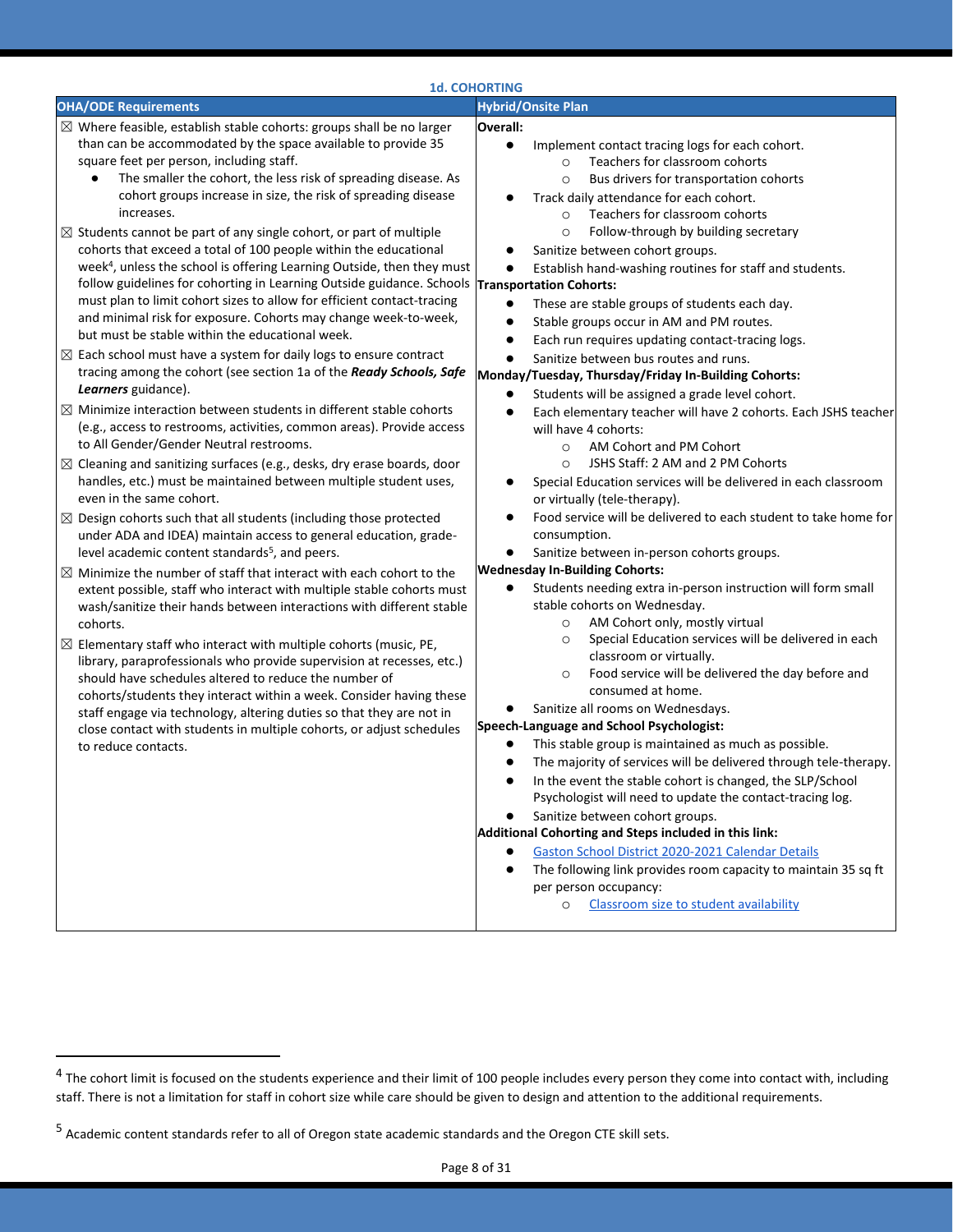|                                                                                                                                                                                                                                                                                                                                                                                                                                                                                                                                                                                                                                                                                                                                                                                                                                                                                                                                                                                                                                                                                                                                                                                                                                                                                                                                                                                                                                                                                                                                                                                                                                                                                                                                                                                                                                                                                                                                                                                                                                                            | <b>1e. PUBLIC HEALTH COMMUNICATION AND TRAINING</b>                                                                                                                                                                                                                                                                                                                                                                                                                                                                                                                                                                                                                                                                                                                                                                                                                                                                                                                                                                                                                                                                                                                                                                                                                                                                                                                                                                                                                                                                                                                                                                                                                                                                                                                                                                                                                               |
|------------------------------------------------------------------------------------------------------------------------------------------------------------------------------------------------------------------------------------------------------------------------------------------------------------------------------------------------------------------------------------------------------------------------------------------------------------------------------------------------------------------------------------------------------------------------------------------------------------------------------------------------------------------------------------------------------------------------------------------------------------------------------------------------------------------------------------------------------------------------------------------------------------------------------------------------------------------------------------------------------------------------------------------------------------------------------------------------------------------------------------------------------------------------------------------------------------------------------------------------------------------------------------------------------------------------------------------------------------------------------------------------------------------------------------------------------------------------------------------------------------------------------------------------------------------------------------------------------------------------------------------------------------------------------------------------------------------------------------------------------------------------------------------------------------------------------------------------------------------------------------------------------------------------------------------------------------------------------------------------------------------------------------------------------------|-----------------------------------------------------------------------------------------------------------------------------------------------------------------------------------------------------------------------------------------------------------------------------------------------------------------------------------------------------------------------------------------------------------------------------------------------------------------------------------------------------------------------------------------------------------------------------------------------------------------------------------------------------------------------------------------------------------------------------------------------------------------------------------------------------------------------------------------------------------------------------------------------------------------------------------------------------------------------------------------------------------------------------------------------------------------------------------------------------------------------------------------------------------------------------------------------------------------------------------------------------------------------------------------------------------------------------------------------------------------------------------------------------------------------------------------------------------------------------------------------------------------------------------------------------------------------------------------------------------------------------------------------------------------------------------------------------------------------------------------------------------------------------------------------------------------------------------------------------------------------------------|
| <b>OHA/ODE Requirements</b>                                                                                                                                                                                                                                                                                                                                                                                                                                                                                                                                                                                                                                                                                                                                                                                                                                                                                                                                                                                                                                                                                                                                                                                                                                                                                                                                                                                                                                                                                                                                                                                                                                                                                                                                                                                                                                                                                                                                                                                                                                | <b>Hybrid/Onsite Plan</b>                                                                                                                                                                                                                                                                                                                                                                                                                                                                                                                                                                                                                                                                                                                                                                                                                                                                                                                                                                                                                                                                                                                                                                                                                                                                                                                                                                                                                                                                                                                                                                                                                                                                                                                                                                                                                                                         |
| $\boxtimes$ Communicate to staff at the start of On-Site instruction and at<br>periodic intervals explaining infection control measures that are<br>being implemented to prevent spread of disease.<br>$\boxtimes$ Offer initial training to all staff prior to being in-person in any<br>instructional model. Training could be accomplished through all staff<br>webinar, narrated slide decks, online video, using professional<br>learning communities, or mailing handouts with discussion. Training<br>cannot be delivered solely through the sharing or forwarding<br>information electronically or in paper copy form as this is an<br>insufficient method for ensuring fidelity to public health protocols<br>(see section 8b of the Ready Schools, Safe Learners guidance for<br>specific training requirements). Note: Instructional time<br>requirements allow for time to be devoted for professional learning<br>that includes RSSL training.<br>⊠ Post "COVID -19 Hazard Poster" and "Masks Required" signs as<br>required by OSHA administrative rule OAR 437-001-0744(3)(d) and<br>(e).<br>$\boxtimes$ Develop protocols for communicating with students, families and<br>staff who have come into close contact with a person who has<br>COVID-19.<br>The definition of exposure is being within 6 feet of a person<br>$\bullet$<br>who has COVID-19 for at least 15 cumulative minutes in a day.<br>OSHA has developed a model notification policy.<br>$\bullet$<br>$\boxtimes$ Develop protocols for communicating immediately with staff,<br>families, and the school community when a new case(s) of COVID-19<br>is diagnosed in students or staff members, including a description of<br>how the school or district is responding.<br>$\boxtimes$ Periodic interval training also keeps the vigilance to protocols ever<br>present when fatigue and changing circumstances might result in<br>reduced adherence to guidance.<br>$\boxtimes$ Provide all information in languages and formats accessible to the<br>school community. | Overall:<br>All communication will be available in languages accessible to<br>$\bullet$<br>the school community.<br>Letters and communication regarding COVID-19 outbreak,<br>$\bullet$<br>exposure and infection control measures will be posted on the<br>GSD website and be available in paper form.<br><b>Staff Training:</b><br>$\bullet$<br>Train and review infection control measures that are being<br>implemented to prevent the spread of disease at the onset of<br>hybrid learning.<br>Staff will be trained through on-site and virtually regarding<br>$\bullet$<br>instructional model and measures to prevent the spread of<br>disease at the onset of staff return to campus and hybrid<br>learning.<br>Wednesdays and Safety Meetings will ensure continuous<br>$\bullet$<br>attention to issues and training for staff.<br>Communication:<br>A letter outlining the instructional model, the rationale and<br>$\bullet$<br>vision behind it and specific infection control measures will be<br>shared with staff and families.<br>Gaston School District 2020-2021 Calendar Details<br>$\circ$<br>Protocols for communicating with anyone who has come into<br>close/sustained contact with a confirmed case or when a new<br>case has been confirmed and how the district is responding will<br>be shared with families and staff prior to the return of students<br>to in-person learning.<br><b>Important Information Regarding Exposure to COVID</b><br>$\circ$<br>Letter<br><b>Template Note From School District to Community</b><br>$\circ$<br><b>Positive COVID Case</b><br>Updated communication will be shared with families and staff<br>at least monthly or as updated information is available<br>throughout the school year (in school newsletters and on the<br>GSD Facebook page).<br>COVID-19 Hazard Posters and Masks Required signs will be |
|                                                                                                                                                                                                                                                                                                                                                                                                                                                                                                                                                                                                                                                                                                                                                                                                                                                                                                                                                                                                                                                                                                                                                                                                                                                                                                                                                                                                                                                                                                                                                                                                                                                                                                                                                                                                                                                                                                                                                                                                                                                            | posted according to OSHA rules.                                                                                                                                                                                                                                                                                                                                                                                                                                                                                                                                                                                                                                                                                                                                                                                                                                                                                                                                                                                                                                                                                                                                                                                                                                                                                                                                                                                                                                                                                                                                                                                                                                                                                                                                                                                                                                                   |

| <b>OHA/ODE Requirements</b>                                                                                                                                                                                                                                                                                                                                                                                                                                                                                                                                                                                                                                                                                                                                                                                                                                                                                                                                                                                                                                                         | <b>Hybrid/Onsite Plan</b>                                                                                                                                                                                                                                                                                                                                                                                                                                                                                                                                                                                                                                                                                                                                                                                                                                                                                                                                                        |
|-------------------------------------------------------------------------------------------------------------------------------------------------------------------------------------------------------------------------------------------------------------------------------------------------------------------------------------------------------------------------------------------------------------------------------------------------------------------------------------------------------------------------------------------------------------------------------------------------------------------------------------------------------------------------------------------------------------------------------------------------------------------------------------------------------------------------------------------------------------------------------------------------------------------------------------------------------------------------------------------------------------------------------------------------------------------------------------|----------------------------------------------------------------------------------------------------------------------------------------------------------------------------------------------------------------------------------------------------------------------------------------------------------------------------------------------------------------------------------------------------------------------------------------------------------------------------------------------------------------------------------------------------------------------------------------------------------------------------------------------------------------------------------------------------------------------------------------------------------------------------------------------------------------------------------------------------------------------------------------------------------------------------------------------------------------------------------|
| $\boxtimes$ Direct students and staff to stay home if they have COVID-19<br>symptoms. COVID-19 symptoms are as follows:<br>Primary symptoms of concern: cough, fever (temperature of<br>100.4°F or higher) or chills, shortness of breath, difficulty<br>breathing, or new loss of taste or smell.<br>Note that muscle pain, headache, sore throat, diarrhea,<br>nausea, vomiting, new nasal congestion, and runny nose are<br>also symptoms often associated with COVID-19. More<br>information about COVID-19 symptoms is available from CDC.<br>In addition to COVID-19 symptoms, students must be<br>excluded from school for signs of other infectious diseases,<br>per existing school policy and protocols. See pages 9-11 of<br>OHA/ODE Communicable Disease Guidance for Schools.<br>Emergency signs that require immediate medical attention:<br>Trouble breathing<br>$\circ$<br>Persistent pain or pressure in the chest<br>O<br>New confusion or inability to awaken<br>$\circ$<br>Bluish lips or face (lighter skin); greyish lips or face<br>$\circ$<br>(darker skin) | Overall:<br>All students, parents/guardians and staff will receive frequent<br>reminders in various communication formats such as notes<br>sent home, emails, flyers, and social media to stay home when<br>sick, report any COVID-19 symptoms or known exposure in the<br>preceding 14 calendar days and until symptoms are improving.<br>Students or staff will not be excluded from school for a cough<br>that is a chronic condition or not new and is not worsening (i.e.<br>asthma, allergies, etc.).<br>Parents/guardians may provide information regarding existing<br>conditions that cause coughing that are not new onset and not<br>worsening for screening purposes and will not be excluded.<br>Information will be documented.<br><b>Arrival and Entry:</b><br>Each student will be assigned an entrance point (i.e., a specific<br>door) to the school building.<br>They will go directly to their assigned cohort classroom<br>through the assigned entry door. |

#### **1f. ENTRY AND SCREENING**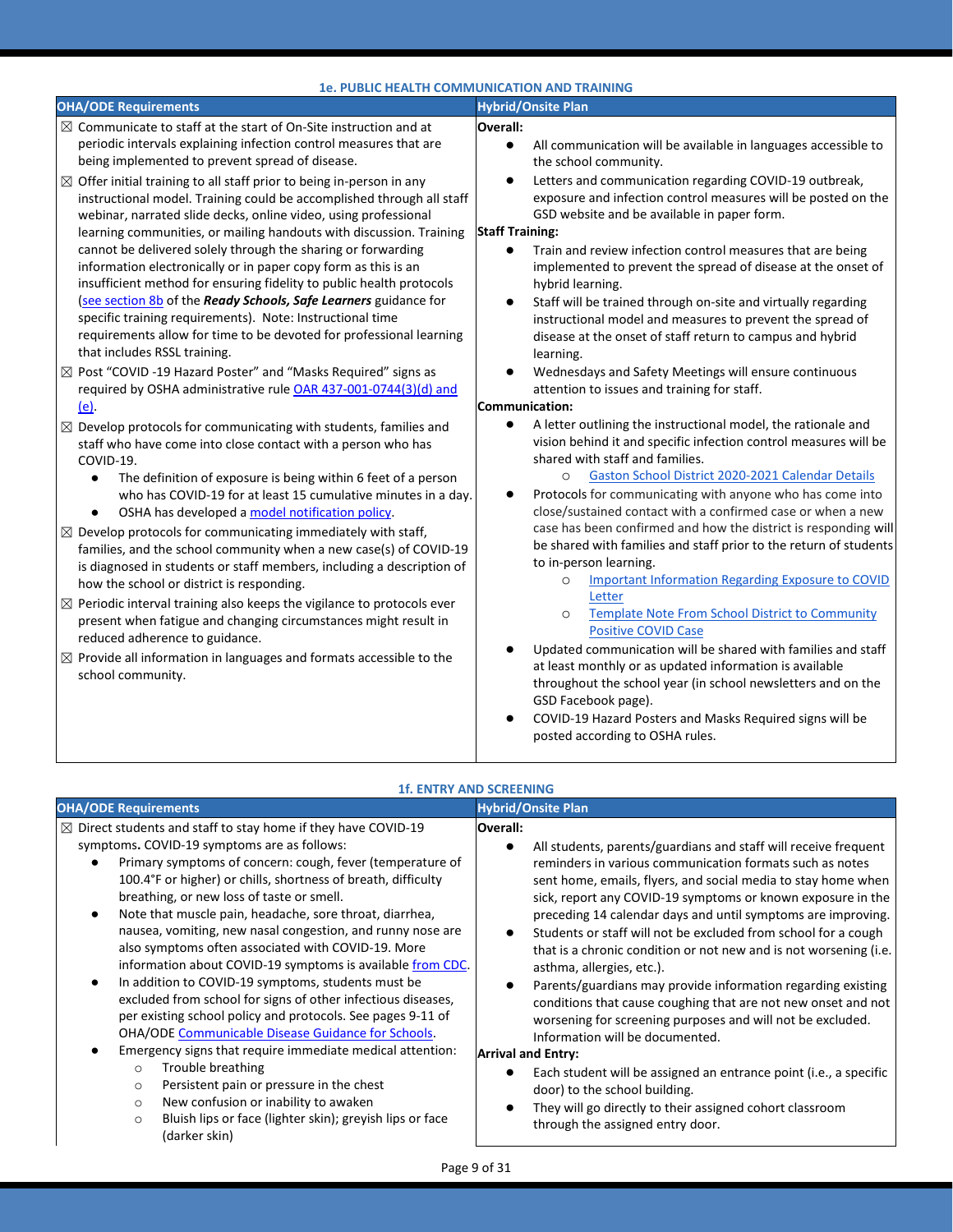- 
- $\boxtimes$  Diligently screen all students and staff for symptoms on entry to bus/school/outside learning space every day. This can be done visually as well as asking students and staff about any new symptoms or close contact with someone with COVID-19. For students, confirmation from a parent/caregiver or guardian can also be appropriate. Staff members can self-screen and attest to their own health, but regular reminders of the importance of daily screening must be provided to staff.
	- Anyone displaying or reporting the primary symptoms of concern must be isolated (see section 1i of the *Ready Schools, Safe Learners* guidance) and sent home as soon as possible. [See table "Planning for COVID](https://www.oregon.gov/ode/students-and-family/healthsafety/Documents/Planning%20and%20Responding%20to%20COVID-19%20Scenarios%20in%20Schools.pdf)-19 Scenarios in Schools."
	- [Additional guidance](https://www.oregon.gov/ode/students-and-family/healthsafety/Documents/Additional%20Considerations%20for%20Staff%20Working%20with%20Students%20with%20Complex%20Needs.pdf) for nurses and health staff.
- $\boxtimes$  Follow LPHA advice on restricting from school any student or staff known to have been exposed (e.g., by a household member) to COVID-19. See "Planning for COVID-[19 Scenarios in Schools" and](https://www.oregon.gov/ode/students-and-family/healthsafety/Documents/Planning%20and%20Responding%20to%20COVID-19%20Scenarios%20in%20Schools.pdf) the [COVID-19 Exclusion Summary Guide.](https://www.oregon.gov/ode/students-and-family/healthsafety/Documents/COVID-19%20Exclusion%20Summary%20Chart.pdf)
- $\boxtimes$  Staff or students with a chronic or baseline cough that has worsened or is not well-controlled with medication must be excluded from school. Do not exclude staff or students who have other symptoms that are chronic or baseline symptoms (e.g., asthma, allergies, etc.) from school. See th[e COVID-19 Exclusion Summary Guide.](https://www.oregon.gov/ode/students-and-family/healthsafety/Documents/COVID-19%20Exclusion%20Summary%20Chart.pdf)
- $\boxtimes$  Hand hygiene on entry to school every day: wash with soap and water for 20 seconds or use an alcohol-based hand sanitizer with 60- 95% alcohol.

○ Other severe symptoms exceent at each entry point to visually screent at each entry point to visually screen students for symptoms.

#### **Student Screening:**

- Students riding the bus will be screened by the bus driver each day.
- All other students upon arriving at school (walkers, students dropped off, student drivers) will be screened by staff before entering the building.
- See section 2i for Transportation Screening Protocols.
- Any student or staff displaying any of the Primary COVID-19 symptoms (fever, cough, or difficulty breathing or shortness of breath) will immediately be escorted to the isolation room. See section 1i for further details. In addition, they will be escorted to the isolation room if displaying any excludable symptoms per the Expanded Communicable Disease Guidelines for Schools from the Oregon Health Authority and the Oregon Department of Education.
- Students and staff will wash their hands per CDC guidelines or use alcohol based hand sanitizer upon entry into class every day.

#### **Screening Staff:**

- All staff are required to report any known or presumed exposure to COVID-19.
- All staff are required to report any symptoms associated with COVID-19.
- Staff members are not responsible for screening other staff members for symptoms.

#### **Preschool Specific:**

- Parents or caregivers dropping-off or picking-up children from the program and staff outside of the facility unless there is inclement weather. Campus signage will indicate alternate drop-off points in the event of inclement weather.
	- Parents must wear a face covering, and stand 6 feet apart when not engaged in hand-off of children to staff.
- Procedures for Preschool Daily Log and student screening will be followed upon arrival.
	- The instructional assistant will use a no touch thermometer to check preschool students and staff temperatures upon arrival. If 100.4 or over, they must be excluded.
- Using the document format provided by ELD, the instructional assistant will ask all entering adults and adults who are dropping off children the following questions (refer to p. 8-9 of the Health and Safety Guidelines for ECE during Covid, Version  $1.1$ :
	- Has the adult or child been exposed to a person with a positive case of COVID-19 in the past 14 days?
	- Has the adult or child been exposed to a person with a presumptive case of COVID-19 in the past 14 days?
	- Is the adult or child experiencing new loss of taste or smell, unusual cough, shortness of breath or fever?
- Exclusions will be based on the Exclusion Summary found on P.11 of the Health and Safety Guidelines for ECE during Covid, Version 1.1.
- The Instructional assistant will record information on daily logs based on the format provided by ELD.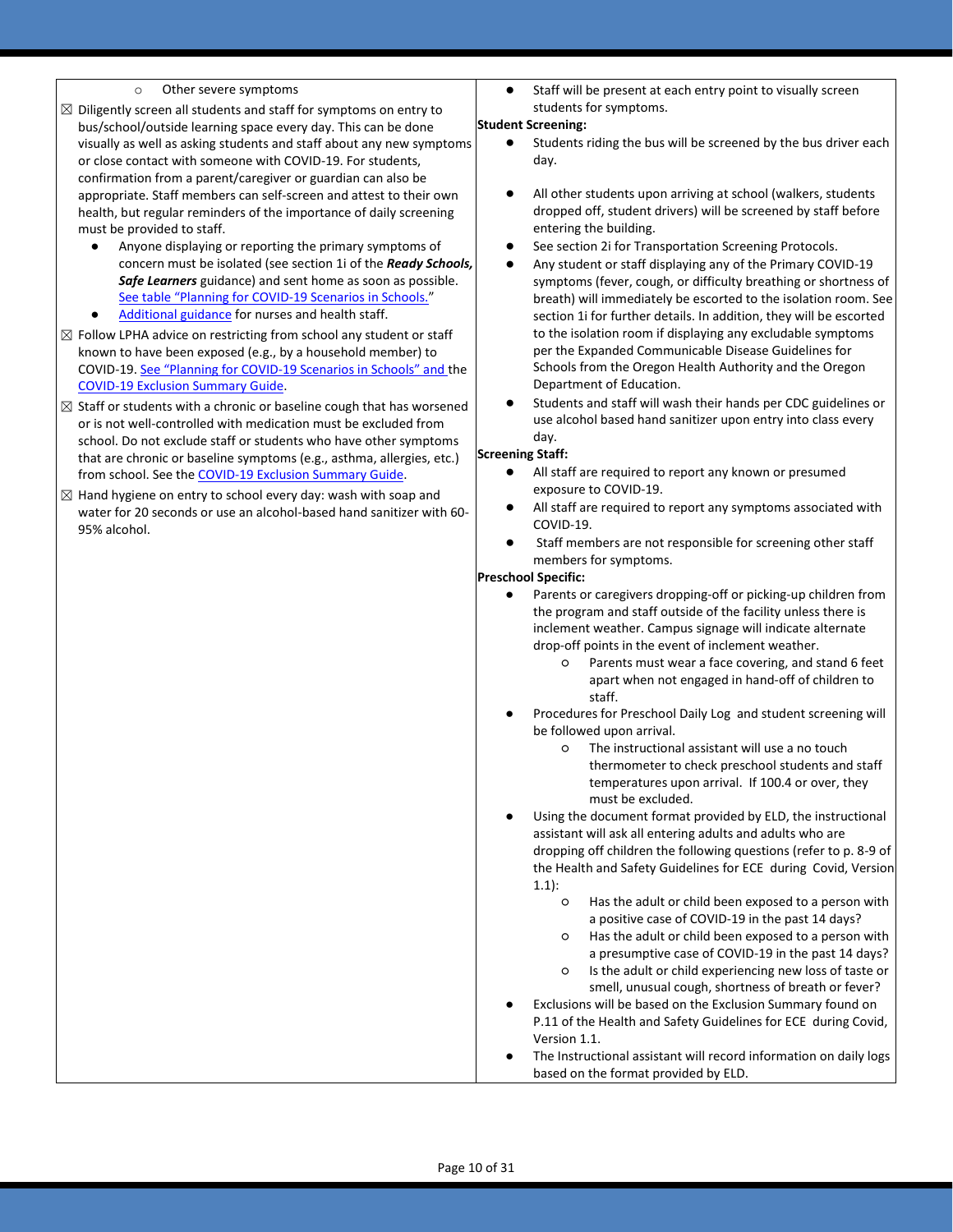|                                                                                                                                                                                                                                                                                                                                                                                                                                                                                                                                                                                                                                                                                                                                                                                                                                                                                                              | 1g. VISITORS/VOLUNTEERS                                                                                                                                                                                                                                                                                                                                                                                                                                                                                                                                                                                                                                                                                                                                                                                                                                                                                                                                                                                                                                                                                                                                                                                                                                                                                                                                                                                                                                                                                                                                                                                                                                                                |
|--------------------------------------------------------------------------------------------------------------------------------------------------------------------------------------------------------------------------------------------------------------------------------------------------------------------------------------------------------------------------------------------------------------------------------------------------------------------------------------------------------------------------------------------------------------------------------------------------------------------------------------------------------------------------------------------------------------------------------------------------------------------------------------------------------------------------------------------------------------------------------------------------------------|----------------------------------------------------------------------------------------------------------------------------------------------------------------------------------------------------------------------------------------------------------------------------------------------------------------------------------------------------------------------------------------------------------------------------------------------------------------------------------------------------------------------------------------------------------------------------------------------------------------------------------------------------------------------------------------------------------------------------------------------------------------------------------------------------------------------------------------------------------------------------------------------------------------------------------------------------------------------------------------------------------------------------------------------------------------------------------------------------------------------------------------------------------------------------------------------------------------------------------------------------------------------------------------------------------------------------------------------------------------------------------------------------------------------------------------------------------------------------------------------------------------------------------------------------------------------------------------------------------------------------------------------------------------------------------------|
| <b>OHA/ODE Requirements</b>                                                                                                                                                                                                                                                                                                                                                                                                                                                                                                                                                                                                                                                                                                                                                                                                                                                                                  | <b>Hybrid/Onsite Plan</b>                                                                                                                                                                                                                                                                                                                                                                                                                                                                                                                                                                                                                                                                                                                                                                                                                                                                                                                                                                                                                                                                                                                                                                                                                                                                                                                                                                                                                                                                                                                                                                                                                                                              |
| $\boxtimes$ Restrict non-essential visitors/volunteers.<br>Examples of essential visitors include: DHS Child Protective<br>Services, Law Enforcement, etc.<br>Examples of non-essential visitors/volunteers include: Parent<br>$\bullet$<br>Teacher Association (PTA), classroom volunteers, etc.<br>$\boxtimes$ Diligently screen all visitors/volunteers for symptoms and ask<br>questions about symptoms and any close contact with someone<br>diagnosed with COVID-19 upon every entry. Restrict from school<br>property any visitor known to have been exposed to COVID-19. See<br>the COVID-19 Exclusion Summary Guide.<br>$\boxtimes$ Visitors/volunteers must wash or sanitize their hands upon entry and<br>exit.<br>$\boxtimes$ Visitors/volunteers must maintain six-foot distancing, wear face<br>coverings, and adhere to all other provisions of the Ready Schools,<br>Safe Learners guidance. | Non-essential visitors/volunteers will be unable to work in schools,<br>$\bullet$<br>or complete other volunteer activities that require in person<br>interaction, at this time. Adults in schools are limited to essential<br>personnel only.<br>Essential visitors must wash or sanitize their hands upon entry and<br>$\bullet$<br>exit.<br>Essential Visitors/volunteers will be screened for symptoms during<br>$\bullet$<br>sign-in and will not be allowed to enter if symptomatic.<br>Essential Visitors/volunteers must maintain physical distancing,<br>$\bullet$<br>wear face coverings and adhere to RSSL Guidance.<br><b>Preschool Specific:</b><br>If families cannot engage in virtual or telephonic visits they<br>$\bullet$<br>must:<br>Follow physical distancing requirements with staff<br>$\circ$<br>and children not in their household.<br>Use face coverings.<br>$\circ$<br>Use outdoor space if appropriate and available.<br>$\circ$<br>Engage with only one family unit and any other<br>$\circ$<br>necessary individuals, such as translators, at a time.<br>Pre-scheduling (when possible).<br>$\circ$<br>Family members will be allowed to enter the facility if there is a<br>concern for the health and safety of their child. Family<br>members entering the facility must follow requirements for<br>adults in the facility.<br>Families seeking enrollment will be permitted to visit the<br>٠<br>facility only when children are not present and arranged by the<br>principal. Only one family may visit the facility at a time and<br>the family must comply with daily health check and<br>recordkeeping requirements, wear a face covering, and |

#### **1h. FACE COVERINGS, FACE SHIELDS, AND CLEAR PLASTIC BARRIERS**

| <b>OHA/ODE Requirements</b>                                                                                                                                                                                                                                                                                                                                                                                                                                                                                                                                                                                                                                                                                                                                                                                                                                                                                                                                                                                                                                                                                                                                                                                                                                                                                                                                                                                                                                                                                                                                                                                                                                                                                                                                                   | <b>Hybrid/Onsite Plan</b>                                                                                                                                                                                                                                                                                                                                                                                                                                                                                                                                                                                                                                                                                                                                                                                                                                                                                                                |
|-------------------------------------------------------------------------------------------------------------------------------------------------------------------------------------------------------------------------------------------------------------------------------------------------------------------------------------------------------------------------------------------------------------------------------------------------------------------------------------------------------------------------------------------------------------------------------------------------------------------------------------------------------------------------------------------------------------------------------------------------------------------------------------------------------------------------------------------------------------------------------------------------------------------------------------------------------------------------------------------------------------------------------------------------------------------------------------------------------------------------------------------------------------------------------------------------------------------------------------------------------------------------------------------------------------------------------------------------------------------------------------------------------------------------------------------------------------------------------------------------------------------------------------------------------------------------------------------------------------------------------------------------------------------------------------------------------------------------------------------------------------------------------|------------------------------------------------------------------------------------------------------------------------------------------------------------------------------------------------------------------------------------------------------------------------------------------------------------------------------------------------------------------------------------------------------------------------------------------------------------------------------------------------------------------------------------------------------------------------------------------------------------------------------------------------------------------------------------------------------------------------------------------------------------------------------------------------------------------------------------------------------------------------------------------------------------------------------------------|
| $\boxtimes$ Employers are required to provide masks, face coverings, or face<br>shields for all staff, contractors, other service providers, visitors and<br>volunteers.<br>$\boxtimes$ Face coverings or face shields for all staff, contractors, other service<br>providers, visitors or volunteers following CDC guidelines for Face<br>Coverings. Individuals may remove their face coverings while working Face Coverings/Shields:<br>alone in private offices or when separated by more than 6 feet in<br>outside learning spaces. Face shields are an acceptable alternative<br>only when a person has a medical condition that prevents them from<br>wearing a mask or face covering, when people need to see mouth<br>and tongue motions in order to communicate, or when an individual<br>is speaking to an audience for a short period of time and clear<br>communication is otherwise not possible.<br>$\boxtimes$ Face coverings or face shields for all students in grades Kindergarten<br>and up following CDC guidelines for Face Coverings. Face shields are<br>an acceptable alternative when a student has a medical condition<br>that prevents them from wearing a mask or face covering, or when<br>people need to see the student's mouth and tongue motions in order<br>to communicate.<br>$\boxtimes$ Face coverings should be worn both indoors and outdoors, including<br>during outdoor recess.<br>$\boxtimes$ Group mask breaks" or "full classroom mask breaks" are not allowed.<br>If a student removes a face covering, or demonstrates a need to<br>remove the face covering for a short-period of time:<br>Provide space away from peers while the face covering is<br>$\bullet$<br>removed. In the classroom setting, an example could be a | Overall:<br>Masks, face coverings and/or face shields will be provided for<br>$\bullet$<br>all staff, contractors, other service providers, visitors and<br>volunteers.<br>Coverings/shields may be removed while working alone in a<br>private office with the office door closed.<br>Shields are only acceptable if there is a medical condition<br>$\bullet$<br>preventing the use of a mask/face covering or when the mouth<br>needs to be seen in order to communicate.<br>Required:<br>All staff, contractors, service providers, volunteers or<br>$\circ$<br>visitors<br>All students in grades K-12<br>$\circ$<br>On busses<br>٠<br>On campus<br>Mask breaks must be individual and<br>٠<br>monitored and area disinfected after break.<br>Students will receive instructional support<br>٠<br>for wearing masks.<br>Not Recommended:<br>For children in preschool or younger<br>$\circ$<br>For anyone while sleeping<br>$\circ$ |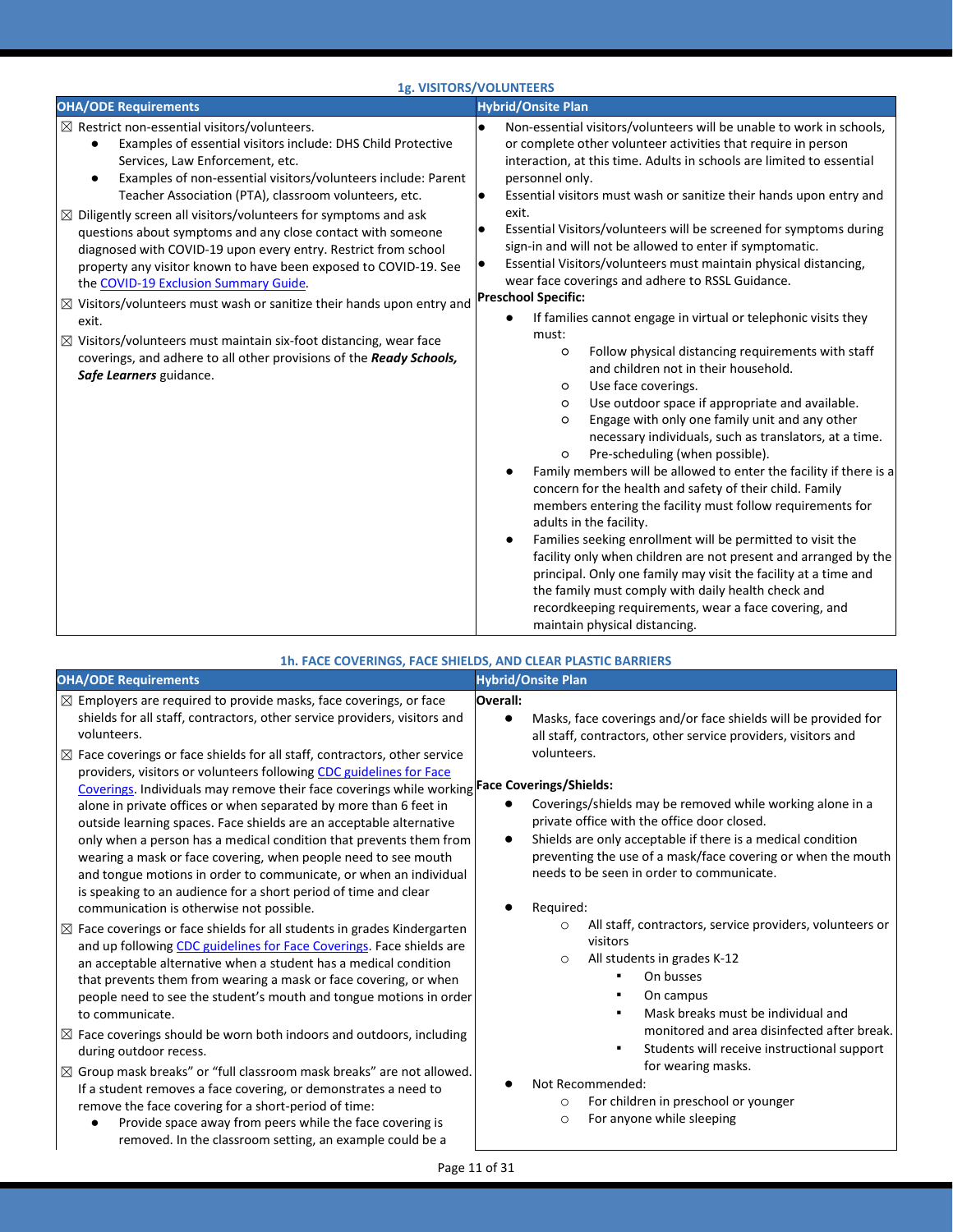designated chair where a student can sit and take a 15 minute **Face Masks:** "sensory break;"

- o Students must not be left alone or unsupervised;
- o Designated area or chair must be appropriately distanced from other students and of a material that is easily wiped down for disinfection after each use;
- Provide additional instructional supports to effectively wear a **ADA/IDEA Protections:** face covering;
- Provide students adequate support to re-engage in safely wearing a face covering;
- Students cannot be discriminated against or disciplined for an inability to safely wear a face covering during the school day.
- $\boxtimes$  Face masks for school RNs or other medical personnel when providing direct contact care and monitoring of staff/students displaying symptoms. School nurses shall also wear appropriate Personal Protective Equipment (PPE) for their role.
	- [Additional guidance](https://www.oregon.gov/ode/students-and-family/healthsafety/Documents/Additional%20Considerations%20for%20Staff%20Working%20with%20Students%20with%20Complex%20Needs.pdf) for nurses and health staff.

#### **Accommodations under ADA or IDEA and providing FAPE while attending to Face Covering Guidance**

- $\boxtimes$  If any student requires an accommodation to meet the requirement for face coverings, districts and schools must limit the student's proximity to students and staff to the extent possible to minimize the possibility of exposure. Appropriate accommodations could include:
	- Offering different types of face coverings and face shields that may meet the needs of the student.
	- Spaces away from peers while the face covering is removed; students must not be left alone or unsupervised.
	- Short periods of the educational day that do not include wearing the face covering, while following the other health strategies to reduce the spread of disease.
	- Additional instructional supports to effectively wear a face covering.
- $\boxtimes$  For students with existing medical conditions and a physician's orders to not wear face coverings, or other health related concerns, schools/districts **must not** deny any in-person instruction.
- $\boxtimes$  Schools and districts must comply with the established IEP/504 plan prior to the closure of in-person instruction in March of 2020, or the current plan in effect for the student if appropriately developed after March of 2020.
	- If a student eligible for, or receiving services under a 504/IEP, **cannot** wear a face covering due to the nature of the disability, the school or district must:
		- 1. Review the 504/IEP to ensure access to instruction in a manner comparable to what was originally established in the student's plan including on-site instruction with accommodations or adjustments.
		- 2. Not make placement determinations solely on the inability to wear a face covering.
		- 3. Include updates to accommodations and modifications to support students in plans.
	- For students protected under ADA/IDEA, who abstain from wearing a face covering, or students whose families determine the student will not wear a face covering, the school or district must:
		- 1. Review the 504/IEP to ensure access to instruction in a manner comparable to what was originally established in the student's plan.
		- 2. The team must determine that the disability is not prohibiting the student from meeting the requirement.
- Required:
	- o School Nurses
	- o Medical Personnel providing care for people
	- displaying symptoms.
	- o Staff monitoring students in the isolation room.

- Provide accommodations for students with disabilities that impact wearing of face coverings.
	- o Limit proximity to other students to decrease exposure.
	- o Offer different face coverings/shields
	- o Consider spaces away from peers while taking a mask break
	- o Instructional support for wearing a face covering.
	- Students with existing medical conditions or doctors notes:
		- o Limit proximity to other students to decrease exposure.

#### **Student Refusal to Wear a Face Covering:**

- Consider child find for possible disability.
	- o Follow ADA guidelines if the student is found to have a disability.
- Students without suspected disability:
	- o Reteach expected behavior.
	- o Consider and rule out a possible disability and need for accommodations.
	- o Repeated refusal:
		- Parent/student conference
		- Limit exposure to other students for prevention.
	- o Continued refusal:
		- Parent/student conference
		- Provide on-line learning options.

#### **Staff Accommodations for Face Coverings:**

Limit proximity to other staff and students to minimize the possibility of exposure.

#### **Preschool Specific:**

- A child will be allowed to wear a face covering, if: requested by the parent/guardian, the face covering fits the child's face measurements, and the child is able to remove the face covering themselves without assistance.
- If a child removes a face covering or demonstrates a need to remove the face covering for a short-period of time:
	- Staff will supervise the child to maintain six feet or more of physical distancing from all adults and children while the face covering is removed.
	- If needed, staff will show the child how to effectively wear a face covering.
	- Staff will guide the child to re-engage in safely wearing a face covering.
	- Children will not be disciplined for the inability to safely wear a face covering.
- Staff and children will wash hands or use hand sanitizer before putting on a face covering, after taking face coverings off, and anytime the face covering is touched.
- Face coverings are required to be washed daily or a new face covering to be worn daily.
- If a face shield is used, it is to be wiped down with disinfectant at the end of the day after use.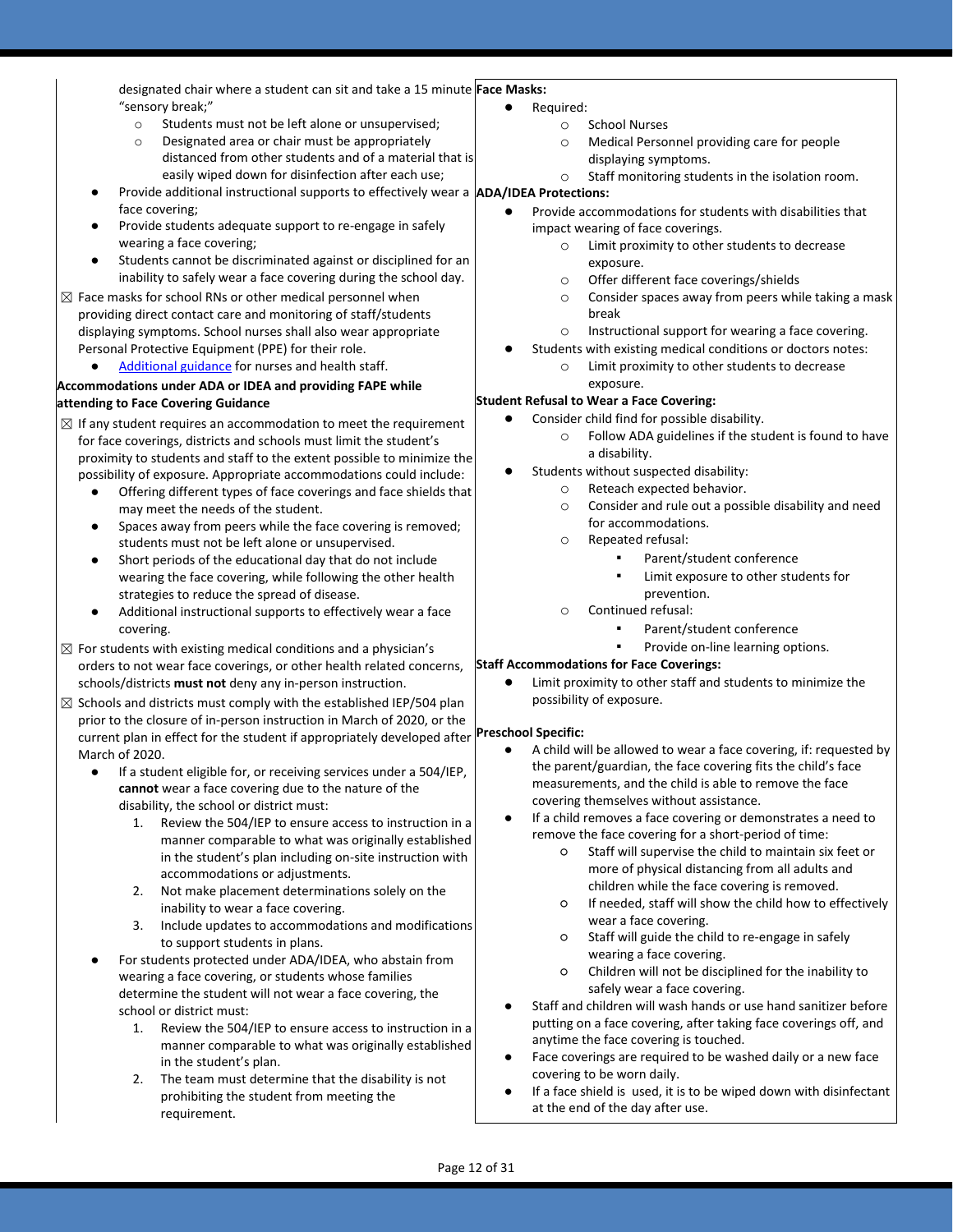- If the team determines that the disability is prohibiting the student from meeting the requirement, follow the requirements for students eligible for, or receiving services under, a 504/IEP who cannot wear a face covering due to the nature of the disability,
- If a student's 504/IEP plan included supports/goals/instruction for behavior or social emotional learning, the school team must evaluate the student's plan prior to providing instruction through Comprehensive Distance Learning.
- 3. Hold a 504/IEP meeting to determine equitable access to educational opportunities which may include limited in-person instruction, on-site instruction with accommodations, or Comprehensive Distance Learning.
- $\boxtimes$  For students not currently served under an IEP or 504, districts must consider whether or not student inability to consistently wear a face covering or face shield as required is due to a disability. Ongoing inability to meet this requirement may be evidence of the need for an evaluation to determine eligibility for support under IDEA or Section 504.
- $\boxtimes$  If a staff member requires an accommodation for the face covering or face shield requirements, districts and schools shall work to limit the staff member's proximity to students and staff to the extent possible to minimize the possibility of exposure.
- After removal of a soiled face covering, the face covering should be put away into a secure place that is not accessible to others.
- Parents who require their child to wear a mask will provide a sealable plastic bag or plastic container in their child's backpack to hold soiled masks. They will also need to have extra masks available in the backpack.
- Require disposable face coverings or face shields to be worn only once.
- If an adult interacts with a sick child, the face covering will be changed.
- Clothing will be changed after being soiled by bodily fluids.

#### **1i. ISOLATION AND QUARANTINE**

| <b>OHA/ODE Requirements</b>                                                                                                                                                                                                                                                                                                                                                                                                                                                                                                                                                                                                                                                                                                                                                                                                                                                                                                                                                                                                                                                                                                                                                                                                                                                                                                                                                                                                                | <b>Hybrid/Onsite Plan</b>                                                                                                                                                                                                                                                                                                                                                                                                                                                                                                                                                                                                                                                                                                                                                                                                                                                                                                                                                                                                                                                                                                                                                       |
|--------------------------------------------------------------------------------------------------------------------------------------------------------------------------------------------------------------------------------------------------------------------------------------------------------------------------------------------------------------------------------------------------------------------------------------------------------------------------------------------------------------------------------------------------------------------------------------------------------------------------------------------------------------------------------------------------------------------------------------------------------------------------------------------------------------------------------------------------------------------------------------------------------------------------------------------------------------------------------------------------------------------------------------------------------------------------------------------------------------------------------------------------------------------------------------------------------------------------------------------------------------------------------------------------------------------------------------------------------------------------------------------------------------------------------------------|---------------------------------------------------------------------------------------------------------------------------------------------------------------------------------------------------------------------------------------------------------------------------------------------------------------------------------------------------------------------------------------------------------------------------------------------------------------------------------------------------------------------------------------------------------------------------------------------------------------------------------------------------------------------------------------------------------------------------------------------------------------------------------------------------------------------------------------------------------------------------------------------------------------------------------------------------------------------------------------------------------------------------------------------------------------------------------------------------------------------------------------------------------------------------------|
| $\boxtimes$ Protocols for exclusion and isolation for sick students and staff<br>whether identified at the time of bus pick-up, arrival to school, or at<br>any time during the school day.<br>$\boxtimes$ Protocols for screening students, as well as exclusion and isolation<br>protocols for sick students and staff identified at the time of arrival or<br>during the school day. See the COVID-19 Exclusion Summary Guide.<br>Work with school nurses, health care providers, or other staff<br>$\bullet$<br>with expertise to determine necessary modifications to areas<br>where staff/students will be isolated. If two students present<br>COVID-19 symptoms at the same time, they must be isolated<br>at once. If separate rooms are not available, ensure that six<br>feet distance is maintained. Do not assume they have the<br>same illness. Consider if and where students and staff will be<br>isolated during learning outside. Create a comfortable outdoor<br>area for isolation or follow plan for in building isolation.<br>Consider required physical arrangements to reduce risk of<br>$\bullet$<br>disease transmission.<br>Plan for the needs of generally well students who need<br>$\bullet$<br>medication or routine treatment, as well as students who may<br>show signs of illness.<br>Additional guidance for nurses and health staff for providing<br>$\bullet$<br>care to students with complex needs. | Overall:<br>Defer to district Communicable Disease Management Plan for<br>$\bullet$<br>appropriate isolation determination and processes.<br>Each school principal (or designee) will connect weekly with<br>$\bullet$<br>the school nurse on updates for plan and isolation measures<br>taken to that point.<br><b>Isolation Procedures:</b><br>Any student that displays symptoms during visual screening<br>$\bullet$<br>upon arrival to school building or bus and parent is not<br>immediately available to take student home or if student<br>develops symptoms of illness during the school day will<br>immediately be escorted by trained staff to the isolation room<br>(room in the commons building).<br>A trained staff member will don appropriate PPE and<br>$\circ$<br>further screen symptomatic students for primary or<br>other symptoms of COVID-19 or excludable<br>symptoms per ODE/OHA guidelines.<br>If determined student needs to be excluded, a<br>$\circ$<br>trained staff member will supervise ill students until<br>a parent/guardian can pick them up.<br>Ill staff members will immediately be sent home via<br>$\circ$<br>safe transportation. |
| $\boxtimes$ Students and staff who report or develop symptoms must be isolated<br>in a designated isolation area in the school or outside learning space,<br>with adequate space and staff supervision and symptom monitoring<br>by a school nurse, other school-based health care provider or school<br>staff until they are able to go home. Anyone providing supervision<br>and symptom monitoring must wear appropriate face covering or<br>face shields.<br>School nurses and health staff in close contact with<br>symptomatic individuals (less than 6 feet) must wear a                                                                                                                                                                                                                                                                                                                                                                                                                                                                                                                                                                                                                                                                                                                                                                                                                                                            | If any ill staff or student develops any of the emergency<br>$\bullet$<br>warning signs for COVID-19, (trouble breathing, constant pain<br>or pressure in chest, bluish lips or face, sudden new onset<br>confusion or inability to wake or stay awake) supervising staff<br>will call 911.<br>Any student or staff who has illness with at least one primary<br>COVID-19 symptom in the last 10 days, and has not had<br>contact with a COVID-19 case in past 14 day must:                                                                                                                                                                                                                                                                                                                                                                                                                                                                                                                                                                                                                                                                                                     |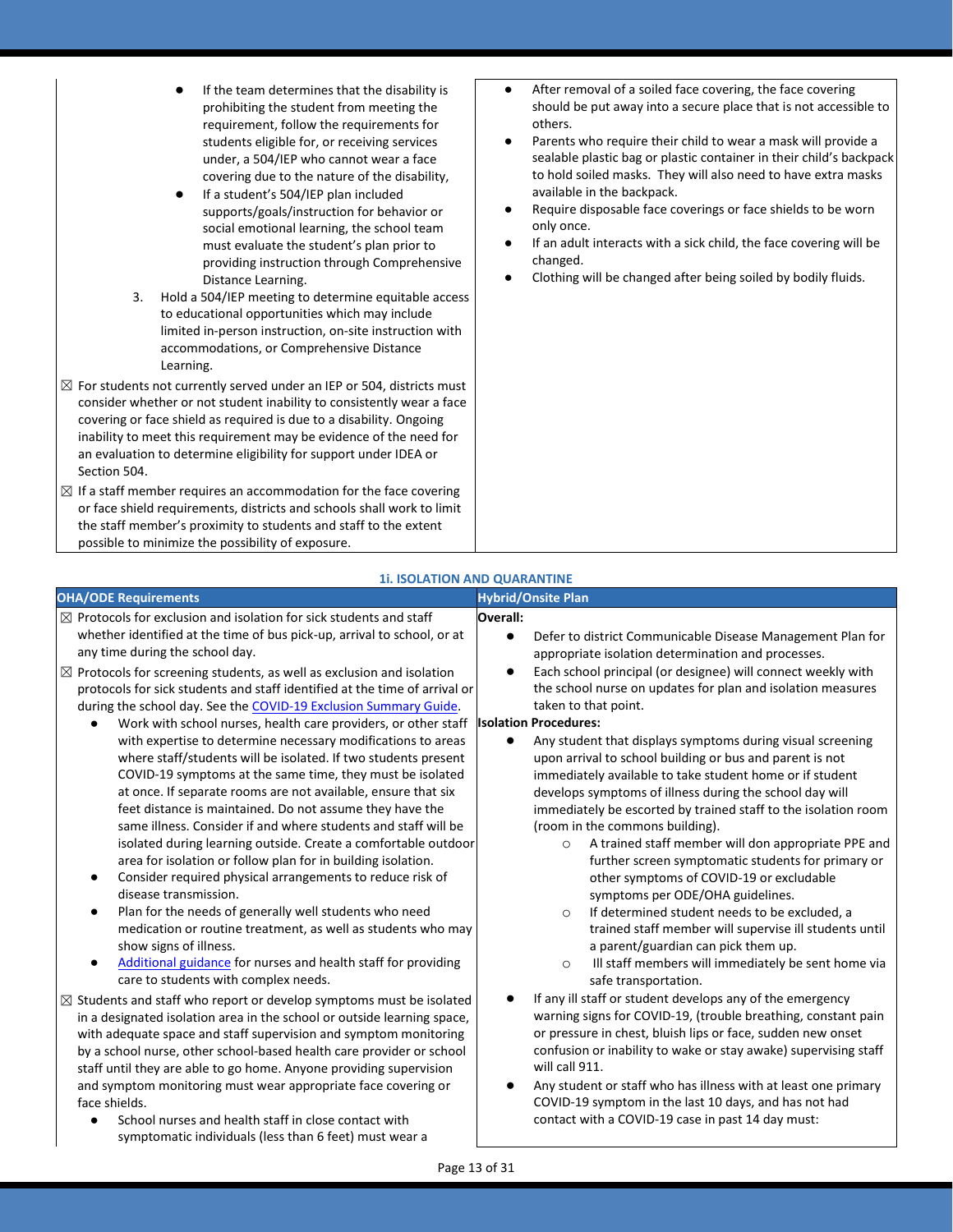medical-grade face mask. Other Personal Protective Equipment (PPE) may be needed depending on symptoms and care provided. Consult a nurse or health care professional regarding appropriate use of PPE. Any PPE used during care of a symptomatic individual must be properly removed and disposed of prior to exiting the care space.

- After removing PPE, hands shall be immediately cleaned with soap and water for at least 20 seconds. If soap and water are not available, hands can be cleaned with an alcohol-based hand sanitizer that contains 60-95% alcohol.
- If able to do so safely, a symptomatic individual shall wear a face covering.
- To reduce fear, anxiety, or shame related to isolation, provide a clear explanation of procedures, including use of PPE and handwashing.
- $\boxtimes$  Establish procedures for safely transporting anyone who is sick to their home or to a healthcare facility.
- $\boxtimes$  Staff and students who are ill must stay home from school and must be sent home if they become ill at school, particularly if they have COVID-19 symptoms. Refer to table in ["Planning for COVID](https://www.oregon.gov/ode/students-and-family/healthsafety/Documents/Planning%20and%20Responding%20to%20COVID-19%20Scenarios%20in%20Schools.pdf)-19 [Scenarios in Schools.](https://www.oregon.gov/ode/students-and-family/healthsafety/Documents/Planning%20and%20Responding%20to%20COVID-19%20Scenarios%20in%20Schools.pdf)["](https://www.oregon.gov/ode/students-and-family/healthsafety/Documents/Planning%20and%20Responding%20to%20COVID-19%20Scenarios%20in%20Schools.pdf)
- $\boxtimes$  Involve school nurses, School Based Health Centers, or staff with related experience (Occupational or Physical Therapists) in development of protocols and assessment of symptoms (where staffing exists).
- $\boxtimes$  Record and monitor the students and staff being isolated or sent home for the LPHA review.
- $\boxtimes$  The school must provide a remote learning option for students who are required to be temporarily off-site for isolation and quarantine.
- o Exclude from school. Advise viral testing and referral to health care providers for evaluation.
- o If a person tests negative for COVID-19, they may return to school after symptoms improve and fever free for 24 hours.
- o If a person is not tested or tests positive for COVID-19, they must stay home for at least 10 days since symptoms started, AND 24 hours fever free, AND symptoms resolved or improving.
- Any student or staff who has illness with at least one primary COVID-19 symptom in the last 10 days, and had contact with a confirmed COVID-19 case in past 14 days must isolate at home for at least 10 days since symptoms started, AND 24 hours fever free, AND symptoms resolved or improving, regardless of COVID-19 test results.
- Students or staff who are ill with symptoms that are not primary COVID-19 symptoms such as diarrhea, vomiting, headache, or rash.disease-specific return-to-school guidance should be followed and the individual shall be fever-free for at least 24 hours without the use of fever reducing medications.
	- $\circ$  If the health care provider advises the person they can return to school, the person may return per documented advice of the provider.
	- o If not seen by a health care provider, may return per usual school exclusion guidelines.
- The assigned isolation room will be exclusively used for ill staff and students.
	- o There will be a rotating schedule of a trained staff member to supervise and monitor any symptomatic student/staff until they can safely leave school.
	- o A telephone and sink are available in the isolation room and will only be used during times of ill students in the room.
	- o The closest restroom will be the only one used by isolated students/staff and will be sanitized after use.
	- o Trained staff will keep 6 feet distanced from ill students when possible.
	- o A medical grade face mask, gloves and any other necessary protective equipment will be worn by staff while in contact with an ill student in the isolation room.
	- o If it is safe to do so, the ill student will wear a mask until their parent/guardian picks them up from the designated isolation area.
- Staff will maintain student confidentiality as is appropriate and as required by law.
- Supervising staff will maintain calm demeanor and explain all actions being taken, including use of PPE to students in isolation as to not cause student/family fear or anxiety.
- Daily logs must be maintained for any of the following:
	- o Name of student or staff that are sent home for illness, symptoms present, onset of symptoms, as well as which staff member monitored and recorded the symptomatic student/staff.
		- o This information will be maintained and kept for reporting necessary information to the LPHA.
		- Name of student and symptoms present that visit the office for illness, whether they are sent home from school or not, as per routine health logs.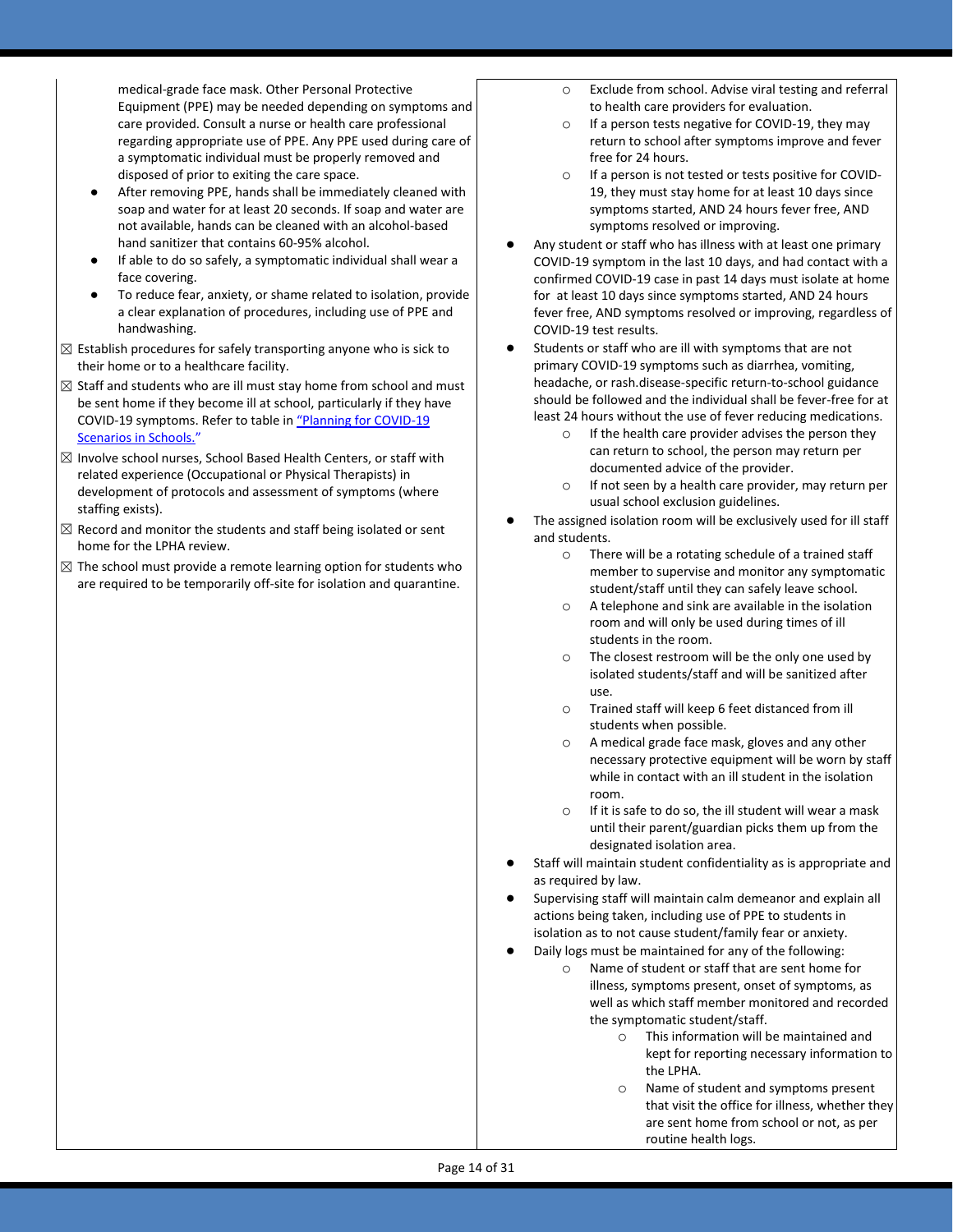● Students required to be temporarily off-site for isolation and/or quarantine will participate in CDL.

#### **COVID-19 Testing:**

● Gaston School District will offer free on-site COVID-19 testing for symptomatic students and staff per OHA K-12 Testing Guidance. All testing will be performed by trained staff in appropriate PPE and in the Isolation Room.



# **2. Facilities and School Operations**

Some activities and areas will have a higher risk for spread (e.g., band, choir, science labs, locker rooms). When engaging in these activities within the school setting, schools will need to consider additional physical distancing or conduct the activities outside (where feasible). Additionally, schools should consider sharing explicit risk statements for instructional and extra-curricular activities requiring additional considerations (see section 5f of the *Ready Schools, Safe Learners* guidance).

#### **2a. ENROLLMENT**

| (Note: Section 2a does not apply to private schools.)                                                                                                                                                                                                                                                                                                                                                                                                                                                                                                                                                                                                                                                                                                                                                                                                                                                                                                                                                                                                                                                                                                                                                                                                       |                                                                                                                                                                                                                                                                                                                                                                                                                                                                                                                                                                                                                                                                                                                                                             |  |
|-------------------------------------------------------------------------------------------------------------------------------------------------------------------------------------------------------------------------------------------------------------------------------------------------------------------------------------------------------------------------------------------------------------------------------------------------------------------------------------------------------------------------------------------------------------------------------------------------------------------------------------------------------------------------------------------------------------------------------------------------------------------------------------------------------------------------------------------------------------------------------------------------------------------------------------------------------------------------------------------------------------------------------------------------------------------------------------------------------------------------------------------------------------------------------------------------------------------------------------------------------------|-------------------------------------------------------------------------------------------------------------------------------------------------------------------------------------------------------------------------------------------------------------------------------------------------------------------------------------------------------------------------------------------------------------------------------------------------------------------------------------------------------------------------------------------------------------------------------------------------------------------------------------------------------------------------------------------------------------------------------------------------------------|--|
| <b>OHA/ODE Requirements</b>                                                                                                                                                                                                                                                                                                                                                                                                                                                                                                                                                                                                                                                                                                                                                                                                                                                                                                                                                                                                                                                                                                                                                                                                                                 | <b>Hybrid/Onsite Plan</b>                                                                                                                                                                                                                                                                                                                                                                                                                                                                                                                                                                                                                                                                                                                                   |  |
| $\boxtimes$ Enroll all students (including foreign exchange students) following the <b>Overall:</b><br>standard Oregon Department of Education guidelines.<br>$\boxtimes$ The temporary suspension of the 10-day drop rule does not change<br>the rules for the initial enrollment date for students:<br>The ADM enrollment date for a student is the first day of the<br>$\bullet$<br>student's actual attendance.<br>A student with fewer than 10 days of absence at the beginning Enrollment:<br>$\bullet$<br>of the school year may be counted in membership prior to the<br>first day of attendance, but not prior to the first calendar day<br>of the school year.<br>If a student does not attend during the first 10 session days of<br>$\bullet$<br>school, the student's ADM enrollment date must reflect the<br>student's actual first day of attendance.<br>Students who were anticipated to be enrolled, but who do not<br>$\bullet$<br>attend at any time must not be enrolled and submitted in<br>ADM.<br>$\boxtimes$ If a student has stopped attending for 10 or more days, districts must<br>continue to try to engage the student. At a minimum, districts must<br>attempt to contact these students and their families weekly to either | Students and families will be given the option to enroll in fully<br>online distance learning or hybrid learning.<br>Hybrid learning and distance learning opportunities will utilize<br>$\bullet$<br>parallel planning, allowing symptomatic students to continue<br>learning during a medical absence.<br>All students will be enrolled following the Oregon Department<br>$\bullet$<br>of Education guidelines and temporary suspension of the 10-<br>day drop rule.<br>Attendance procedures include contacting families<br>O<br>when students have been absent for several days.<br>When a pre-excused absence occurs, the school<br>O<br>district will reach out to offer support on a weekly<br>basis until the student has resumed their education. |  |
| encourage attendance or receive confirmation that the student has<br>transferred or has withdrawn from school. This includes students<br>who were scheduled to start the school year, but who have not yet<br>attended.<br>$\boxtimes$ When enrolling a student from another school, schools must request<br>documentation from the prior school within 10 days of enrollment<br>per OAR 581-021-0255 to make all parties aware of the transfer.<br>Documentation obtained directly from the family does not relieve<br>the school of this responsibility. After receiving documentation from<br>another school that a student has enrolled, drop that student from<br>your roll.<br>$\boxtimes$ Design attendance policies to account for students who do not<br>attend in-person due to student or family health and safety concerns.<br>$\boxtimes$ When a student has a pre-excused absence or COVID-19 absence, the<br>school district must reach out to offer support at least weekly until<br>the student has resumed their education.                                                                                                                                                                                                               |                                                                                                                                                                                                                                                                                                                                                                                                                                                                                                                                                                                                                                                                                                                                                             |  |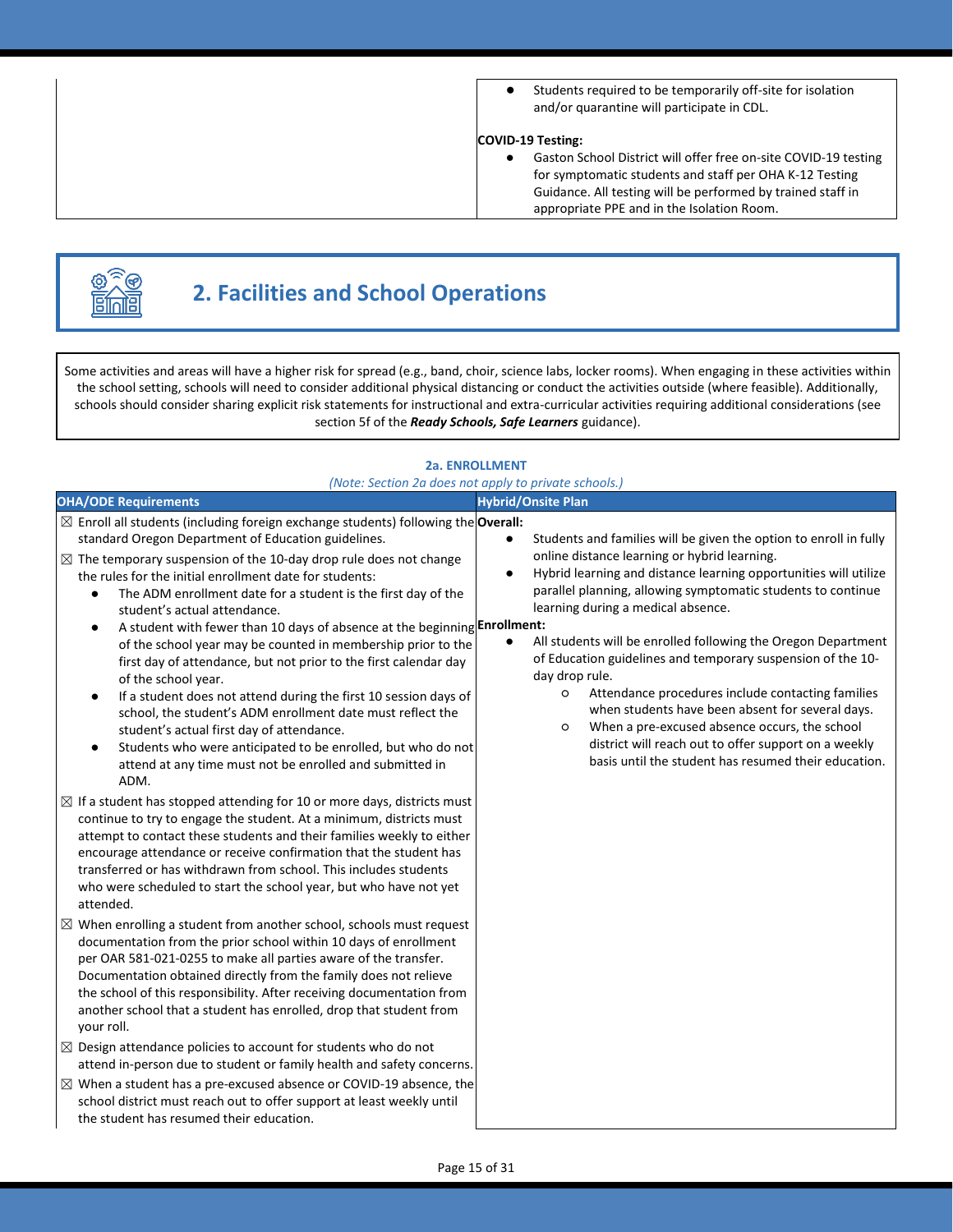| $\boxtimes$ When a student is absent beyond 10 days and meets the criteria for |  |
|--------------------------------------------------------------------------------|--|
| continued enrollment due to the temporary suspension of the 10 day             |  |
| drop rule, continue to count them as absent for those days and                 |  |
| include those days in your Cumulative ADM reporting.                           |  |

#### **2b. ATTENDANCE**

| (Note: Section 2b does not apply to private schools.) |  |  |  |
|-------------------------------------------------------|--|--|--|
|                                                       |  |  |  |

| <b>OHA/ODE Requirements</b>                                                                                                                                                                                                                                                                                                                                                                                                                                                                                                                                                                                                                                                                                                                                                                                                                                                                                                                                                                                                                                                                                                                                                                                                                                                                                                                                                                                                                                                                                                   | <b>Hybrid/Onsite Plan</b>                                                                                                                                                                                                                                                                                                                                                                                                                                                                                                                                                                                                                                                                                                                                                         |
|-------------------------------------------------------------------------------------------------------------------------------------------------------------------------------------------------------------------------------------------------------------------------------------------------------------------------------------------------------------------------------------------------------------------------------------------------------------------------------------------------------------------------------------------------------------------------------------------------------------------------------------------------------------------------------------------------------------------------------------------------------------------------------------------------------------------------------------------------------------------------------------------------------------------------------------------------------------------------------------------------------------------------------------------------------------------------------------------------------------------------------------------------------------------------------------------------------------------------------------------------------------------------------------------------------------------------------------------------------------------------------------------------------------------------------------------------------------------------------------------------------------------------------|-----------------------------------------------------------------------------------------------------------------------------------------------------------------------------------------------------------------------------------------------------------------------------------------------------------------------------------------------------------------------------------------------------------------------------------------------------------------------------------------------------------------------------------------------------------------------------------------------------------------------------------------------------------------------------------------------------------------------------------------------------------------------------------|
| $\boxtimes$ Grades K-5 (self-contained): Attendance must be taken at least once<br>per day for all students enrolled in school, regardless of the<br>instructional model (On-Site, Hybrid, Comprehensive Distance<br>Learning, online schools).<br>$\boxtimes$ Grades 6-12 (individual subject): Attendance must be taken at least<br>once for each scheduled class that day for all students enrolled in<br>school, regardless of the instructional model (On-Site, Hybrid,<br>Comprehensive Distance Learning, online schools).<br>$\boxtimes$ Alternative Programs: Some students are reported in ADM as<br>enrolled in a non-standard program (such as tutorial time), with<br>hours of instruction rather than days present and days absent.<br>Attendance must be taken at least once for each scheduled<br>interaction with each student, so that local systems can track the<br>student's attendance and engagement. Reported hours of instruction<br>continue to be those hours in which the student was present.<br>$\boxtimes$ Online schools that previously followed a two check-in per week<br>attendance process must follow the Comprehensive Distance<br>Learning requirements for checking and reporting attendance.<br>$\boxtimes$ Provide families with clear and concise descriptions of student<br>attendance and participation expectations as well as family<br>involvement expectations that take into consideration the home<br>environment, caregiver's work schedule, and mental/physical health. | Overall: Students in grades K-5 will have attendance taken one time each<br>day. Students in grades 6-12 will have attendance taken for each class for<br>which they are enrolled. Parents will be educated on attendance<br>procedures.<br><b>Procedures:</b><br>GSD Students will have a variety of opportunities to<br>demonstrate their attendance each day.<br>Participating in a virtual class meeting<br>$\circ$<br>Two-way communication via phone or email (student<br>$\circ$<br>or parent)<br>Engagement in the online curriculum<br>$\circ$<br>Teachers will take attendance during each virtual meeting,<br>monitor the online program for work completion, record two-<br>way communication daily. By 3:45 teachers will submit their<br>attendance through Synergy |

|                                                                                                                                                                                                                                                                                                                                                                                                                                                                                                   | <b>2c. TECHNOLOGY</b>                                                                                                                                                                                                                                                                                                                                                                                                                                                                                                                                                                                                                                                                                 |
|---------------------------------------------------------------------------------------------------------------------------------------------------------------------------------------------------------------------------------------------------------------------------------------------------------------------------------------------------------------------------------------------------------------------------------------------------------------------------------------------------|-------------------------------------------------------------------------------------------------------------------------------------------------------------------------------------------------------------------------------------------------------------------------------------------------------------------------------------------------------------------------------------------------------------------------------------------------------------------------------------------------------------------------------------------------------------------------------------------------------------------------------------------------------------------------------------------------------|
| <b>OHA/ODE Requirements</b>                                                                                                                                                                                                                                                                                                                                                                                                                                                                       | <b>Hybrid/Onsite Plan</b>                                                                                                                                                                                                                                                                                                                                                                                                                                                                                                                                                                                                                                                                             |
| $\boxtimes$ Update procedures for district-owned or school-owned devices to<br>match cleaning requirements (see section 2d of the Ready Schools,<br>Safe Learners guidance).<br>$\boxtimes$ Procedures for return, inventory, updating, and redistributing<br>district-owned devices must meet physical distancing requirements.<br>$\boxtimes$ If providing learning outside and allowing students to engage with<br>devices during the learning experiences, provide safe charging<br>stations. | <b>Overall:</b> Gaston School District will distribute a Chromebook to each<br>student that requests one for completing classwork.<br><b>Procedures:</b><br>Gaston will move to a 1:1 Chromebook program where every<br>$\bullet$<br>student checks out 1 Chromebook. This will be their<br>Chromebook for the entire year to ensure no cross-<br>contamination and also for travelling between school and<br>home.<br>Chromebooks should be wiped down regularly with cleaning<br>$\bullet$<br>wipes.<br>Spare Chromebooks will be kept on site and regularly<br>disinfected.<br>Chromebooks will be checked out via Admin Console, with a<br>$\bullet$<br>serial number attached to a student name. |
|                                                                                                                                                                                                                                                                                                                                                                                                                                                                                                   | Students/parents will fill out a form for<br>$\circ$<br>documentation in drive-up fashion.<br>Updates are pushed through remotely, and/or<br>$\circ$<br>communicated via email.<br>A student/parent Help Desk will be available as well<br>$\circ$<br>as for staff.<br>In the event of school returning full time in-person, students<br>$\bullet$<br>may return Chromebooks. They would be disinfected before<br>returning to classrooms.<br>In the event school goes entirely online, Chromebooks will be<br>$\bullet$<br>kept by students until they leave the district or school resumes<br>in-person.                                                                                            |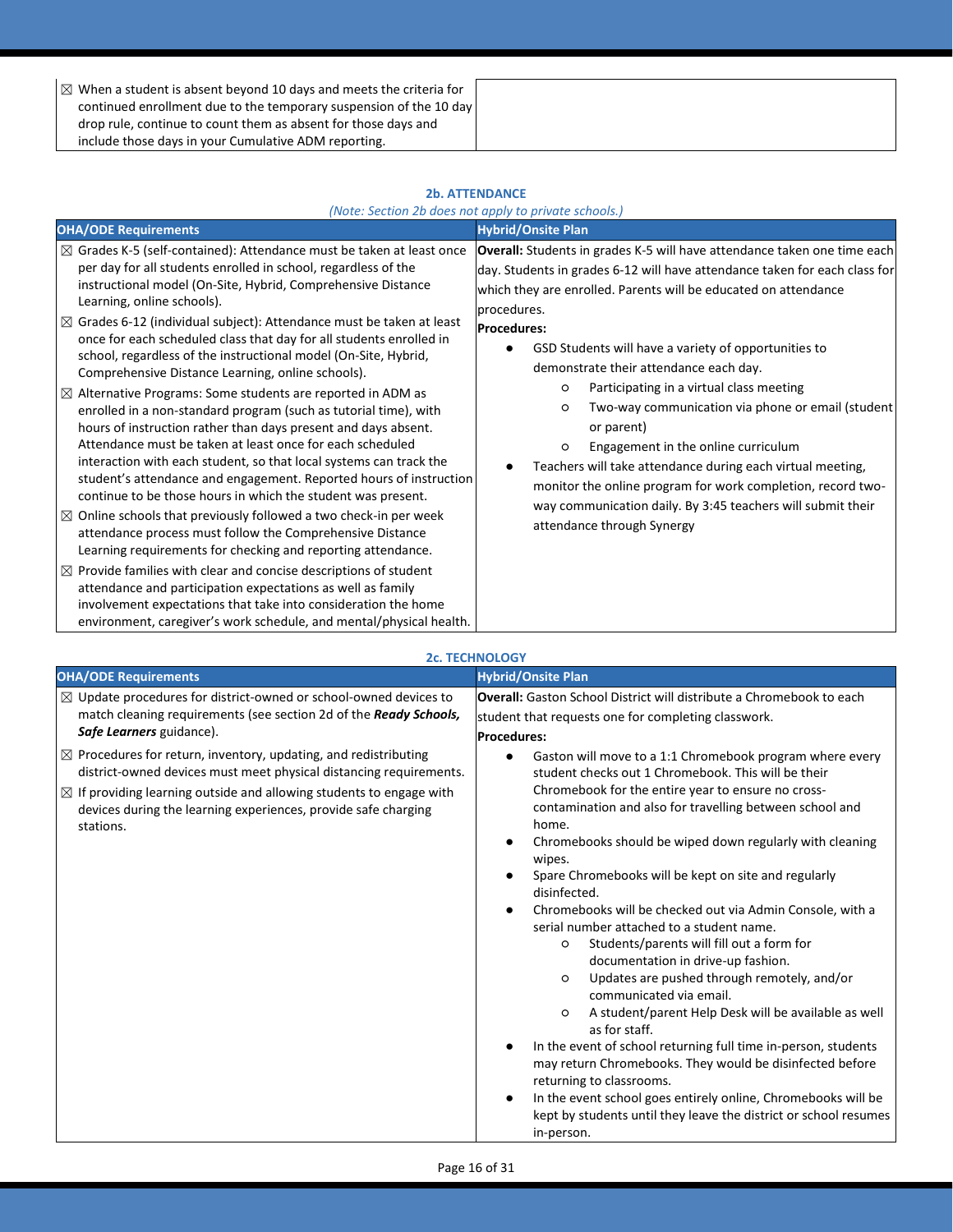|                                                                                                                                                                                                                                                                                                                                                                                                                                                                                                                                                                                                                                                                                                                                                                                                                                                                                                                                                                                                            | GSD Computer Take-Home Agreement<br>٠                                                                                                                                                                                                                                                                                                                                                                                                                                                                                                                                                                                                                                                                                                                                                                                                                                                                                                                                                                                                                                                                                                                                                                                                                                                                                                                                                                                                                                                                                                                                                                                                                                                                                                                                                                                                                                                                                                                                                                                                                                                                                                                                                                                                                                                                                                                                                                                                                                                                                                                       |
|------------------------------------------------------------------------------------------------------------------------------------------------------------------------------------------------------------------------------------------------------------------------------------------------------------------------------------------------------------------------------------------------------------------------------------------------------------------------------------------------------------------------------------------------------------------------------------------------------------------------------------------------------------------------------------------------------------------------------------------------------------------------------------------------------------------------------------------------------------------------------------------------------------------------------------------------------------------------------------------------------------|-------------------------------------------------------------------------------------------------------------------------------------------------------------------------------------------------------------------------------------------------------------------------------------------------------------------------------------------------------------------------------------------------------------------------------------------------------------------------------------------------------------------------------------------------------------------------------------------------------------------------------------------------------------------------------------------------------------------------------------------------------------------------------------------------------------------------------------------------------------------------------------------------------------------------------------------------------------------------------------------------------------------------------------------------------------------------------------------------------------------------------------------------------------------------------------------------------------------------------------------------------------------------------------------------------------------------------------------------------------------------------------------------------------------------------------------------------------------------------------------------------------------------------------------------------------------------------------------------------------------------------------------------------------------------------------------------------------------------------------------------------------------------------------------------------------------------------------------------------------------------------------------------------------------------------------------------------------------------------------------------------------------------------------------------------------------------------------------------------------------------------------------------------------------------------------------------------------------------------------------------------------------------------------------------------------------------------------------------------------------------------------------------------------------------------------------------------------------------------------------------------------------------------------------------------------|
|                                                                                                                                                                                                                                                                                                                                                                                                                                                                                                                                                                                                                                                                                                                                                                                                                                                                                                                                                                                                            | <b>GSD Take Home Agreement</b><br>O<br>When a student is unenrolled, all equipment will be returned                                                                                                                                                                                                                                                                                                                                                                                                                                                                                                                                                                                                                                                                                                                                                                                                                                                                                                                                                                                                                                                                                                                                                                                                                                                                                                                                                                                                                                                                                                                                                                                                                                                                                                                                                                                                                                                                                                                                                                                                                                                                                                                                                                                                                                                                                                                                                                                                                                                         |
|                                                                                                                                                                                                                                                                                                                                                                                                                                                                                                                                                                                                                                                                                                                                                                                                                                                                                                                                                                                                            |                                                                                                                                                                                                                                                                                                                                                                                                                                                                                                                                                                                                                                                                                                                                                                                                                                                                                                                                                                                                                                                                                                                                                                                                                                                                                                                                                                                                                                                                                                                                                                                                                                                                                                                                                                                                                                                                                                                                                                                                                                                                                                                                                                                                                                                                                                                                                                                                                                                                                                                                                             |
|                                                                                                                                                                                                                                                                                                                                                                                                                                                                                                                                                                                                                                                                                                                                                                                                                                                                                                                                                                                                            | <b>2d. SCHOOL SPECIFIC FUNCTIONS/FACILITY FEATURES</b>                                                                                                                                                                                                                                                                                                                                                                                                                                                                                                                                                                                                                                                                                                                                                                                                                                                                                                                                                                                                                                                                                                                                                                                                                                                                                                                                                                                                                                                                                                                                                                                                                                                                                                                                                                                                                                                                                                                                                                                                                                                                                                                                                                                                                                                                                                                                                                                                                                                                                                      |
|                                                                                                                                                                                                                                                                                                                                                                                                                                                                                                                                                                                                                                                                                                                                                                                                                                                                                                                                                                                                            |                                                                                                                                                                                                                                                                                                                                                                                                                                                                                                                                                                                                                                                                                                                                                                                                                                                                                                                                                                                                                                                                                                                                                                                                                                                                                                                                                                                                                                                                                                                                                                                                                                                                                                                                                                                                                                                                                                                                                                                                                                                                                                                                                                                                                                                                                                                                                                                                                                                                                                                                                             |
| <b>OHA/ODE Requirements</b><br>$\boxtimes$ Handwashing: All people on campus shall be advised and encouraged Handwashing:<br>to frequently wash their hands or use hand sanitizer.<br>$\boxtimes$ Equipment: Develop and use sanitizing protocols for all equipment<br>used by more than one individual or purchase equipment for<br>individual use.<br>$\boxtimes$ Events: Cancel, modify, or postpone field trips, assemblies, athletic<br>events, practices, special performances, school-wide parent meetings<br>and other large gatherings to meet requirements for physical<br>distancing.<br>$\boxtimes$ Transitions/Hallways: Limit transitions to the extent possible. Create<br>hallway procedures to promote physical distancing and minimize<br>gatherings.<br>$\boxtimes$ Personal Property: Establish policies for identifying personal property<br>being brought to school (e.g., refillable water bottles, school supplies,<br>headphones/earbuds, cell phones, books, instruments, etc.). | to the school.<br><b>Hybrid/Onsite Plan</b><br>Provide age appropriate hand washing education, define<br>$\bullet$<br>appropriate times to wash hands, and provide hand sanitizer<br>when hand washing is not available.<br>All students will have access to frequent opportunities for hand<br>$\bullet$<br>washing throughout the school day. Hand washing will be<br>supplemented with the use of hand sanitizer.<br>Equipment:<br>Equipment includes materials such as school supplies (scissors,<br>$\bullet$<br>glue sticks), PE and recess equipment.<br>Sharing of supplies will be restricted whenever possible.<br>$\bullet$<br>All shared equipment will be cleaned between users.<br>$\bullet$<br><b>Safety Drills:</b><br>During safety drills, all cohort classes will be physically<br>$\bullet$<br>distanced during exit, recovery, and reentry procedures.<br><b>Events:</b><br>Field trips, all assemblies, special performances, school-wide<br>$\bullet$<br>parent meetings and other large gatherings will be cancelled,<br>held in a virtual format, or designed in a manner that allows<br>appropriate physical distancing to be maintained throughout.<br><b>Transitions/Hallways:</b><br>Hallways will include one-way traffic markings with six foot<br>$\bullet$<br>indicators to reduce contact. Transitions by grade-level cohort<br>groups will be staggered to reduce contact. Student cohorts<br>will remain in the classroom with adult transitions when<br>possible. Cohort classrooms will be assigned by building<br>area/level to allow access to a single bathroom, water bottle<br>filling station and hand washing station throughout the school<br>day.<br>Personal Property:<br>Each classroom will have a limit on the number of personal<br>items brought in to school. A full list will be sent home prior to<br>class starting with allowable items (e.g., refillable water<br>bottles, school supplies, headphones/earbuds, books,<br>instruments, etc.). If personal items are brought to school, they<br>must be labeled prior to entering school and not shared with<br>other students.<br><b>Restrooms:</b><br>Restrooms assigned based on cohort rooms. Cohorts will have<br>designated restroom schedules alleviating waiting and large<br>groups. The restrooms will be cleaned multiple times<br>throughout the day.<br>Visual reminders will be used in all restrooms to encourage<br>٠<br>hygienic practices including:<br>Handwashing techniques<br>$\circ$<br>Covering coughs/sneezes<br>$\circ$ |
|                                                                                                                                                                                                                                                                                                                                                                                                                                                                                                                                                                                                                                                                                                                                                                                                                                                                                                                                                                                                            | Social distancing<br>$\circ$                                                                                                                                                                                                                                                                                                                                                                                                                                                                                                                                                                                                                                                                                                                                                                                                                                                                                                                                                                                                                                                                                                                                                                                                                                                                                                                                                                                                                                                                                                                                                                                                                                                                                                                                                                                                                                                                                                                                                                                                                                                                                                                                                                                                                                                                                                                                                                                                                                                                                                                                |
|                                                                                                                                                                                                                                                                                                                                                                                                                                                                                                                                                                                                                                                                                                                                                                                                                                                                                                                                                                                                            | <b>Facial coverings</b><br>$\circ$<br>$\circlearrowright$<br>Covid-19 symptoms                                                                                                                                                                                                                                                                                                                                                                                                                                                                                                                                                                                                                                                                                                                                                                                                                                                                                                                                                                                                                                                                                                                                                                                                                                                                                                                                                                                                                                                                                                                                                                                                                                                                                                                                                                                                                                                                                                                                                                                                                                                                                                                                                                                                                                                                                                                                                                                                                                                                              |
|                                                                                                                                                                                                                                                                                                                                                                                                                                                                                                                                                                                                                                                                                                                                                                                                                                                                                                                                                                                                            |                                                                                                                                                                                                                                                                                                                                                                                                                                                                                                                                                                                                                                                                                                                                                                                                                                                                                                                                                                                                                                                                                                                                                                                                                                                                                                                                                                                                                                                                                                                                                                                                                                                                                                                                                                                                                                                                                                                                                                                                                                                                                                                                                                                                                                                                                                                                                                                                                                                                                                                                                             |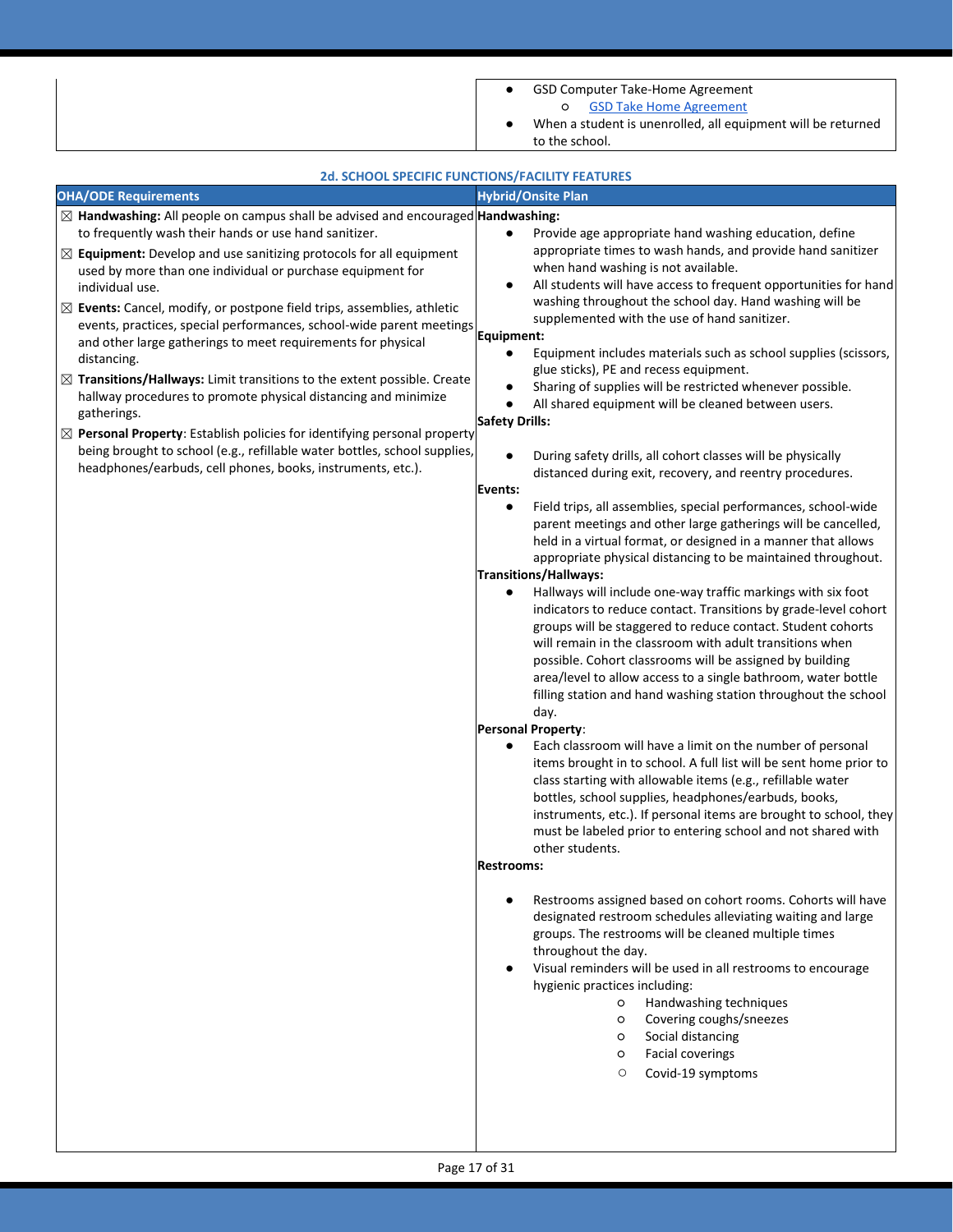| <b>Preschool Specific:</b>                                               |
|--------------------------------------------------------------------------|
| Hand sanitizer will be stored out of reach of students when not          |
| in use.                                                                  |
| Staff will ensure that hands are washed for at least 20 seconds:         |
| before and after eating or preparing food<br>$\circ$                     |
| before and after administering medication.<br>$\circ$                    |
| after toileting or assisting with toileting<br>$\circ$                   |
| Hands will be washed OR hand sanitizer with alcohol content<br>$\bullet$ |
| between 60-95% used:                                                     |
| After wiping a nose, coughing, or sneezing.<br>$\circ$                   |
| After coming in from outside.<br>$\circ$                                 |
| Upon entering and leaving the child care facility.<br>$\circ$            |
| If staff are moving between stable groups.<br>$\circ$                    |
| After sharing toys, learning materials, etc.<br>$\circ$                  |

| <b>OHA/ODE Requirements</b><br><b>Hybrid/Onsite Plan</b><br>$\boxtimes$ Physical distancing, stable cohorts, square footage, and cleaning<br><b>Screening Students:</b><br>requirements must be maintained during arrival and dismissal<br>Students will be placed in stable cohorts ranging in sizes up to<br>procedures.<br>15.<br>Students will be visually screened by the staff upon arrival in<br>$\bullet$<br>$\boxtimes$ Create schedule(s) and communicate staggered arrival and/or<br>front of the Commons Building for those students that are<br>dismissal times.<br>$\boxtimes$ Assign students or cohorts to an entrance; assign staff member(s) to<br>students, including walkers.<br>conduct visual screenings (see section 1f of the Ready Schools, Safe<br>Each teacher will stand outside their classroom door and also<br>Learners guidance).<br>visually screen students before they enter the classroom.<br>$\boxtimes$ Ensure accurate sign-in/sign-out protocols to help facilitate contact<br>When the screening indicates that a student may be<br>$\bullet$<br>tracing by the LPHA. Sign-in procedures are not a replacement for<br>symptomatic, the student will be escorted to the isolation<br>entrance and screening requirements. Students entering school after<br>room from the screening area.<br>arrival times must be screened for the primary symptoms of concern.<br>*Follow established protocol from CDMP, pages 10-12.<br>$\bullet$<br>Eliminate shared pen and paper sign-in/sign-out sheets.<br>$\bullet$<br>Ensure hand sanitizer is available if signing children in or out<br>$\bullet$<br>logs.<br>on an electronic device.<br>General Arrival and Entry for all:<br>$\boxtimes$ Ensure alcohol-based hand sanitizer (with 60-95% alcohol) dispensers<br>$\bullet$<br>are easily accessible near all entry doors and other high-traffic areas.<br>door) to the school building.<br>Establish and clearly communicate procedures for keeping caregiver<br>Upon entry, students will go directly to their assigned cohort<br>$\bullet$<br>drop-off/pick-up as brief as possible.<br>classroom.<br>Staff will be present at each entry point to visually screen<br>$\bullet$<br>students for symptoms and track cohort data.<br>Students will wash/sanitize hands upon entry into the<br>classroom.<br>Classroom sinks for handwashing and/or sanitizing<br>$\circ$<br>stations will be available in every room and at the<br>entrance to each building.<br>Late arrivals will check in at the office behind the plexiglass<br>screen and then proceed to the assigned cohort classroom.<br>$\bullet$<br>until released by intercom.<br><b>General Dismissal for All:</b><br>$\bullet$<br>the intercom one cohort at a time.<br>The teacher will update the contact log upon<br>$\circ$<br>dismissal.<br>Students participating in the food service program will get<br>"grab and go" meals to take with them for eating at home<br>(lunch and breakfast). | <b>2e. ARRIVAL AND DISMISSAL</b>                                                                                                                                                                                                                                                                                                                |
|---------------------------------------------------------------------------------------------------------------------------------------------------------------------------------------------------------------------------------------------------------------------------------------------------------------------------------------------------------------------------------------------------------------------------------------------------------------------------------------------------------------------------------------------------------------------------------------------------------------------------------------------------------------------------------------------------------------------------------------------------------------------------------------------------------------------------------------------------------------------------------------------------------------------------------------------------------------------------------------------------------------------------------------------------------------------------------------------------------------------------------------------------------------------------------------------------------------------------------------------------------------------------------------------------------------------------------------------------------------------------------------------------------------------------------------------------------------------------------------------------------------------------------------------------------------------------------------------------------------------------------------------------------------------------------------------------------------------------------------------------------------------------------------------------------------------------------------------------------------------------------------------------------------------------------------------------------------------------------------------------------------------------------------------------------------------------------------------------------------------------------------------------------------------------------------------------------------------------------------------------------------------------------------------------------------------------------------------------------------------------------------------------------------------------------------------------------------------------------------------------------------------------------------------------------------------------------------------------------------------------------------------------------------------------------------------------------------------------------------------------------------------------------------------------------------------------------------------------------------------------------------------------------------------------------------------------------------------------------------------------------|-------------------------------------------------------------------------------------------------------------------------------------------------------------------------------------------------------------------------------------------------------------------------------------------------------------------------------------------------|
|                                                                                                                                                                                                                                                                                                                                                                                                                                                                                                                                                                                                                                                                                                                                                                                                                                                                                                                                                                                                                                                                                                                                                                                                                                                                                                                                                                                                                                                                                                                                                                                                                                                                                                                                                                                                                                                                                                                                                                                                                                                                                                                                                                                                                                                                                                                                                                                                                                                                                                                                                                                                                                                                                                                                                                                                                                                                                                                                                                                                         |                                                                                                                                                                                                                                                                                                                                                 |
|                                                                                                                                                                                                                                                                                                                                                                                                                                                                                                                                                                                                                                                                                                                                                                                                                                                                                                                                                                                                                                                                                                                                                                                                                                                                                                                                                                                                                                                                                                                                                                                                                                                                                                                                                                                                                                                                                                                                                                                                                                                                                                                                                                                                                                                                                                                                                                                                                                                                                                                                                                                                                                                                                                                                                                                                                                                                                                                                                                                                         | dropped off by vehicle and in front of each building entry for all<br>Screening will include updating the cohort or individual student<br>Each student will be assigned an entrance point (i.e., a specific<br>Students will remain in their assigned cohort at the end of day<br>Cohorts will be individually released by an announcement over |
| bus or departure point from campus.<br>Adults will be stationed at each departure point to<br>$\circ$                                                                                                                                                                                                                                                                                                                                                                                                                                                                                                                                                                                                                                                                                                                                                                                                                                                                                                                                                                                                                                                                                                                                                                                                                                                                                                                                                                                                                                                                                                                                                                                                                                                                                                                                                                                                                                                                                                                                                                                                                                                                                                                                                                                                                                                                                                                                                                                                                                                                                                                                                                                                                                                                                                                                                                                                                                                                                                   | Upon release all students in the cohort will go directly to their                                                                                                                                                                                                                                                                               |
| ensure social distancing is maintained                                                                                                                                                                                                                                                                                                                                                                                                                                                                                                                                                                                                                                                                                                                                                                                                                                                                                                                                                                                                                                                                                                                                                                                                                                                                                                                                                                                                                                                                                                                                                                                                                                                                                                                                                                                                                                                                                                                                                                                                                                                                                                                                                                                                                                                                                                                                                                                                                                                                                                                                                                                                                                                                                                                                                                                                                                                                                                                                                                  |                                                                                                                                                                                                                                                                                                                                                 |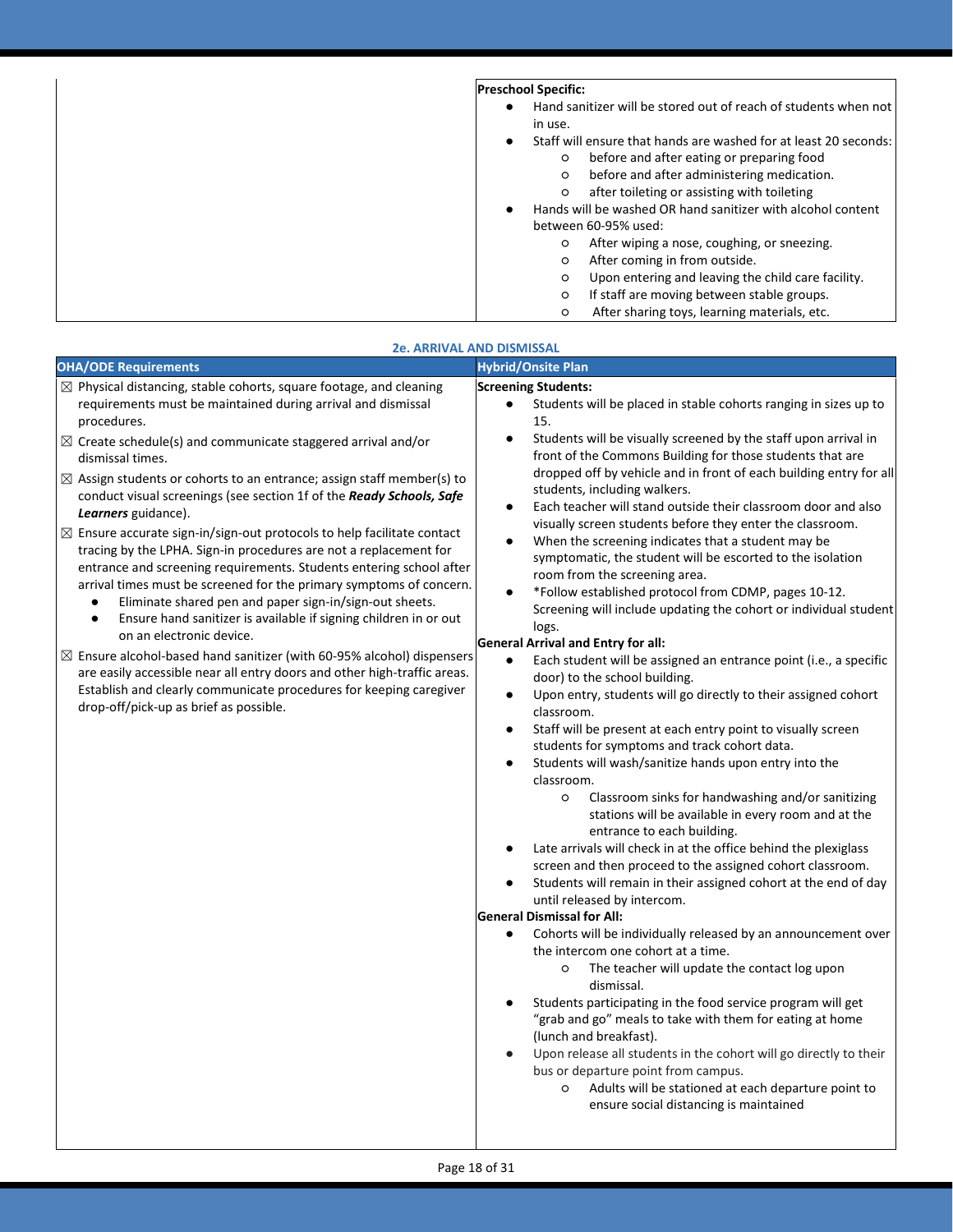### **Bus Arrival/Dismissal Details:**

- Arrival<sup>-</sup>
	- Students will have an assigned seat on the bus.
	- Students will be 3 feet apart unless they live in the same household.
	- The bus driver will be 6 feet from the students on the bus.
	- Busses will enter campus in the bus lane and drop off students at the grand staircase in front of the elementary school.
	- Busses will arrive on campus on a staggered schedule between 7:50-8:00 each morning.
	- Busses will be unloaded one at a time in the morning to keep social distancing guidelines. An adult will be present during unloading to monitor and screen.
	- Students in the JSHS will walk behind the buildings to the JSHS.
	- Students at the elementary school will walk up the grand staircase and into the elementary school.
	- Dismissal:
		- Busses will be lined up in the bus lane at the bottom of the grand staircase in front of the elementary school.
		- Cohort classrooms will dismiss students by intercom.
		- Adults will be present at the busses and walkways to help maintain social distancing.
		- Students will enter the bus into the assigned seat.

#### **Vehicle Drop-off/Pick-up Details:**

- Arrival:
	- Vehicles will drop off in front of the Commons Building.
		- District staff will monitor exiting one vehicle at a time.
	- Students will maintain social distancing to walk to their assigned building entrance.
	- Adults will be at the entrance of each building to monitor social distancing.
- Dismissal:
	- Students will walk out the front doors of the building upon dismissal and go directly to the front of the Commons Building.
	- Students will stand 6 feet apart by family on sidewalk markers to wait for their ride.
	- Vehicles will pull up one at a time to load their children.
	- Adults will be present to monitor social distancing.
- **Walker Details:**

Arrival:

○ Students walk directly to the building they are assigned to, maintaining social distancing with students not in their family.

- JSHS students will walk around the back of the Commons.
- Elementary students will walk up the grand staircase and into the elementary school.
- **Dismissal** 
	- Students walk home without loitering, accessing the nearest exit point on campus.
	- Adults will be present to maintain social distancing.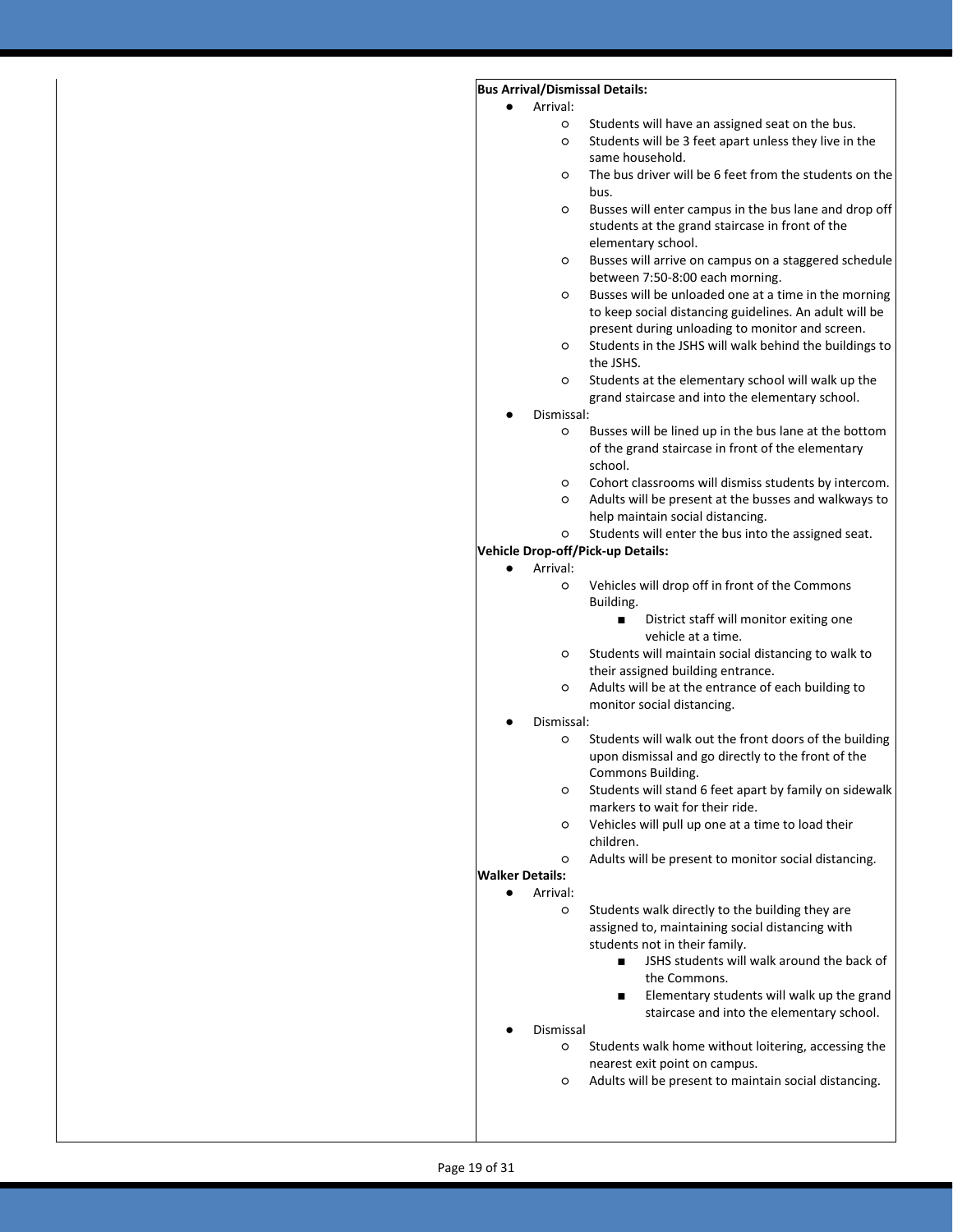#### **Preschool Specific Arrival and Entry**: Parents or caregivers are required to drop-off or pick-up children from staff outside of the facility unless there is inclement weather. ○ Parents/caregivers must wear face coverings and maintain 6 foot distance (except their child). Parents or caregivers are required to wear a face covering during drop-off or pick-up. Parents or caregivers are required to maintain physical distancing during drop-off or pick-up when not engaged in hand-off of children to staff. Staff and children must wash hands as they enter the facility. **Preschool Specific Bus Arrival/Dismissal:** Teacher will pick up each student from their bus and collect their daily log from the bus drivers. Dismissal: ○ Busses will be lined up in the bus lane at the bottom of the grand staircase in front of the elementary school. ○ Cohort classrooms will dismiss students by intercom. Adults will be present at the busses and walkways to help maintain social distancing. Students will enter the bus into the assigned seat. **Preschool Specific Vehicle Drop-Off/Pick-up:** Parents will park their cars in the parking lot or on the street. At 8:00, Parents will line up with their child along the fence outside the front door of the elementary school, keeping a social distance from other families and waiting for their child to be checked in. Teaching assistant will be at the front door to do daily health checks with parents and will enter the results in the daily log. If there is inclement weather, daily checks will occur inside the front door. Physical distancing will be enforced. Students who pass the health check will walk directly to the classroom. Another staff member will be needed to guide the students to the classroom at least at the beginning of the year. Dismissal: ○ Students will walk out the front doors of the building upon dismissal and go directly to the front of the Commons Building or the bus. ○ Students that go to the Commons Building will stand 6 feet apart by family on sidewalk markers to wait for their ride. ○ Vehicles will pull up one at a time to load their children. ○ Adults will be present to monitor social distancing.

| 2f. CLASSROOMS/REPURPOSED LEARNING SPACES                                                                                                                                                                                                                                                                                                                        |                                                                                                                                                                                                                                                                                      |  |  |
|------------------------------------------------------------------------------------------------------------------------------------------------------------------------------------------------------------------------------------------------------------------------------------------------------------------------------------------------------------------|--------------------------------------------------------------------------------------------------------------------------------------------------------------------------------------------------------------------------------------------------------------------------------------|--|--|
| <b>OHA/ODE Requirements</b>                                                                                                                                                                                                                                                                                                                                      | <b>Hybrid/Onsite Plan</b>                                                                                                                                                                                                                                                            |  |  |
| Seating: Rearrange student desks and other seat spaces so that staff<br>⊠<br>and students' physical bodies are six feet apart to the maximum<br>extent possible while also maintaining 35 square feet per person;<br>assign seating so students are in the same seat at all times.<br>Materials: Avoid sharing of community supplies when possible (e.g.,<br>K   | Overall:<br>When possible, windows will be open in the classroom before<br>$\bullet$<br>students arrive and after students leave.<br>Classroom doors will be left open as much as possible to help<br>٠<br>with ventilation and touchless entry/exit into the classroom.<br>Seating: |  |  |
| scissors, pencils, etc.). Clean these items frequently. Provide hand<br>sanitizer and tissues for use by students and staff.                                                                                                                                                                                                                                     | Classroom desks and tables will be arranged with students                                                                                                                                                                                                                            |  |  |
| Handwashing: Remind students (with signage and regular verbal<br>$\boxtimes$<br>reminders from staff) of the utmost importance of hand hygiene and<br>respiratory etiquette. Respiratory etiquette means covering coughs<br>and sneezes with an elbow or a tissue. Tissues shall be disposed of in<br>a garbage can, then hands washed or sanitized immediately. | being seated a minimum of six feet apart. Students will use a<br>single assigned seat at all times.<br>Each class and hallway will have visual aids (e.g.,<br>$\circ$<br>painter's tape, stickers, etc.) to illustrate traffic flow,<br>appropriate spacing, assigned seating areas. |  |  |
| Page 20 of 31                                                                                                                                                                                                                                                                                                                                                    |                                                                                                                                                                                                                                                                                      |  |  |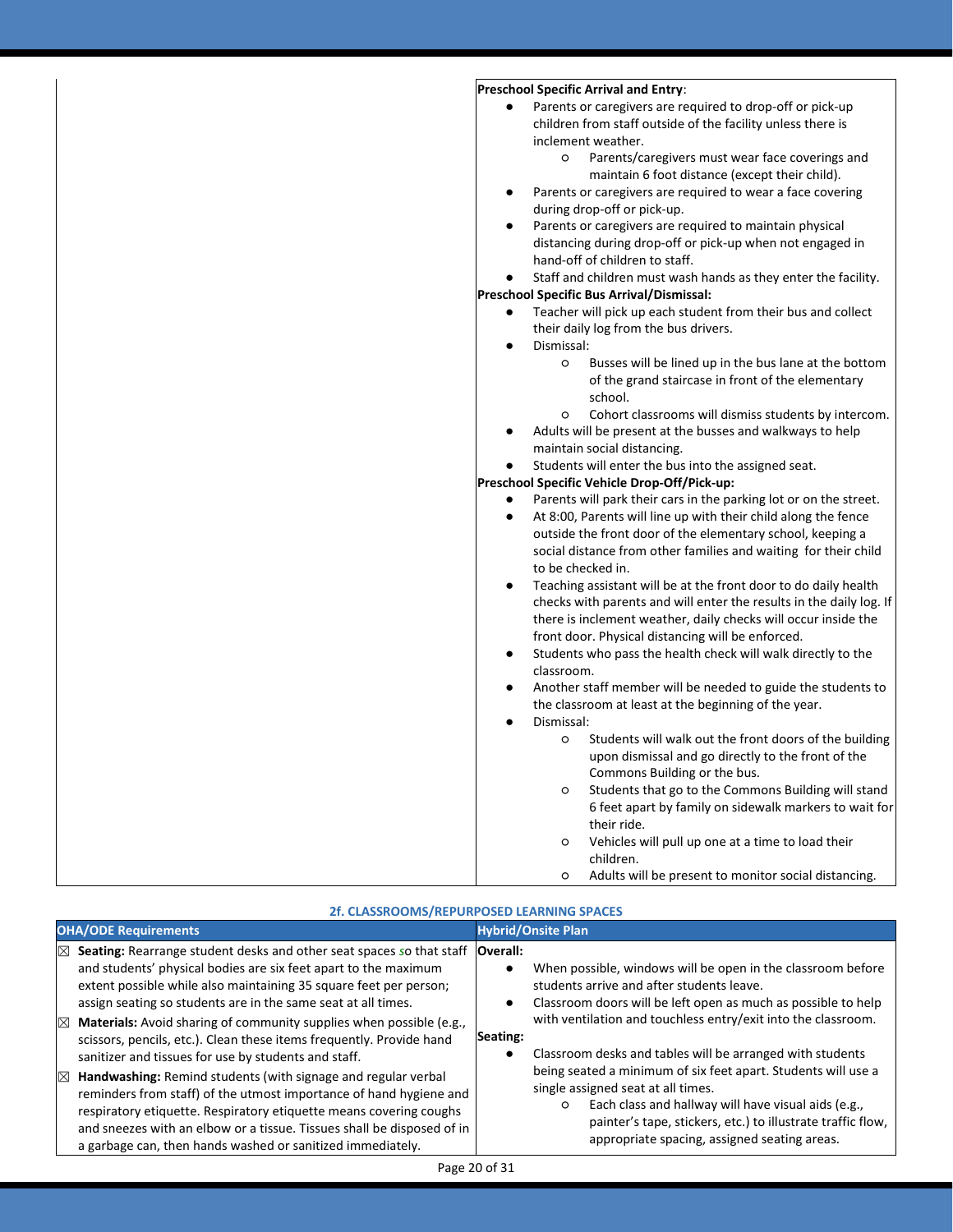| Wash hands with soap and water for 20 seconds or use an<br>$\bullet$ | Materials:                                                                                                                                                                                                                                                                                                                                                                                                                                                                                                                                                                                                                                                                                                   |
|----------------------------------------------------------------------|--------------------------------------------------------------------------------------------------------------------------------------------------------------------------------------------------------------------------------------------------------------------------------------------------------------------------------------------------------------------------------------------------------------------------------------------------------------------------------------------------------------------------------------------------------------------------------------------------------------------------------------------------------------------------------------------------------------|
| alcohol-based hand sanitizer with 60-95% alcohol.                    | Each classroom will limit sharing of community supplies when<br>possible (e.g., scissors, pencils, etc.). If needed to share, these<br>items will be cleaned between each use. Hand sanitizer and<br>tissues will be available for use by students and staff.<br>All classes will use an assigned cubby or storage spaces for<br>٠<br>individual student belongings or they will keep personal<br>belongings in a backpack.<br>If a classroom uses a permanent restroom/hall passes it must<br>$\bullet$<br>be cleaned and sanitized between student use. Consider<br>elimination of shared hall passes.<br>All upholstered furniture and soft seating has been removed<br>$\bullet$<br>from the classrooms. |
|                                                                      | Handwashing:                                                                                                                                                                                                                                                                                                                                                                                                                                                                                                                                                                                                                                                                                                 |
|                                                                      | All students will wash/sanitize their hands upon building entry.<br>Additional hand washing opportunities will be provided<br>throughout the school day.<br>Signage at each sink/hand washing station will remind students<br>and staff of effective handwashing practices.                                                                                                                                                                                                                                                                                                                                                                                                                                  |

| 2g. PLAYGROUNDS, FIELDS, RECESS, BREAKS, AND RESTROOMS                                                                                                                                                                                                                                                                                                                                                                                                                                                                                                                                                                                                                                                                                                                                                                                                                                                                                                                                                                                                                                                                                                                                                                                                                                                                                                                                                                                                                                                                                                                                                                                                                                                                                                                                                                                                                                                                                                                                                                                                                                                                                                                                                                                                                                                             |                                                                                                                                                                                                                                                                                                                                                                                                                                                                                                                                                                                                                                                                                                                                                                                                                                                                                                                                                                                                                                                                                                                                                                                                                                                                                                                                                                                                                                                                                                                                                                                     |  |  |  |
|--------------------------------------------------------------------------------------------------------------------------------------------------------------------------------------------------------------------------------------------------------------------------------------------------------------------------------------------------------------------------------------------------------------------------------------------------------------------------------------------------------------------------------------------------------------------------------------------------------------------------------------------------------------------------------------------------------------------------------------------------------------------------------------------------------------------------------------------------------------------------------------------------------------------------------------------------------------------------------------------------------------------------------------------------------------------------------------------------------------------------------------------------------------------------------------------------------------------------------------------------------------------------------------------------------------------------------------------------------------------------------------------------------------------------------------------------------------------------------------------------------------------------------------------------------------------------------------------------------------------------------------------------------------------------------------------------------------------------------------------------------------------------------------------------------------------------------------------------------------------------------------------------------------------------------------------------------------------------------------------------------------------------------------------------------------------------------------------------------------------------------------------------------------------------------------------------------------------------------------------------------------------------------------------------------------------|-------------------------------------------------------------------------------------------------------------------------------------------------------------------------------------------------------------------------------------------------------------------------------------------------------------------------------------------------------------------------------------------------------------------------------------------------------------------------------------------------------------------------------------------------------------------------------------------------------------------------------------------------------------------------------------------------------------------------------------------------------------------------------------------------------------------------------------------------------------------------------------------------------------------------------------------------------------------------------------------------------------------------------------------------------------------------------------------------------------------------------------------------------------------------------------------------------------------------------------------------------------------------------------------------------------------------------------------------------------------------------------------------------------------------------------------------------------------------------------------------------------------------------------------------------------------------------------|--|--|--|
| <b>OHA/ODE Requirements</b>                                                                                                                                                                                                                                                                                                                                                                                                                                                                                                                                                                                                                                                                                                                                                                                                                                                                                                                                                                                                                                                                                                                                                                                                                                                                                                                                                                                                                                                                                                                                                                                                                                                                                                                                                                                                                                                                                                                                                                                                                                                                                                                                                                                                                                                                                        | <b>Hybrid/Onsite Plan</b>                                                                                                                                                                                                                                                                                                                                                                                                                                                                                                                                                                                                                                                                                                                                                                                                                                                                                                                                                                                                                                                                                                                                                                                                                                                                                                                                                                                                                                                                                                                                                           |  |  |  |
| Keep school playgrounds closed to the general public until park<br>playground equipment and benches reopen in the community (see<br>Oregon Health Authority's Specific Guidance for Outdoor Recreation<br>Organizations).<br>After using the restroom students must wash hands with soap and<br>$\boxtimes$<br>water for 20 seconds. Soap must be made available to students and<br>staff. For learning outside if portable bathrooms are used, set up<br>portable hand washing stations and create a regular cleaning<br>schedule.<br>Before and after using playground equipment, students must wash<br>$\boxtimes$<br>hands with soap and water for 20 seconds or use an alcohol-based<br>hand sanitizer with 60-95% alcohol.<br>Designate playground and shared equipment solely for the use of one $\vert$ Restrooms:<br>$\times$<br>cohort at a time. Outdoor playground structures require normal<br>routine cleaning and do not require disinfection. Shared equipment<br>(balls, jump ropes, etc.) should be cleaned and disinfected at least<br>daily in accordance with CDC guidance.<br>Cleaning requirements must be maintained (see section 2j of the<br>$\boxtimes$<br>Ready Schools, Safe Learners guidance).<br>Maintain physical distancing requirements, stable cohorts, and<br>$\times$<br>square footage requirements.<br>Provide signage and restrict access to outdoor equipment (including<br>$\boxtimes$<br>sports equipment, etc.).<br>Design recess activities that allow for physical distancing and<br>$\boxtimes$<br>maintenance of stable cohorts.<br>Clean all outdoor equipment at least daily or between use as much as<br>$\boxtimes$<br>possible in accordance with CDC guidance.<br>Limit the number of employees gathering in shared spaces. Restrict<br>$\boxtimes$<br>use of shared spaces such as conference rooms, break rooms, and<br>elevators by limiting occupancy or staggering use, maintaining six<br>feet of distance between adults. Establish a minimum of 35 square<br>feet per person when determining room capacity. Calculate only with<br>usable space, understanding that tables and room set-up will require<br>use of all space in the calculation. Note: The largest area of risk is<br>adults eating together in break rooms without face coverings. | <b>Playgrounds and Fields:</b><br>Playgrounds and fields will remain closed for public use until<br>parks in the area are opened for public use.<br>The school will post adequate signs sharing this information<br>$\bullet$<br>with the public.<br><b>Recess and Breaks:</b><br>Breaks will mostly take place in the cohort classrooms.<br>$\bullet$<br>All shared equipment will be disinfected daily when<br>O<br>used and in between each cohort group.<br>Students must wash hands before and after using<br>$\circ$<br>shared equipment.<br>Break activities will be planned to support physical<br>O<br>distancing and maintain stable cohorts.<br>Classroom cohorts will be assigned restrooms to use.<br>$\bullet$<br>Cohorts will use the restroom during scheduled times.<br>$\bullet$<br>Restrooms will be sanitized throughout the day.<br>$\bullet$<br>Students will be directed to wash their hands for at least<br>$\bullet$<br>twenty seconds after restroom use.<br><b>Adult Lunches:</b><br>Adults will eat lunch in either the cafeteria, gym or assigned<br>$\bullet$<br>room since class sanitization will occur midday.<br>A minimum of 35 square feet will be maintained for each adult<br>$\bullet$<br>Preschool Specific:<br>Preschool will be the only class to use the playground.<br>$\bullet$<br>Sanitizing of the equipment will occur each day before morning<br>recess.<br>When weather does not allow for going outside, preschool will<br>$\bullet$<br>use the multipurpose room to play games. Sanitizing will occur<br>between cohort groups. |  |  |  |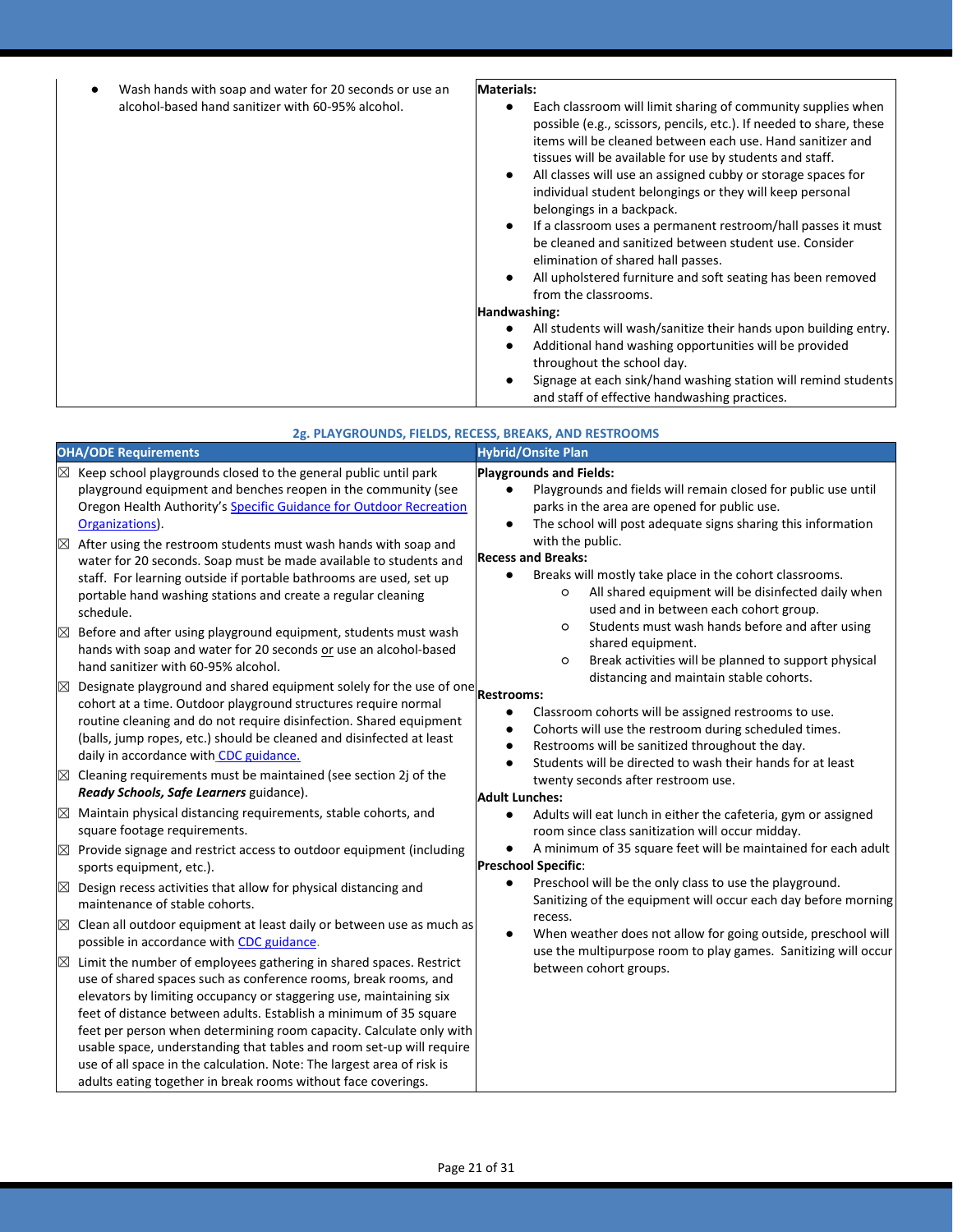|                                                                                                                                                                                                                                                                                                                                                                                                                                                                                                                                                                                                                                                                                                                                                                                                                                                                                                                                                                                                                                                                                                                                                                                                                                                                                                                                                                                                                                                                                                                                                                                                                                                                                                                                                                                                                                                                                                                                                                                                                                                                                                                                                                      | <b>2h. MEAL SERVICE/NUTRITION</b>                                                                                                                                                                                                                                                                                                                                                                                                                                                                                                                                                                                                                                                                                                                                                                                                                                                                                                                                                                                                                                                                                                                                                                                                                                                                                                                                                                                                                                                                                                                               |
|----------------------------------------------------------------------------------------------------------------------------------------------------------------------------------------------------------------------------------------------------------------------------------------------------------------------------------------------------------------------------------------------------------------------------------------------------------------------------------------------------------------------------------------------------------------------------------------------------------------------------------------------------------------------------------------------------------------------------------------------------------------------------------------------------------------------------------------------------------------------------------------------------------------------------------------------------------------------------------------------------------------------------------------------------------------------------------------------------------------------------------------------------------------------------------------------------------------------------------------------------------------------------------------------------------------------------------------------------------------------------------------------------------------------------------------------------------------------------------------------------------------------------------------------------------------------------------------------------------------------------------------------------------------------------------------------------------------------------------------------------------------------------------------------------------------------------------------------------------------------------------------------------------------------------------------------------------------------------------------------------------------------------------------------------------------------------------------------------------------------------------------------------------------------|-----------------------------------------------------------------------------------------------------------------------------------------------------------------------------------------------------------------------------------------------------------------------------------------------------------------------------------------------------------------------------------------------------------------------------------------------------------------------------------------------------------------------------------------------------------------------------------------------------------------------------------------------------------------------------------------------------------------------------------------------------------------------------------------------------------------------------------------------------------------------------------------------------------------------------------------------------------------------------------------------------------------------------------------------------------------------------------------------------------------------------------------------------------------------------------------------------------------------------------------------------------------------------------------------------------------------------------------------------------------------------------------------------------------------------------------------------------------------------------------------------------------------------------------------------------------|
| <b>OHA/ODE Requirements</b>                                                                                                                                                                                                                                                                                                                                                                                                                                                                                                                                                                                                                                                                                                                                                                                                                                                                                                                                                                                                                                                                                                                                                                                                                                                                                                                                                                                                                                                                                                                                                                                                                                                                                                                                                                                                                                                                                                                                                                                                                                                                                                                                          | <b>Hybrid/Onsite Plan</b>                                                                                                                                                                                                                                                                                                                                                                                                                                                                                                                                                                                                                                                                                                                                                                                                                                                                                                                                                                                                                                                                                                                                                                                                                                                                                                                                                                                                                                                                                                                                       |
| $\boxtimes$ Include meal services/nutrition staff in planning for school reentry.<br>$\boxtimes$ Prohibit self-service buffet-style meals.<br>$\boxtimes$ Prohibit sharing of food and drinks among students and/or staff.<br>$\boxtimes$ At designated meal or snack times, students may remove their face<br>coverings to eat or drink but must maintain six feet of physical<br>distance from others, and must put face coverings back on after<br>finishing the meal or snack.<br>Staff serving meals and students interacting with staff at mealtimes<br>must wear face coverings (see section 1h of the Ready Schools, Safe<br>Learners guidance). Staff must maintain 6 feet of physical distance to<br>the greatest extent possible. If students are eating in a classroom,<br>staff may supervise from the doorway of the classroom if feasible.<br>Students and staff must wash hands with soap and water for 20<br>seconds or use an alcohol-based hand sanitizer with 60-95% alcohol<br>before meals and shall be encouraged to do so after.<br>$\boxtimes$ Appropriate daily cleaning of meal items (e.g., plates, utensils,<br>transport items).<br>$\boxtimes$ Cleaning and sanitizing of meal touch-points and meal counting<br>system between stable cohorts.<br>$\boxtimes$ Adequate cleaning and disinfection of tables between meal periods.<br>$\boxtimes$ Since staff must remove their face coverings during eating and<br>drinking, limit the number of employees gathering in shared spaces.<br>Restrict use of shared spaces such as conference rooms and break<br>rooms by limiting occupancy or staggering use. Consider staggering<br>times for staff breaks, to prevent congregation in shared spaces.<br>Always maintain at least six feet of physical distancing and establish a<br>minimum of 35 square feet per person when determining room<br>capacity. Calculate only with usable classroom space, understanding<br>that desks and room set-up will require use of all space in the<br>calculation. Wear face coverings except when eating or drinking and<br>minimize time in spaces where face coverings are not consistently | Overall:<br>Students will be placed in AM or PM Cohorts that will meet on<br>$\bullet$<br>Mondays, Tuesdays, Thursdays and Fridays<br>Wednesday will be used for virtual classroom time and face-to-<br>$\bullet$<br>face with a small group of students requiring extra support in<br>the AM. This cohort will differ from the Monday-<br>Tuesday/Thursday-Friday Cohorts. Wednesday PM will be used<br>for professional development and students will work<br>independently at home.<br>Grab and Go meals will be delivered to the foyer of each<br>building for students to pick up as they leave school to go<br>home (both breakfast for the following day and lunch for that<br>day).<br><b>Cohort and Step Details:</b><br>When GSD transitions to Hybrid/GO:<br>AM Cohorts:<br>$\circ$<br>Upon dismissal, pick-up a grab and go lunch<br>п<br>and breakfast in the building foyer to take<br>home for consumption.<br>On days when students do not meet face-<br>п<br>to-face, breakfast and lunch will be sent<br>home prior to the time away from school.<br>PM Cohorts:<br>$\circ$<br>Upon dismissal, pick-up a grab and go lunch<br>п<br>and breakfast in the building foyer to take<br>home for consumption.<br>On days when students do not meet face-<br>п<br>to-face, breakfast and lunch will be sent<br>home prior to the time away from school.<br>Gaston On-Line (GO) Students:<br>$\circ$<br>Breakfast and lunch will be available for<br>$\blacksquare$<br>pick-up outside the Commons Building<br>between 11:00-12:30 or through the bus |
| worn.                                                                                                                                                                                                                                                                                                                                                                                                                                                                                                                                                                                                                                                                                                                                                                                                                                                                                                                                                                                                                                                                                                                                                                                                                                                                                                                                                                                                                                                                                                                                                                                                                                                                                                                                                                                                                                                                                                                                                                                                                                                                                                                                                                | route one day per week (receiving all 5<br>meals in one service).<br>Staff:<br>Staff will eat in their respective assigned areas since sanitizing<br>$\bullet$<br>will take place in classrooms during the midday break.<br>Handwashing, sanitization, and social distancing will take place.<br><b>Preschool Specific:</b><br>All preschool meals (breakfast and lunch) will be eaten at<br>$\bullet$<br>home.<br>Sack meals(breakfast and lunch) to be taken home by<br>٠<br>preschoolers will be delivered to the preschool classroom (or<br>preschool IA will pick up) at least 20 minutes before dismissal.<br>Discontinue use of drinking fountains except for filling<br>٠<br>containers such as water bottles.<br>Snacks may be provided to students as long as they are served<br>by staff and individualized.<br>Staff must wash hands before serving snacks.<br>$\circ$<br>Students must be supervised so that they are not<br>$\circ$<br>sharing snacks.                                                                                                                                                                                                                                                                                                                                                                                                                                                                                                                                                                                            |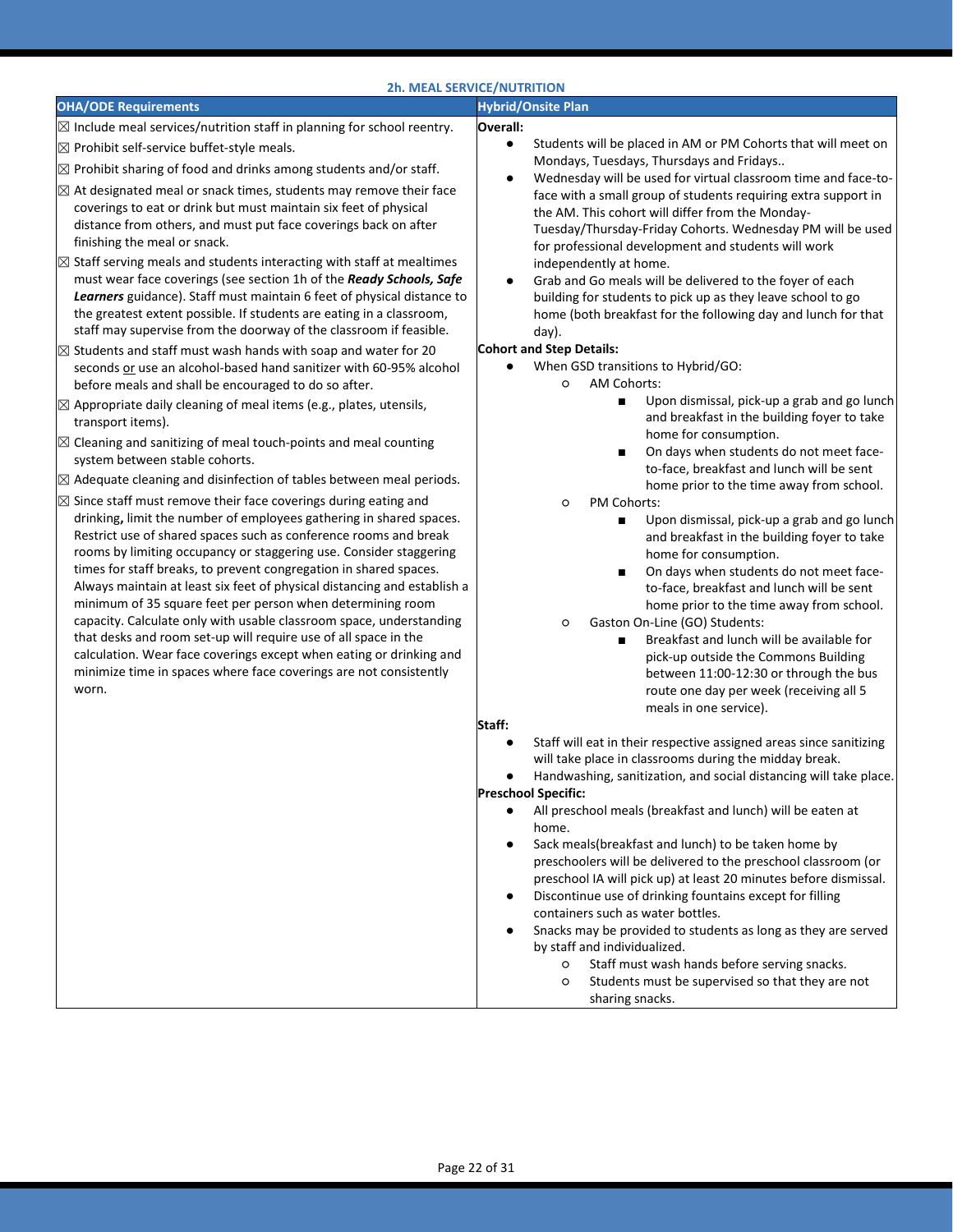|                  |                                                                                                                                                                                                                                                                                                                                                                                                                                                                                                                                                                                                                                                                                                                                                                                                                                                                                                                      | <b>2i. TRANSPORTATION</b>                                                                                                                                                                                                                                                                                                                                                                                                                                                                                                                                                                                                                                                                                                                                                    |
|------------------|----------------------------------------------------------------------------------------------------------------------------------------------------------------------------------------------------------------------------------------------------------------------------------------------------------------------------------------------------------------------------------------------------------------------------------------------------------------------------------------------------------------------------------------------------------------------------------------------------------------------------------------------------------------------------------------------------------------------------------------------------------------------------------------------------------------------------------------------------------------------------------------------------------------------|------------------------------------------------------------------------------------------------------------------------------------------------------------------------------------------------------------------------------------------------------------------------------------------------------------------------------------------------------------------------------------------------------------------------------------------------------------------------------------------------------------------------------------------------------------------------------------------------------------------------------------------------------------------------------------------------------------------------------------------------------------------------------|
|                  | <b>OHA/ODE Requirements</b>                                                                                                                                                                                                                                                                                                                                                                                                                                                                                                                                                                                                                                                                                                                                                                                                                                                                                          | <b>Hybrid/Onsite Plan</b>                                                                                                                                                                                                                                                                                                                                                                                                                                                                                                                                                                                                                                                                                                                                                    |
|                  | $\boxtimes$ Include transportation departments (and associated contracted<br>providers, if used) in planning for return to service.                                                                                                                                                                                                                                                                                                                                                                                                                                                                                                                                                                                                                                                                                                                                                                                  | Overall:<br>Work with the transportation department to develop district level                                                                                                                                                                                                                                                                                                                                                                                                                                                                                                                                                                                                                                                                                                |
| ⊠                | Buses are cleaned frequently. Conduct targeted cleanings between<br>routes, with a focus on disinfecting frequently touched surfaces of<br>the bus (see section 2j of the Ready Schools, Safe Learners<br>guidance).                                                                                                                                                                                                                                                                                                                                                                                                                                                                                                                                                                                                                                                                                                 | routes, training, and updates.<br>Bus routes will be adjusted to support cohorting students and<br>$\bullet$<br>physical distancing, including:<br>Three feet of physical distance between passengers.<br>$\circ$                                                                                                                                                                                                                                                                                                                                                                                                                                                                                                                                                            |
| X                | Staff must use hand sanitizer (containing between 60-95% alcohol) in<br>between helping each child and when getting on and off the vehicle.<br>Gloves are not recommended; hand sanitizer is strongly preferred. If<br>hand sanitizer is not available, disposable gloves can be used and<br>must be changed to a new pair before helping each child.                                                                                                                                                                                                                                                                                                                                                                                                                                                                                                                                                                | Six feet of physical distance between the driver and<br>O<br>passengers (except during boarding and in assisting<br>those with mobility devices).<br>Assigned seats for students by address and family to<br>O<br>maximize occupancy, yet adhere to social distancing                                                                                                                                                                                                                                                                                                                                                                                                                                                                                                        |
| ⊠                | Develop protocol for loading/unloading that includes visual screening<br>for students exhibiting symptoms and logs for contact-tracing. This<br>must be done at the time of arrival and departure.<br>If a student displays COVID-19 symptoms, provide a face<br>covering (unless they are already wearing one) and keep six<br>feet away from others. Continue transporting the student.<br>The symptomatic student shall be seated in the first<br>$\circ$<br>row of the bus during transportation, and multiple<br>windows must be opened to allow for fresh air<br>circulation, if feasible.<br>The symptomatic student shall leave the bus first.<br>$\circ$<br>After all students exit the bus, the seat and<br>surrounding surfaces must be cleaned and disinfected.<br>If arriving at school, notify staff to begin isolation measures.<br>If transporting for dismissal and the student displays<br>$\circ$ | guidelines.<br>Use visual cues (e.g., floor decals, colored tape or<br>O<br>signs) to discourage students from standing and<br>sitting within three (3) feet of other passengers and<br>drivers on the bus.<br>The transportation company and the school team will<br>$\circ$<br>meet with parents/guardians of students who may<br>require additional support (e.g., students who<br>experience a disability and require specialized<br>transportation as a related service) to appropriately<br>provide service.<br>Face coverings must be worn by students and drivers while on<br>the bus.<br>All drivers will wear masks or face coverings unless it<br>O<br>interferes with the driver's vision. The driver must<br>wear a face covering when not actively driving and |
| $\boxtimes$      | an onset of symptoms, notify the school.<br>Consult with parents/guardians of students who may require<br>additional support (e.g., students who experience a disability and<br>require specialized transportation as a related service) to<br>appropriately provide service.                                                                                                                                                                                                                                                                                                                                                                                                                                                                                                                                                                                                                                        | operating the bus, including student exit and<br>entrance.<br>All students in grades K-12 will use face coverings.<br>O<br>Provide support to all students in the use of<br>п                                                                                                                                                                                                                                                                                                                                                                                                                                                                                                                                                                                                |
| X<br>$\boxtimes$ | Drivers must wear masks or face coverings while driving, unless the<br>mask or face covering interferes with the driver's vision (e.g., fogging<br>of eyeglasses). Drivers must wear face coverings when not actively<br>driving and operating the bus, including while students are entering<br>or exiting the vehicle. A face shield may be an acceptable alternative,<br>only as stated in Section 1h of the Ready Schools, Safe Learners<br>guidance.<br>Inform parents/guardians of practical changes to transportation<br>service (i.e., physical distancing at bus stops and while                                                                                                                                                                                                                                                                                                                            | face coverings.<br>All bus drivers will keep daily logs.<br>٠<br>The School Nurse will support the training for bus<br>$\circ$<br>drivers to maintain logs.<br>Each bus driver/staff will be required to visually<br>O<br>screen students for illness.<br>Additionally, upon arrival at school, staff<br>$\blacksquare$<br>will visually screen students prior to<br>entrance of the classrooms.<br>If a student displays symptoms, ensure the student<br>$\circ$                                                                                                                                                                                                                                                                                                            |
| $\boxtimes$      | loading/unloading, potential for increased route time due to<br>additional precautions, sanitizing practices, and face coverings).<br>Face coverings for all students, applying the guidance in section 1h of<br>the Ready Schools, Safe Learners guidance to transportation                                                                                                                                                                                                                                                                                                                                                                                                                                                                                                                                                                                                                                         | wears a face covering and keep the student at least 6<br>feet away from others.<br>Continue transporting the student and seat<br>the student at the front of the bus.<br>Symptomatic students will exit the bus first<br>п                                                                                                                                                                                                                                                                                                                                                                                                                                                                                                                                                   |
| ⊠                | settings. This prevents eating while on the bus.<br>Take all possible actions to maximize ventilation: Dress warmly, keep<br>vents and windows open to the greatest extent possible.                                                                                                                                                                                                                                                                                                                                                                                                                                                                                                                                                                                                                                                                                                                                 | and be escorted to the isolation room.<br>If arriving at school, notify staff to begin<br>п<br>isolation measures.<br>If transporting for dismissal and the<br>п<br>student displays an onset of symptoms,<br>notify the school.<br>Busses will be cleaned and sanitized between each route daily.<br>Busses will keep windows open as much as possible for extra<br>ventilation.<br>Students will be notified to dress warmly when riding<br>O<br>the bus.                                                                                                                                                                                                                                                                                                                  |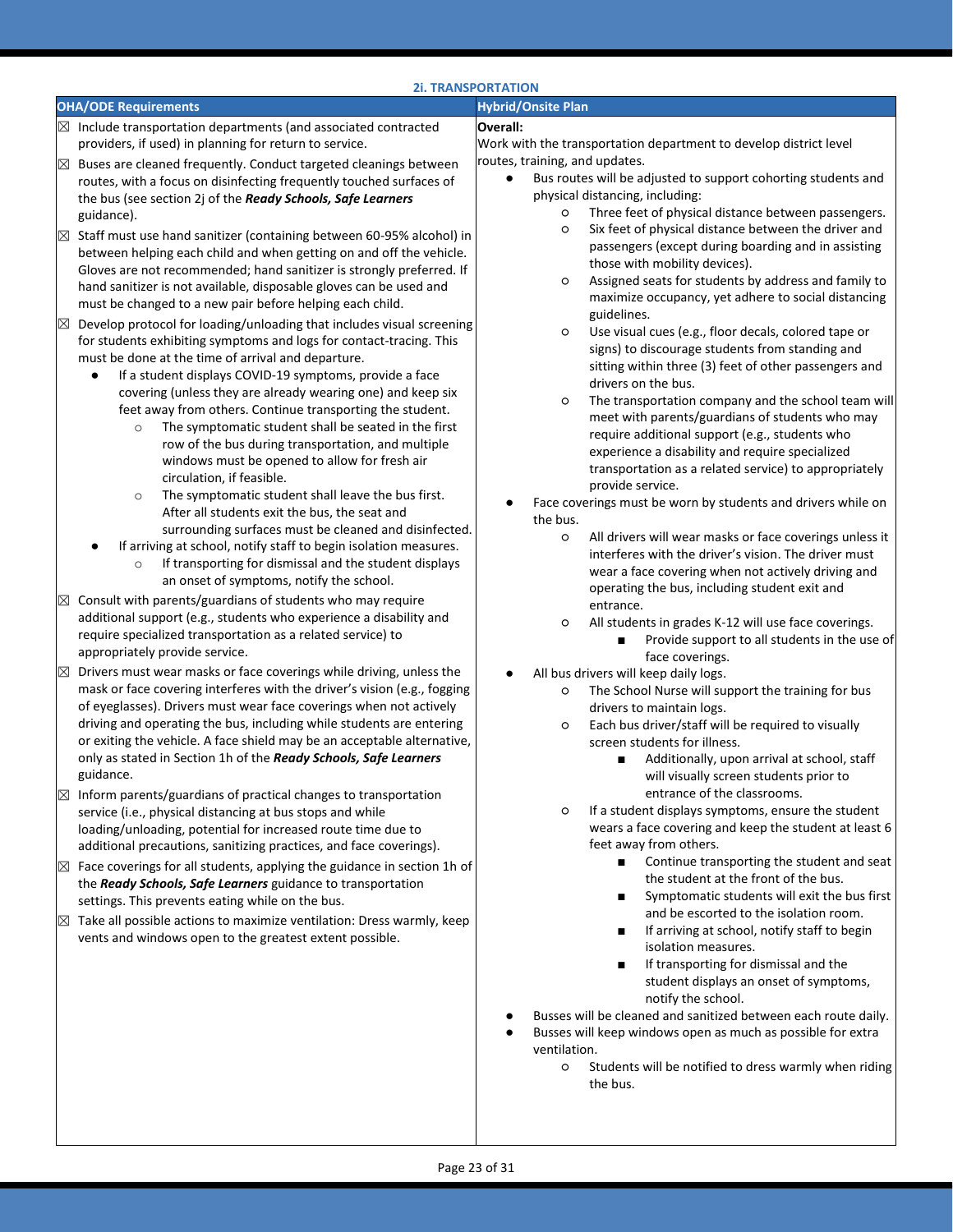| <b>Preschool Specific:</b>                                                                                                                                                                                                                                                                                                                                                                                                                                                                                                                                                                                                                                                                           |
|------------------------------------------------------------------------------------------------------------------------------------------------------------------------------------------------------------------------------------------------------------------------------------------------------------------------------------------------------------------------------------------------------------------------------------------------------------------------------------------------------------------------------------------------------------------------------------------------------------------------------------------------------------------------------------------------------|
| Transportation staff will follow the health protocols upon<br>٠<br>reporting to work using the Preschool Daily Health Check" on<br>p. 50-52 of ELD Health & Safety Guidelines, Version 1.1.<br>An adult is required to bring children to the bus; the adult must<br>٠<br>remain until after the daily health check.<br>Daily health checks will be conducted at school.<br>Staff must use hand sanitizing spray or gel (containing between<br>٠<br>60-95% alcohol) in between helping each child and when<br>getting on and off the vehicle.<br>Students will have an assigned seat on the bus and be at least 3<br>٠<br>feet apart.<br>Students must wash their hands upon entry into the classroom |
| Students and parents will be reminded to dress their child<br>٠                                                                                                                                                                                                                                                                                                                                                                                                                                                                                                                                                                                                                                      |
| warmly so that windows may be opened for extra ventilation<br>on weather appropriate days.                                                                                                                                                                                                                                                                                                                                                                                                                                                                                                                                                                                                           |

| 2j. CLEANING, DISINFECTION, AND VENTILATION |
|---------------------------------------------|
|---------------------------------------------|

|             |                                                                                                                                                                                                                                                                                                                                                                                                                                                                                                                                                                         | ZJ. CLEANING, DISINFECTION, AND VENTILATION                                                                                                                                                                                                                                                                                                                                                                                                         |  |
|-------------|-------------------------------------------------------------------------------------------------------------------------------------------------------------------------------------------------------------------------------------------------------------------------------------------------------------------------------------------------------------------------------------------------------------------------------------------------------------------------------------------------------------------------------------------------------------------------|-----------------------------------------------------------------------------------------------------------------------------------------------------------------------------------------------------------------------------------------------------------------------------------------------------------------------------------------------------------------------------------------------------------------------------------------------------|--|
|             | <b>OHA/ODE Requirements</b>                                                                                                                                                                                                                                                                                                                                                                                                                                                                                                                                             | <b>Hybrid/Onsite Plan</b>                                                                                                                                                                                                                                                                                                                                                                                                                           |  |
|             | $\boxtimes$ Clean, sanitize, and disinfect frequently touched surfaces (e.g. door<br>handles, sink handles, drinking fountains, transport vehicles) and<br>shared objects (e.g., toys, games, art supplies) between uses multiple<br>times per day. Maintain clean and disinfected (CDC guidance)<br>environments, including classrooms, cafeteria settings and<br>restrooms. Provide time and supplies for the cleaning and<br>disinfecting of high-touch surfaces between multiple student uses,<br>even in the same cohort.                                          | All frequently touched surfaces (e.g., playground equipment,<br>$\bullet$<br>door handles, sink handles, drinking fountains, transport<br>vehicles) and shared objects (e.g., toys, games, art supplies)<br>will be cleaned between uses at least two times per day.<br>Follow CDC guidelines for cleaning.<br>$\bullet$<br>Ventilation systems will be checked and maintained monthly<br>by maintenance staff and increased to maximum efficiency. |  |
| $\boxtimes$ | Outdoor learning spaces must have at least 75% of the square<br>footage of its sides open for airflow.                                                                                                                                                                                                                                                                                                                                                                                                                                                                  | $\circ$<br>Filters will be checked and replaced on a regular<br>basis.                                                                                                                                                                                                                                                                                                                                                                              |  |
| $\boxtimes$ | Outdoor playground structures require normal routine cleaning and<br>do not require disinfection. Shared equipment should be cleaned and<br>disinfected at least daily in accordance with CDC guidance.                                                                                                                                                                                                                                                                                                                                                                 | Cohort classroom windows and doors will be opened for extra<br>ventilation as appropriate (weather dependent) during class<br>and between cohorts.                                                                                                                                                                                                                                                                                                  |  |
| $\boxtimes$ | Apply disinfectants safely and correctly following labeling direction as <b>Preschool Specific:</b><br>specified by the manufacturer. Keep these products away from<br>students.                                                                                                                                                                                                                                                                                                                                                                                        | Preschool will follow the guidelines described in Table 5 which is found<br>on p. 40-43 of ELD's Health and Safety Guidelines for operating during                                                                                                                                                                                                                                                                                                  |  |
| $\boxtimes$ | To reduce the risk of asthma, choose disinfectant products on the<br>EPA List N with asthma-safer ingredients (e.g. hydrogen peroxide,<br>citric acid, or lactic acid) and avoid products that mix these with<br>asthma-causing ingredients like peroxyacetic acid, sodium<br>hypochlorite (bleach), or quaternary ammonium compounds.                                                                                                                                                                                                                                  | Covid-19, Version 1.1 for cleaning the classroom supplies and<br>equipment.<br>Toys that have been mouthed will be collected for cleaning.<br>$\bullet$<br>They will be washed, rinsed and sanitized daily using EPA<br>approved products.                                                                                                                                                                                                          |  |
| $\boxtimes$ | Schools with HVAC systems must evaluate the system to minimize<br>indoor air recirculation (thus maximizing fresh outdoor air) to the<br>extent possible. Schools that do not have mechanical ventilation<br>systems shall, to the extent possible, increase natural ventilation by<br>opening windows and interior doors before students arrive and after<br>students leave, and while students are present. Do not prop open<br>doors that can pose a safety or security risk to students and staff<br>(e.g., exterior doors and fire doors that must remain closed.) | Shared toys will be sanitized daily during the prep period using<br>٠<br>EPA approved products, followed by a rinse of water.<br>All disinfectants must be locked up, out of the reach of<br>children.                                                                                                                                                                                                                                              |  |
| $\boxtimes$ | Schools with HVAC systems should ensure all filters are maintained<br>and replaced as necessary to ensure proper functioning of the<br>system.                                                                                                                                                                                                                                                                                                                                                                                                                          |                                                                                                                                                                                                                                                                                                                                                                                                                                                     |  |
| $\boxtimes$ | All intake ports that provide outside air to the HVAC system should<br>be cleaned, maintained, and cleared of any debris that may affect the<br>function and performance of the ventilation system.                                                                                                                                                                                                                                                                                                                                                                     |                                                                                                                                                                                                                                                                                                                                                                                                                                                     |  |
| $\boxtimes$ | Consider running ventilation systems continuously and changing the<br>filters more frequently. Do not use fans if they pose a safety or health<br>risk, such as increasing exposure to pollen/allergies or exacerbating<br>asthma symptoms. Consider using window fans or box fans<br>positioned in open windows to blow fresh outdoor air into the<br>classroom via one window, and indoor air out of the classroom via                                                                                                                                                |                                                                                                                                                                                                                                                                                                                                                                                                                                                     |  |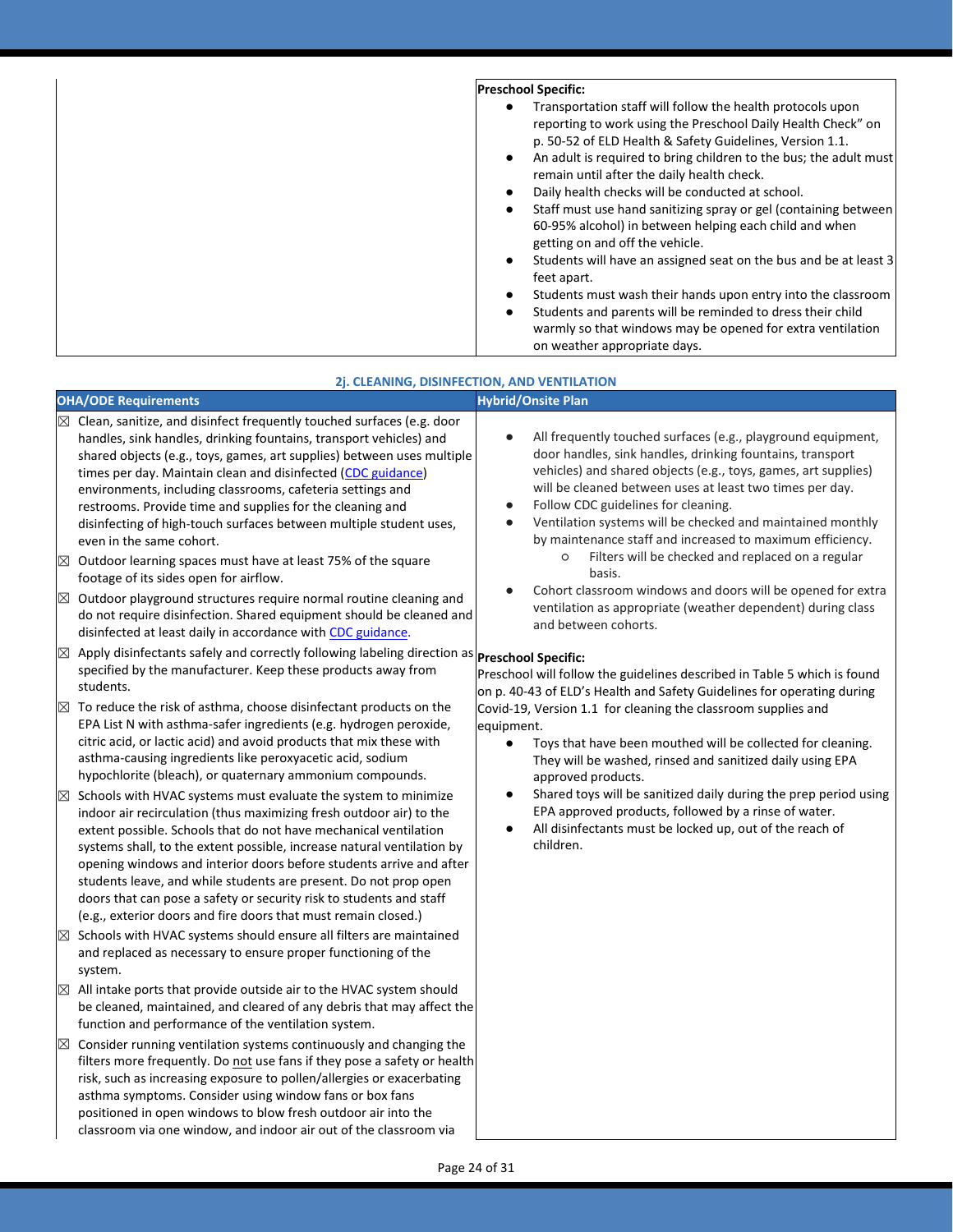|    | another window. Fans must not be used in rooms with closed<br>windows and doors, as this does not allow for fresh air to circulate.<br>$\boxtimes$ Consider the need for increased ventilation in areas where students<br>with special health care needs receive medication or treatments. |
|----|--------------------------------------------------------------------------------------------------------------------------------------------------------------------------------------------------------------------------------------------------------------------------------------------|
| IX | Facilities must be cleaned and disinfected at least daily to prevent                                                                                                                                                                                                                       |
|    | transmission of the virus from surfaces (see CDC's guidance on                                                                                                                                                                                                                             |
|    | disinfecting public spaces).                                                                                                                                                                                                                                                               |
|    | $\boxtimes$ Consider modification or enhancement of building ventilation where                                                                                                                                                                                                             |
|    | feasible (see CDC's guidance on ventilation and filtration and                                                                                                                                                                                                                             |
|    | American Society of Heating, Refrigerating, and Air-Conditioning                                                                                                                                                                                                                           |
|    | Engineers' guidance).                                                                                                                                                                                                                                                                      |

|                                                                                                                                                                                                                                                                                                                                                                                                                                                                                                                                                                                                                                                                                                                                                                                                                                                         | <b>2k. HEALTH SERVICES</b>                                                                                                                                                                                                                                                                                                                                                                                                                                                                                                                                                                                                                                                                                                                                                                                                                                                                                                                                                                                                                                                                                                                                                                                                                                                                                                                                                                                                                                                                                                                                                            |
|---------------------------------------------------------------------------------------------------------------------------------------------------------------------------------------------------------------------------------------------------------------------------------------------------------------------------------------------------------------------------------------------------------------------------------------------------------------------------------------------------------------------------------------------------------------------------------------------------------------------------------------------------------------------------------------------------------------------------------------------------------------------------------------------------------------------------------------------------------|---------------------------------------------------------------------------------------------------------------------------------------------------------------------------------------------------------------------------------------------------------------------------------------------------------------------------------------------------------------------------------------------------------------------------------------------------------------------------------------------------------------------------------------------------------------------------------------------------------------------------------------------------------------------------------------------------------------------------------------------------------------------------------------------------------------------------------------------------------------------------------------------------------------------------------------------------------------------------------------------------------------------------------------------------------------------------------------------------------------------------------------------------------------------------------------------------------------------------------------------------------------------------------------------------------------------------------------------------------------------------------------------------------------------------------------------------------------------------------------------------------------------------------------------------------------------------------------|
| <b>OHA/ODE Requirements</b>                                                                                                                                                                                                                                                                                                                                                                                                                                                                                                                                                                                                                                                                                                                                                                                                                             | <b>Hybrid/Onsite Plan</b>                                                                                                                                                                                                                                                                                                                                                                                                                                                                                                                                                                                                                                                                                                                                                                                                                                                                                                                                                                                                                                                                                                                                                                                                                                                                                                                                                                                                                                                                                                                                                             |
| OAR 581-022-2220 Health Services, requires districts to "maintain a<br>$\boxtimes$<br>prevention-oriented health services program for all students"<br>including space to isolate sick students and services for students with<br>special health care needs. While OAR 581-022-2220 does not apply to<br>private schools, private schools must provide a space to isolate sick<br>students and provide services for students with special health care<br>needs.<br>Licensed, experienced health staff should be included on teams to<br>$\boxtimes$<br>determine district health service priorities. Collaborate with health<br>professionals such as school nurses; SBHC staff; mental and<br>behavioral health providers; dental providers; physical, occupational,<br>speech, and respiratory therapists; and School Based Health Centers<br>(SBHC). | Health services plan will be developed through collaboration<br>with the school nurse and district mental and behavioral health<br>staff.<br>Staff will participate in required health services<br>$\circ$<br>related training to maintain health services practices<br>in the school setting.<br>COVID-19 specific infection control practices for staff<br>$\circ$<br>and students will be communicated.<br>Review of 504 and IEP accommodations and IHP's<br>$\circ$<br>will be advised to address vulnerable populations.<br>Continuity of existing health management issues will<br>$\circ$<br>have a plan for sustaining operations alongside<br>COVID-19 specific planning (i.e. medication<br>administration, diabetic care).<br>District RN will update student Health Management<br>$\circ$<br>Plans as needed to address any new medical<br>concerns due to COVID-19.<br>Each school will provide age appropriate hand hygiene and<br>respiratory etiquette education to endorse prevention.<br>Prevention education will be posted on the district<br>$\circ$<br>website, newsletter and signage in the school setting<br>for health promotion.<br>Schools will practice appropriate communicable disease<br>isolation and exclusion measures.<br>A Preschool-grade 12 isolation room will be located<br>$\circ$<br>in the Commons Building.<br>Immunization processes will be addressed as per routine<br>timeline, which prioritizes the beginning of the year and new<br>students.<br>Information for immunization clinics will be provided<br>$\circ$<br>to families. |

| <b>21. BOARDING SCHOOLS AND RESIDENTIAL PROGRAMS ONLY</b>                                                                                                                                                                                                                                                                                                                                                                                                                                                         |                           |  |
|-------------------------------------------------------------------------------------------------------------------------------------------------------------------------------------------------------------------------------------------------------------------------------------------------------------------------------------------------------------------------------------------------------------------------------------------------------------------------------------------------------------------|---------------------------|--|
| <b>OHA/ODE Requirements</b>                                                                                                                                                                                                                                                                                                                                                                                                                                                                                       | <b>Hybrid/Onsite Plan</b> |  |
| $\Box$ Provide specific plan details and adjustments in Operational<br>Blueprints that address staff and student safety, which includes how<br>you will approach:<br>Contact tracing<br>The intersection of cohort designs in residential settings (by<br>wing or common restrooms) with cohort designs in the<br>instructional settings. The same cohorting parameter limiting<br>total cohort size to 100 people applies.<br>Quarantine of exposed staff or students<br>Isolation of infected staff or students | Not applicable            |  |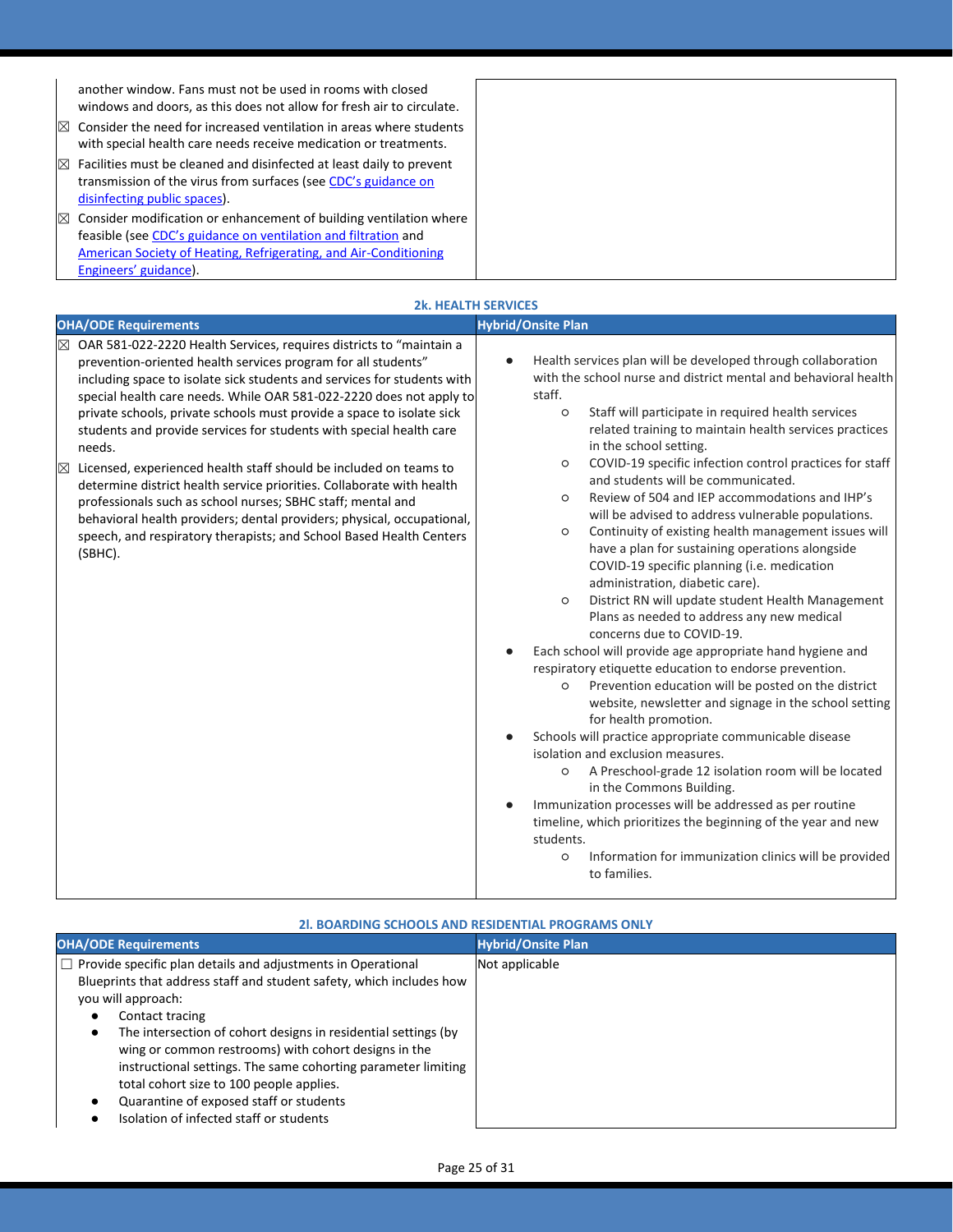Communication and designation of where the "household" or "family unit" applies to your residents and staff

□ Review and take into consideration [CDC guidance](https://www.cdc.gov/coronavirus/2019-ncov/communication/toolkits/shared-congregate-housing.html) for shared or congregate housing:

- Not allow more than two students to share a residential dorm room unless alternative housing arrangements are impossible
- Ensure at least 64 square feet of room space per resident
- Reduce overall residential density to ensure sufficient space for the isolation of sick or potentially infected individuals, as necessary;
- Configure common spaces to maximize physical distancing;
- Provide enhanced cleaning;
- Establish plans for the containment and isolation of oncampus cases, including consideration of PPE, food delivery, and bathroom needs.

#### **Exception**

K-12 boarding schools that do not meet the Advisory Metrics (Section 0 of the *Ready Schools, Safe Learners* guidance) may operate, in consultation with their Local Public Health Authority, provided that:

- $\Box$  They have a current and complete RSSL Blueprint and are complying with Sections 1-3 of the *Ready Schools, Safe Learners* guidance and any other applicable sections, including Section 2L of the *Ready Schools, Safe Learners* guidance.
- □ The school maintains a fully-closed residential campus (no nonessential visitors allowed), and normal day school operations are only offered remotely through distance learning.
- $\Box$  There have been no confirmed cases of COVID-19 among school staff or students in the past 14 days.
- $\Box$  Less than 10% of staff, employees, or contracts (in total) are traveling to or from campus. Staff in this designation will:
	- Limit travel to essential functions.
	- Carefully monitor their own health daily and avoid coming to campus at any potential symptom of COVID-19.
- $\Box$  Any boarding students newly arriving to campus will either:
	- Complete a quarantine at home for 14 days\* prior to traveling to the school, OR
	- Quarantine on campus for 14 days.\*

\* A 14-day quarantine is the safest option to prevent the spread of COVID-19 to others. However, in either option above, for boarding students who have not developed any symptoms, schools may consider ending quarantine after 10 days without any testing, or after 7 days with a negative result on a COVID-19 viral test collected within 48 hours before ending quarantine, unless otherwise directed by the local public health authority (LPHA).

□ Student transportation off-campus is limited to medical care.

|                                                                                                                                                                                                                                                                                                                                                                 | 2m. SCHOOL EMERGENCY PROCEDURES AND DRILLS                                                                                                                                  |
|-----------------------------------------------------------------------------------------------------------------------------------------------------------------------------------------------------------------------------------------------------------------------------------------------------------------------------------------------------------------|-----------------------------------------------------------------------------------------------------------------------------------------------------------------------------|
| <b>OHA/ODE Requirements</b>                                                                                                                                                                                                                                                                                                                                     | <b>Hybrid/Onsite Plan</b>                                                                                                                                                   |
| $\boxtimes$ In accordance with ORS 336.071 and OAR 581-022-2225 all schools<br>(including those operating a Comprehensive Distance Learning)<br>model) are required to instruct students on emergency procedures.<br>Schools that operate an On-Site or Hybrid model need to instruct and<br>practice drills on emergency procedures so that students and staff | Overall:<br>Regardless of learning model, students will receive at least 30<br>minutes of instruction on emergency procedures for fires,<br>earthquakes and safety threats. |
| can respond to emergencies.                                                                                                                                                                                                                                                                                                                                     | <b>Hybrid Learning Plan Emergency Procedures:</b>                                                                                                                           |
| At least 30 minutes in each school month must be used to<br>$\bullet$                                                                                                                                                                                                                                                                                           | Fire drills will conducted monthly.                                                                                                                                         |
| instruct students on the emergency procedures for fires,<br>earthquakes (including tsunami drills in appropriate zones),<br>and safety threats.                                                                                                                                                                                                                 | Earthquake drills will be conducted two times a year.<br>Safety threats (lockdown, lockout, shelter in place) and<br>evacuation will take place two times a year.           |
| Fire drills must be conducted monthly.                                                                                                                                                                                                                                                                                                                          |                                                                                                                                                                             |

## **2m. SCHOOL EMERGENCY PROCEDURES AND DRILLS**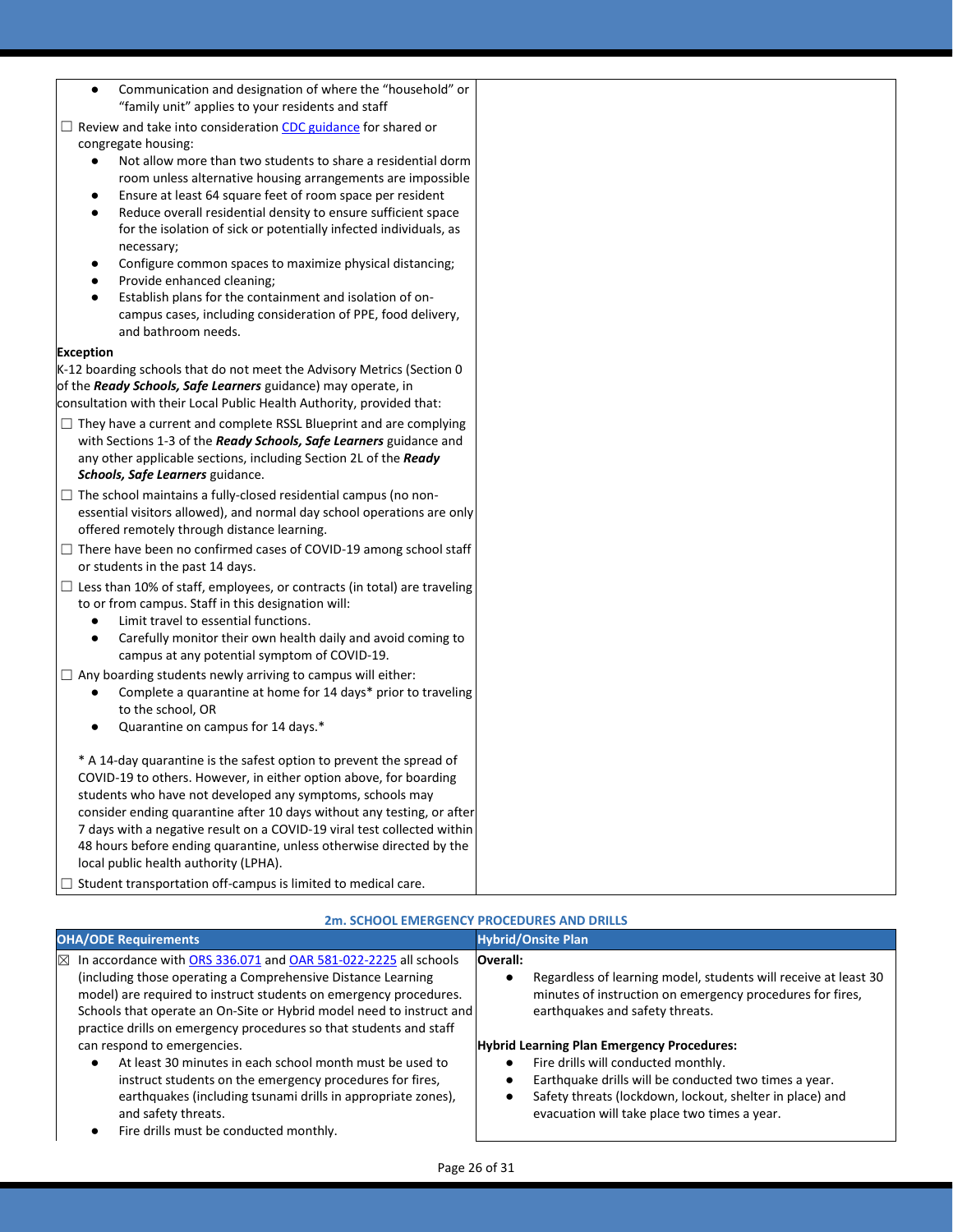- Earthquake drills (including tsunami drills and instruction for schools in a tsunami hazard zone) must be conducted two times a year.
- Safety threats including procedures related to lockdown, lockout, shelter in place and evacuation and other appropriate actions to take when there is a threat to safety must be conducted two times a year.
- $\boxtimes$  Drills can and should be carried out as close as possible to the procedures that would be used in an actual emergency. For example, a fire drill must be carried out with the same alerts and same routes as normal. If appropriate and practicable, COVID-19 physical distancing measures can be implemented, but only if they do not compromise the drill.
- $\boxtimes$  When or if physical distancing must be compromised, drills must be completed in less than 15 minutes.
- $\boxtimes$  Drills shall not be practiced unless they can be practiced correctly.
- $\boxtimes$  Train staff on safety drills prior to students arriving on the first day on campus in hybrid or face-to-face engagement.
- $\boxtimes$  If on a hybrid schedule, conduct multiple drills each month to ensure that all cohorts of students have opportunities to participate in drills (i.e., schedule on different cohort days throughout the year).
- $\boxtimes$  Students must wash hands with soap and water for 20 seconds or use an alcohol-based hand sanitizer with 60-95% alcohol after a drill is complete.
- Drills will include physical distancing or be conducted in less than 15 minutes.
- Drills will be conducted in duplicate to include all cohorts of students.
- Hands will be sanitized following each drill.

#### **2n. SUPPORTING STUDENTS WHO ARE DYSREGULATED, ESCALATED, AND/OR EXHIBITING SELF-REGULATORY CHALLENGES OHA/ODE Requirements Hybrid/Onsite Plan Overall:**

 $\boxtimes$  Utilize the components of Collaborative Problem Solving or a similar framework to continually provide instruction and skillbuilding/training related to the student's demonstrated lagging skills. Students who have historically demonstrated lagging skills related to physical/emotional regulation will work with staff to identify potential unsolved problems and develop collaborative and proactive solutions related to returning to school. Case managers will review known student antecedent events and triggers with general education teachers so a proactive plan can be made to mitigate and/or remove the antecedent events and triggers from the environment. A self-regulation/de-escalation room has been identified at Gaston Junior/Senior High School. Each classroom at Gaston Elementary School has an identified self-regulation/deescalation area. A routine for using these resources will be taught and reinforced for students who have a known history of lagging skills related to physical and emotional regulation. Students who have a history of difficulty with self-regulation and/or timely de-escalation will have a daily check-in with an identified staff member. The check-in routine will include identifying current level of alertness and/or emotional regulation, an opportunity for the students' feelings and experiences to be heard and understood, and a review of tools that can be used to re-establish self-regulation. Gaston School District staff will participate in training to support re-escalation, lagging skill instruction, and alternatives to restraint. The Gaston School District does not use seclusion. Staff trained and actively certified in Students and Youth with Needs that are Complex (SYNC), which includes a module on stress and self-control, will be strategically assigned to support students who have historically shown difficulty with selfregulation and timely de-escalation. If a space is unexpectedly used for the purpose of deescalation, the facilities director will be notified after the student has safely returned to a regulated state of functioning  $\boxtimes$  Take proactive/preventative steps to reduce antecedent events and triggers within the school environment.  $\boxtimes$  Be proactive in planning for known behavioral escalations (e.g., selfharm, spitting, scratching, biting, eloping, failure to maintain physical distance). Adjust antecedents where possible to minimize student and staff dysregulation. Recognize that there could be new and different antecedents and setting events with the additional requirements and expectations for the 2020-21 school year.  $\boxtimes$  Establish a proactive plan for daily routines designed to build selfregulation skills; self-regulation skill-building sessions can be short (5- 10 minutes), and should take place at times when the student is regulated and/or is not demonstrating challenging behaviors.  $\boxtimes$  Ensure all staff are trained to support de-escalation, provide lagging skill instruction, and implement alternatives to restraint and seclusion.  $\boxtimes$  Ensure that staff are trained in effective, evidence-based methods for developing and maintaining their own level of self-regulation and resilience to enable them to remain calm and able to support struggling students as well as colleagues.  $\boxtimes$  Plan for the impact of behavior mitigation strategies on public health and safety requirements: Student elopes from area o If staff need to intervene for student safety, staff should: Use empathetic and calming verbal interactions (i.e. "This seems hard right now. Help me understand… How can I help?") to attempt to re-regulate the student without physical intervention. Use the least restrictive interventions possible to maintain physical safety for the student and staff. Wash hands after a close interaction.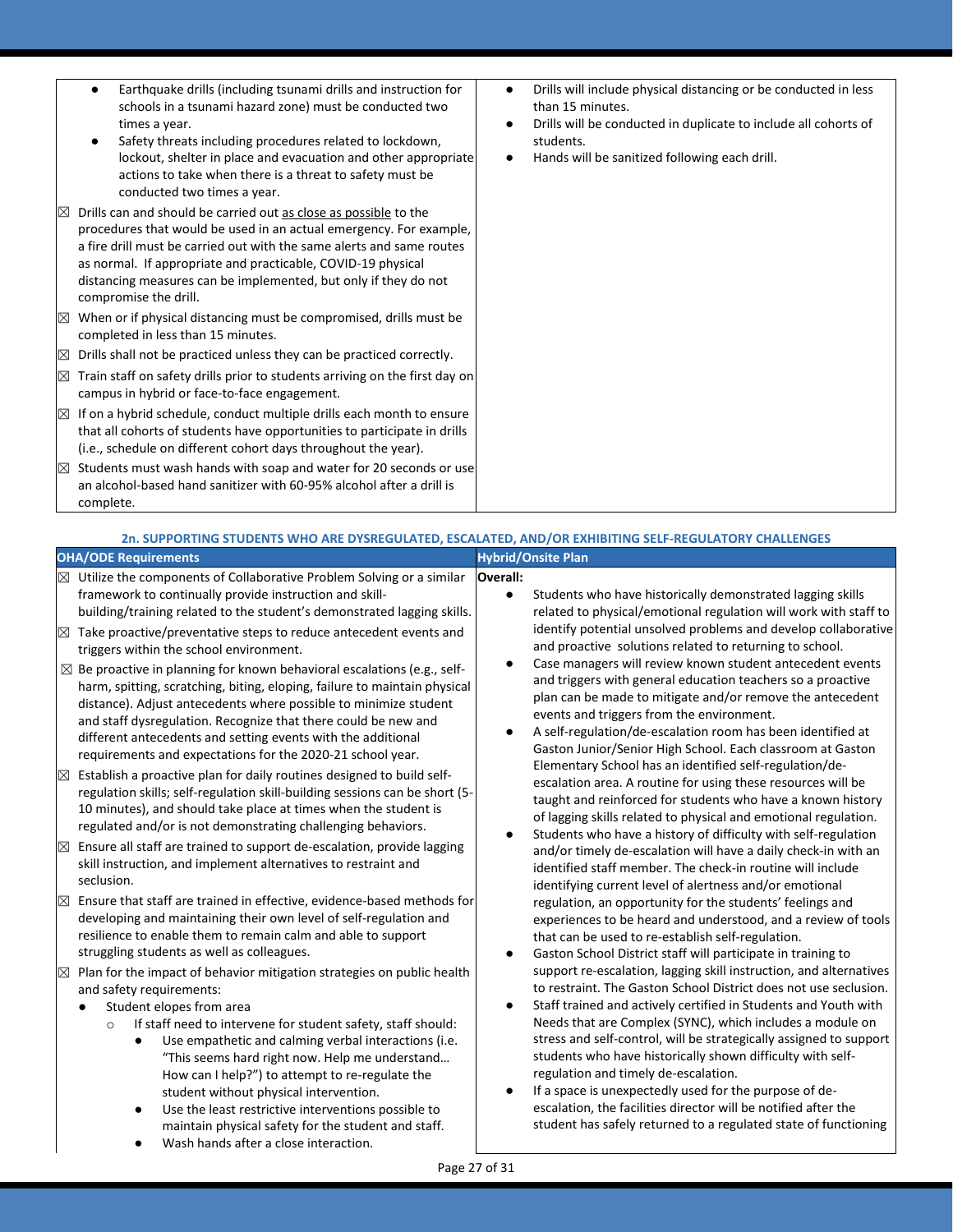- Note the interaction on the appropriate contact log.
- o \*If unexpected interaction with other stable cohorts occurs, those contacts must be noted in the appropriate contact logs.
- Student engages in behavior that requires them to be isolated from peers and results in a room clear.
	- If students leave the classroom:
		- Preplan for a clean and safe alternative space that maintains physical safety for the student and staff
		- Ensure physical distancing and separation occur, to the maximum extent possible.
		- Use the least restrictive interventions possible to maintain physical safety for the student and staff.
		- Wash hands after a close interaction.
		- Note the interaction on the appropriate contact log.
	- o \*If unexpected interaction with other stable cohorts occurs, those contacts must be noted in the appropriate contact logs.
- Student engages in physically aggressive behaviors that preclude the possibility of maintaining physical distance and/or require physical de-escalation or intervention techniques other than restraint or seclusion (e.g., hitting, biting, spitting, kicking, selfinjurious behavior).
	- o If staff need to intervene for student safety, staff should:
		- Maintain student dignity throughout and following the incident.
		- Use empathetic and calming verbal interactions (i.e. "This seems hard right now. Help me understand… How can I help?") to attempt to re-regulate the student without physical intervention.
		- Use the least restrictive interventions possible to maintain physical safety for the student and staff
		- Wash hands after a close interaction.
- Note the interaction on the appropriate contact log. \*If unexpected interaction with other stable cohorts occurs, those contacts must be noted in the appropriate contact logs.
- $\boxtimes$  Ensure that spaces that are unexpectedly used to deescalate behaviors are appropriately cleaned and sanitized after use before the introduction of other stable cohorts to that space.

so that appropriate sanitization procedures can be implemented.

#### **If a student elopes from an area:**

- In response to student elopement, SYNC trained and certified staff will be the first to respond by:
	- Engaging the student in an empathetic verbal interaction with a calm voice to attempt to reregulate the student without any physical interaction. Examples of empathetic statements include: "this seems hard right now, help me understand what's going on".
	- Using the concept of reasonable response (just enough intervention for protection from injury and no more than is absolutely necessary, less risk of injury by intervention than what is threatened by the situation), staff will attempt to re-regulate the student without physical intervention.
	- Washing their hands after a close interaction with a student who has eloped from the school.
	- Noting the interaction on the appropriate contact log, including the log for stable cohorts when unexpected interaction with other cohorts occur.

#### **If a student exhibits behavior that is unsafe in the classroom and**

#### **requires the teacher to complete a room clear procedure:**

- The classroom teacher will respond by:
	- notifying the office
	- Leading the class to an identified emergency classroom
	- Using a previously developed lesson plan that allows for continued instruction, physical distancing, and limited access to typical materials.
- Staff supporting the student will respond by:
	- Using the concept of reasonable response to maintain physical safety.
	- Prompting the student to move to an identified deescalation area when it is determined to be safe to move.
	- Washing their hands and prompting the student to wash hands if they have had a close interaction. Adding their name and the student's name to any stable cohort contact log sheet as appropriate.
- If a student engaged in aggressive behaviors that preclude the **possibility of maintaining physical distance and/or require physical re-escalation or intervention techniques other than restraint or seclusion:**
	- Staff will use de-escalation techniques and SYNC approved physical skills such as evasions, deflections and escapes.
	- If the student engages in challenging behavior that requires the use of previously trained physical skills, student dignity will be maintained by a teacherinitiated room clear.
	- Staff will use a calm but firm voice to deliver short safety directives to the student.
	- When the student's behavior no longer presents a direct threat to safety, the staff member will use empathetic language to help the student de-escalate further.
	- At all times the concept of reasonable response will be applied.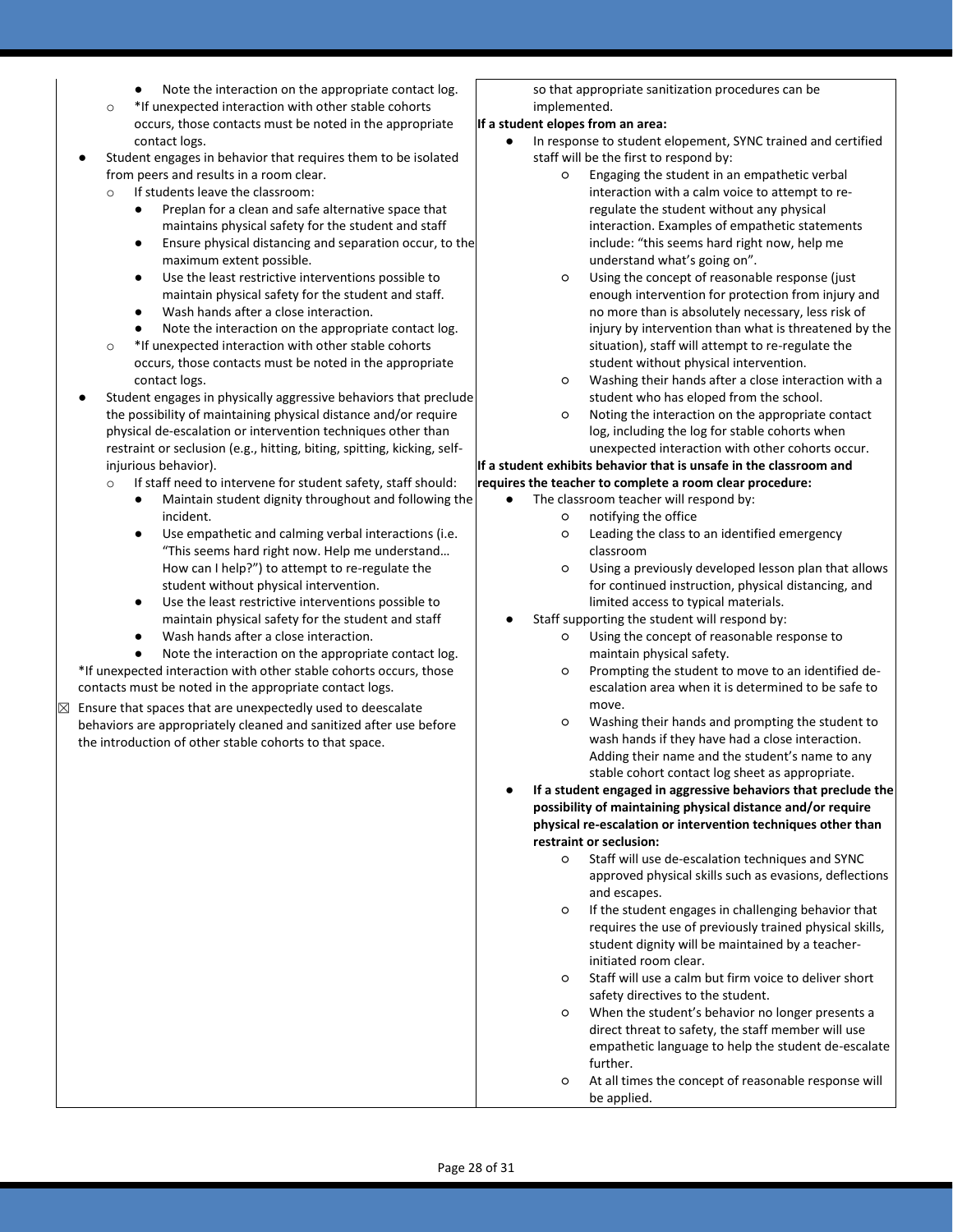| If the student and the staff member have had a close   |
|--------------------------------------------------------|
| interaction, they will both wash their hands after de- |
| escalation.                                            |
| All cohort interactions will be noted on the           |
| appropriate contact logs.                              |

#### **2o. PROTECTIVE PHYSICAL INTERVENTION**

| <b>OHA/ODE Requirements</b>                                                                                                                                                                                                                                                                                                                           | <b>Hybrid/Onsite Plan</b>                                                                                                                                                                                             |
|-------------------------------------------------------------------------------------------------------------------------------------------------------------------------------------------------------------------------------------------------------------------------------------------------------------------------------------------------------|-----------------------------------------------------------------------------------------------------------------------------------------------------------------------------------------------------------------------|
| $\boxtimes$ Reusable Personal Protective Equipment (PPE) must be cleaned and<br>disinfected following the manufacturer's recommendation, after<br>every episode of physical intervention (see section 2j. Cleaning,<br>Disinfection, and Ventilation in the Ready Schools, Safe Learners<br>guidance). Single-use disposable PPE must not be re-used. | All disposable PPE will be disposed of after single use/as<br>directed by the manufacturer.<br>All PPE that is reusable will be cleaned/disinfected after every<br>episode/use, following manufacturers instructions. |



# **3. Response to Outbreak**

#### **3a. PREVENTION AND PLANNING**

| <b>OHA/ODE Requirements</b>                                                                                                                    | <b>Hybrid/Onsite Plan</b>                                                                                                                                                                                                                                                                                                                                                                                                                                                                                                                                                                                                                                                                                                                                                                              |
|------------------------------------------------------------------------------------------------------------------------------------------------|--------------------------------------------------------------------------------------------------------------------------------------------------------------------------------------------------------------------------------------------------------------------------------------------------------------------------------------------------------------------------------------------------------------------------------------------------------------------------------------------------------------------------------------------------------------------------------------------------------------------------------------------------------------------------------------------------------------------------------------------------------------------------------------------------------|
| Review the "Planning for COVID-19 Scenarios in Schools" toolkit.<br>$\boxtimes$                                                                | Communication:                                                                                                                                                                                                                                                                                                                                                                                                                                                                                                                                                                                                                                                                                                                                                                                         |
| Coordinate with Local Public Health Authority (LPHA) to establish<br>$\times$<br>communication channels related to current transmission level. | Coordinate communication with the Local Public Health<br>Authority.<br>If the region impacted is in Washington County the Local Health<br>Department (LHD) will provide school-centered communication<br>and will potentially host conference calls.<br>When cases are identified in the local region a response team<br>will be assembled within the district and responsibilities<br>assigned within the school district as per Gaston School District<br>Communicable Disease Management Plan.<br>Work with the Local Public Health Authority to establish timely<br>communication with staff and families.<br><b>Emergency Response Framework:</b><br>See Gaston School District Communicable Disease<br>Management Plan for framework and details.<br><b>Communicable Disease Plan</b><br>$\circ$ |
|                                                                                                                                                | Plan outlines a process for reporting any suspected or<br>$\circ$                                                                                                                                                                                                                                                                                                                                                                                                                                                                                                                                                                                                                                                                                                                                      |
|                                                                                                                                                | confirmed cases of novel viruses to the district nurse                                                                                                                                                                                                                                                                                                                                                                                                                                                                                                                                                                                                                                                                                                                                                 |
|                                                                                                                                                | or appointed school administrator.<br>A district response team will review identified cases<br>$\circ$                                                                                                                                                                                                                                                                                                                                                                                                                                                                                                                                                                                                                                                                                                 |
|                                                                                                                                                | and follow an established emergency response                                                                                                                                                                                                                                                                                                                                                                                                                                                                                                                                                                                                                                                                                                                                                           |
|                                                                                                                                                | framework.                                                                                                                                                                                                                                                                                                                                                                                                                                                                                                                                                                                                                                                                                                                                                                                             |

|                                                                                                                                                                                                                                                     | <b>3b. RESPONSE</b>                                                                                                                                                                                                                                                                                                                                                                                                                                                                                                                                                                                                                                                     |
|-----------------------------------------------------------------------------------------------------------------------------------------------------------------------------------------------------------------------------------------------------|-------------------------------------------------------------------------------------------------------------------------------------------------------------------------------------------------------------------------------------------------------------------------------------------------------------------------------------------------------------------------------------------------------------------------------------------------------------------------------------------------------------------------------------------------------------------------------------------------------------------------------------------------------------------------|
| <b>OHA/ODE Requirements</b>                                                                                                                                                                                                                         | <b>Hybrid/Onsite Plan</b>                                                                                                                                                                                                                                                                                                                                                                                                                                                                                                                                                                                                                                               |
| Review and utilize the "Planning for COVID-19 Scenarios in Schools"<br>$\times$<br>toolkit.<br>Ensure continuous services and implement Comprehensive Distance<br>$\mathbb{X}$<br>Learning.<br>Continue to provide meals for students.<br>$\bowtie$ | lOverall:<br>See Gaston School District Communicable Disease<br>$\bullet$<br>Management Plan for response to outbreak plan and work<br>with the local public health authority.<br><b>Communicable Disease Plan</b><br>O<br><b>School Closure:</b><br>All large school events will be Modified, postponed, or<br>$\bullet$<br>cancelled as coordinated with the LPHA.<br>Upon closure, implement Short-Term Distance Learning or<br>$\bullet$<br>Comprehensive Distance Learning models for all staff/students.<br>Grab and go meals will be available for students at the<br>$\bullet$<br>Commons Building between 11:00-12:30, along with bus meal<br>delivery routes. |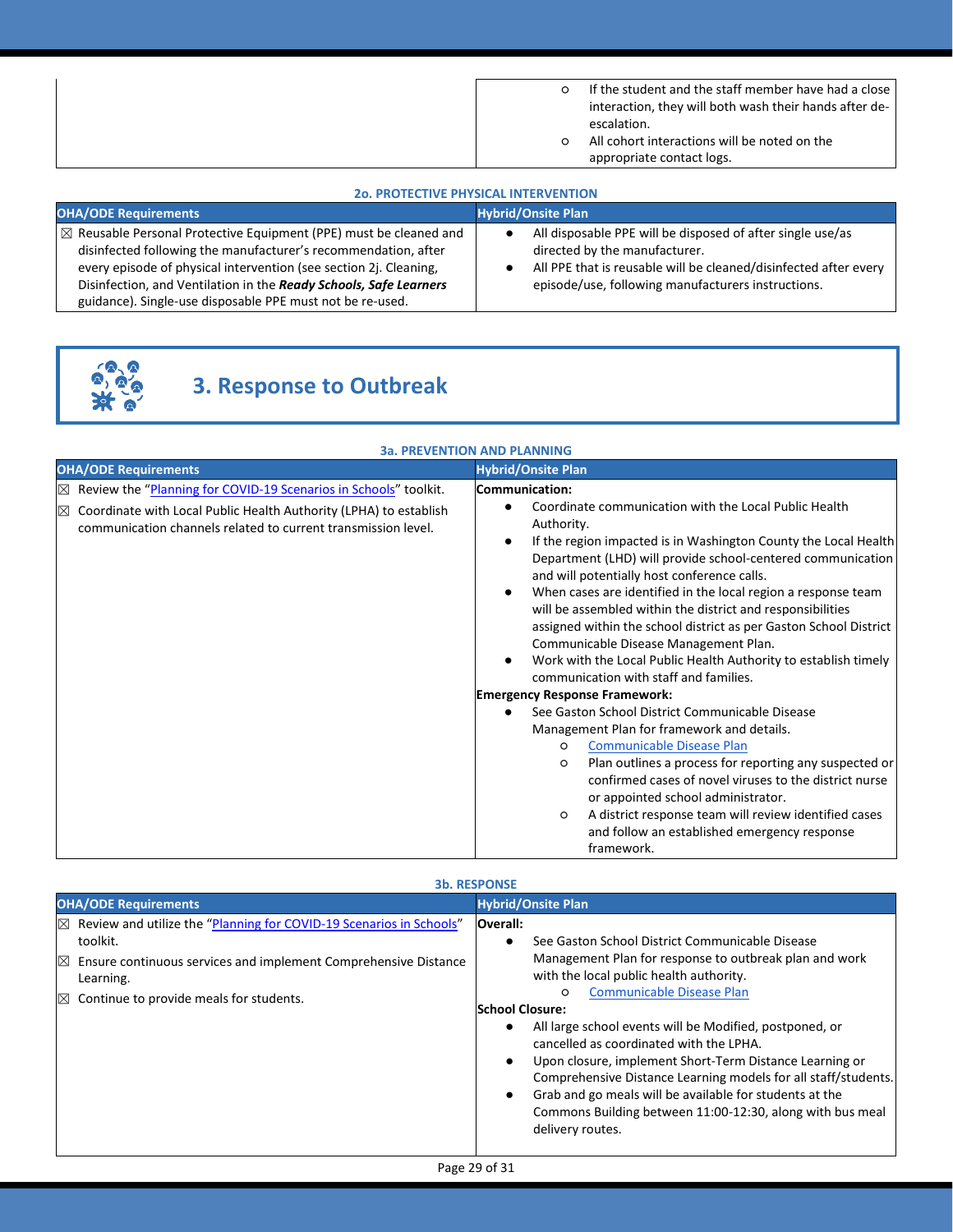**Communication:**

District administration, in conjunction with LPHA and the school nurse will communicate with families regarding school closure.

| <b>3c. RECOVERY AND REENTRY</b>                                                                                                                                                                                                                                                                                                                                                                                                                                                                                       |                                                                                                                                                                                                                                                                                                                                                                                                                                                                                                                                                                                                                                             |
|-----------------------------------------------------------------------------------------------------------------------------------------------------------------------------------------------------------------------------------------------------------------------------------------------------------------------------------------------------------------------------------------------------------------------------------------------------------------------------------------------------------------------|---------------------------------------------------------------------------------------------------------------------------------------------------------------------------------------------------------------------------------------------------------------------------------------------------------------------------------------------------------------------------------------------------------------------------------------------------------------------------------------------------------------------------------------------------------------------------------------------------------------------------------------------|
| <b>OHA/ODE Requirements</b>                                                                                                                                                                                                                                                                                                                                                                                                                                                                                           | <b>Hybrid/Onsite Plan</b>                                                                                                                                                                                                                                                                                                                                                                                                                                                                                                                                                                                                                   |
| Review and utilize the "Planning for COVID-19 Scenarios in Schools"<br>$\times$<br>toolkit.<br>Clean, sanitize, and disinfect surfaces (e.g. door handles, sink<br>$\boxtimes$<br>handles, drinking fountains, transport vehicles) and follow CDC<br>guidance for classrooms, cafeteria settings, restrooms, and<br>playgrounds.<br>When bringing students back into On-Site or Hybrid instruction,<br>$\times$<br>consider smaller groups, cohorts, and rotating schedules to allow for<br>a safe return to schools. | See Gaston School District Communicable Disease<br>Management Plan for details.<br><b>Communicable Disease Plan</b><br>$\circ$<br>Distance learning and in-person learning will be planned,<br>allowing for students (and the school community) to move<br>between an in-person and distance learning model.<br>In the event of school closure, all students and staff will<br>$\bullet$<br>participate in distance learning temporarily.<br>Consult with LPHA for guidance on cleaning, sanitizing and<br>$\bullet$<br>disinfecting surfaces.<br>Follow LPHS guidance regarding the return of students and<br>staff for onsite instruction |



*This section must be completed by any public school that is providing instruction through On-Site or Hybrid Instructional Models. Schools providing Comprehensive Distance Learning Instructional Models do not need to complete this section unless the school is implementing the* **Limited In-Person Instruction** *provision under the Comprehensive Distance Learning guidance. This section does not apply to private schools.*

- $\boxtimes$  We affirm that, in addition to meeting the requirements as outlined above, our school plan has met the collective requirements from ODE/OHA guidance related to the 2020-21 school year, including but not limited to requirements from:
	- Sections 4, 5, 6, 7, and 8 of the *[Ready Schools, Safe Learners](https://www.oregon.gov/ode/students-and-family/healthsafety/Documents/Ready%20Schools%20Safe%20Learners%202020-21%20Guidance.pdf)* guidance,
	- **The** *[Comprehensive Distance Learning](https://www.oregon.gov/ode/educator-resources/standards/Pages/Comprehensive-Distance-Learning.aspx)* guidance,
	- The *[Ensuring Equity and Access: Aligning Federal and State Requirements](https://www.oregon.gov/ode/students-and-family/healthsafety/Documents/Ensuring%20Equity%20and%20Access%20Aligning%20State%20and%20Federal%20Requirements.pdf)* guidance, and
	- *[Planning for COVID-19 Scenarios in Schools](https://www.oregon.gov/ode/students-and-family/healthsafety/Documents/Planning%20and%20Responding%20to%20COVID-19%20Scenarios%20in%20Schools%20August%202020.pdf)*
- $\Box$  We affirm that we cannot meet all of the collective requirements from ODE/OHA guidance related to the 2020-21 school year from:
	- Sections 4, 5, 6, 7, and 8 of the **[Ready Schools, Safe Learners](https://www.oregon.gov/ode/students-and-family/healthsafety/Documents/Ready%20Schools%20Safe%20Learners%202020-21%20Guidance.pdf)** guidance,
	- The *[Comprehensive Distance Learning](https://www.oregon.gov/ode/educator-resources/standards/Pages/Comprehensive-Distance-Learning.aspx)* guidance,
	- The *[Ensuring Equity and Access: Aligning Federal and State Requirements](https://www.oregon.gov/ode/students-and-family/healthsafety/Documents/Ensuring%20Equity%20and%20Access%20Aligning%20State%20and%20Federal%20Requirements.pdf)* guidance, and
	- **[Planning for COVID-19 Scenarios in Schools](https://www.oregon.gov/ode/students-and-family/healthsafety/Documents/Planning%20and%20Responding%20to%20COVID-19%20Scenarios%20in%20Schools%20August%202020.pdf)**

We will continue to work towards meeting them and have noted and addressed which requirement(s) we are unable to meet in the table titled "Assurance Compliance and Timeline" below.